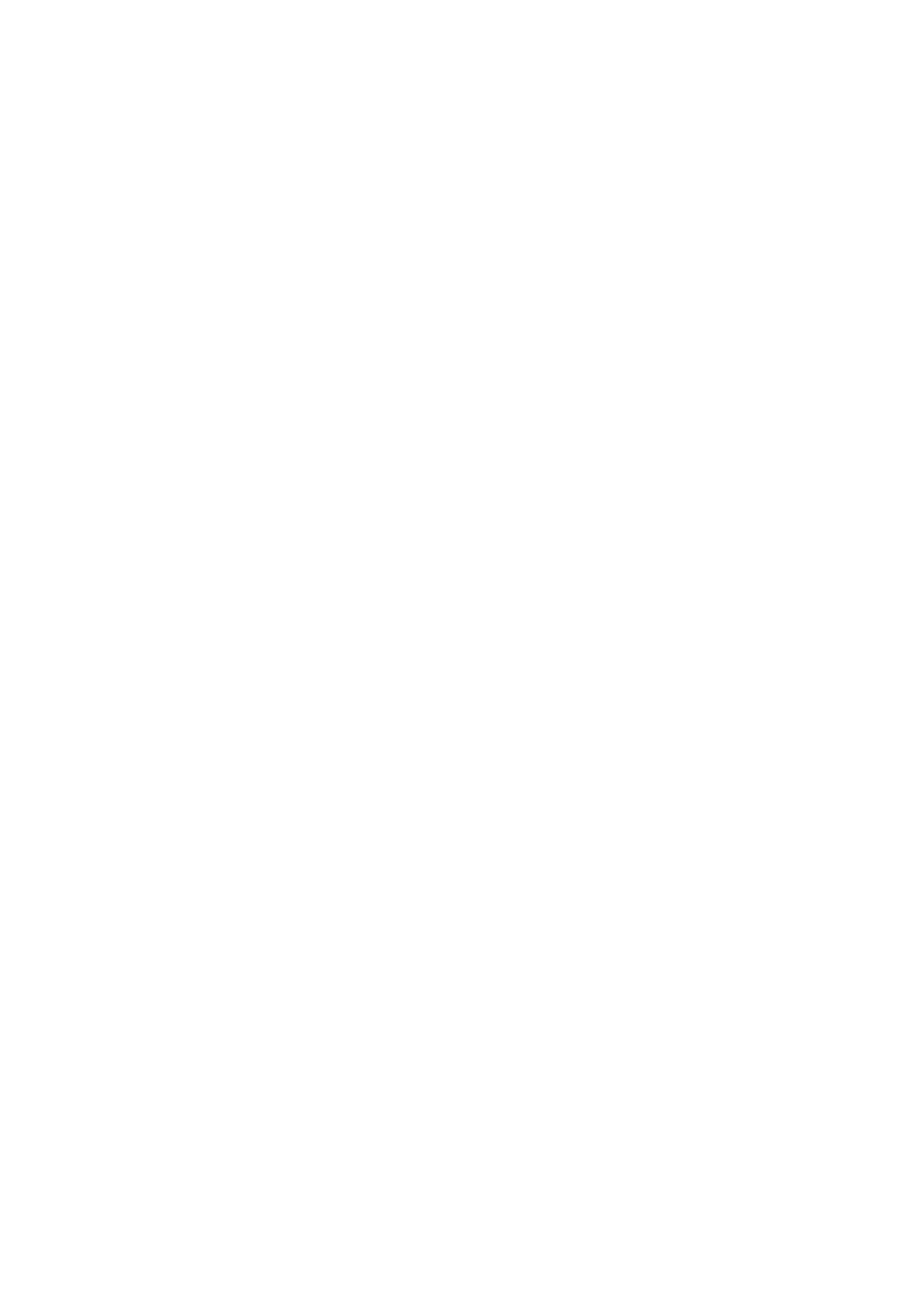# *INDEX*

| $\boldsymbol{l}$ . |  | <b>INTRODUCTION</b><br>$\sim$ 4                                                                                                               |    |
|--------------------|--|-----------------------------------------------------------------------------------------------------------------------------------------------|----|
|                    |  |                                                                                                                                               |    |
|                    |  |                                                                                                                                               |    |
|                    |  |                                                                                                                                               |    |
|                    |  | 1.4. Outbreaks of H5N1 in 2004/2005. Epidemiological situation. Risk assessment 7                                                             |    |
|                    |  |                                                                                                                                               |    |
|                    |  | 1.4.2. Risk assessment. Analysis of potential pandemic of subtype H5N1  8                                                                     |    |
| $\overline{2}$ .   |  | THE NEED TO UPDATE THE PLAN FOR PREPAREDNESS AND RESPONSE TO                                                                                  |    |
|                    |  |                                                                                                                                               |    |
|                    |  |                                                                                                                                               |    |
|                    |  |                                                                                                                                               |    |
| $\mathfrak{Z}$ .   |  | ROLE OF THE EUROPEAN UNION IN THE PREPAREDNESS AND                                                                                            |    |
|                    |  |                                                                                                                                               |    |
| 4.                 |  |                                                                                                                                               |    |
| 5.                 |  | KEY ELEMENTS OF THE RESPONSE 19                                                                                                               |    |
|                    |  |                                                                                                                                               |    |
|                    |  | 5.1.1. National Influenza PandemicPlanning Committees for prevention,                                                                         |    |
|                    |  | control and monitoring the epidemiological development of the influenza                                                                       |    |
|                    |  |                                                                                                                                               |    |
|                    |  |                                                                                                                                               |    |
|                    |  |                                                                                                                                               |    |
|                    |  |                                                                                                                                               |    |
|                    |  |                                                                                                                                               |    |
|                    |  |                                                                                                                                               |    |
|                    |  |                                                                                                                                               |    |
|                    |  |                                                                                                                                               |    |
|                    |  |                                                                                                                                               |    |
|                    |  |                                                                                                                                               |    |
|                    |  |                                                                                                                                               |    |
|                    |  |                                                                                                                                               |    |
|                    |  |                                                                                                                                               |    |
|                    |  | 5.6. Other measures to prevent the spread of the disease among the population 28                                                              |    |
|                    |  |                                                                                                                                               |    |
| 6.                 |  | <b>OBJECTIVES AND ACTIVITIES IN THE DIFFERENT PHASES OF</b>                                                                                   |    |
|                    |  | <b>THE PANDEMIC</b><br><u> 1989 - Jan Samuel Barbara, margaret eta idazlea (h. 1989).</u>                                                     | 29 |
|                    |  |                                                                                                                                               |    |
|                    |  |                                                                                                                                               |    |
|                    |  |                                                                                                                                               |    |
|                    |  |                                                                                                                                               |    |
|                    |  |                                                                                                                                               |    |
|                    |  |                                                                                                                                               |    |
| 7.                 |  | <b>ABBREVIATIONS</b><br><u> 1989 - Jan Sarajević, marski političar i postavlja i postavlja i postavlja i postavlja i postavlja i postavlj</u> | 43 |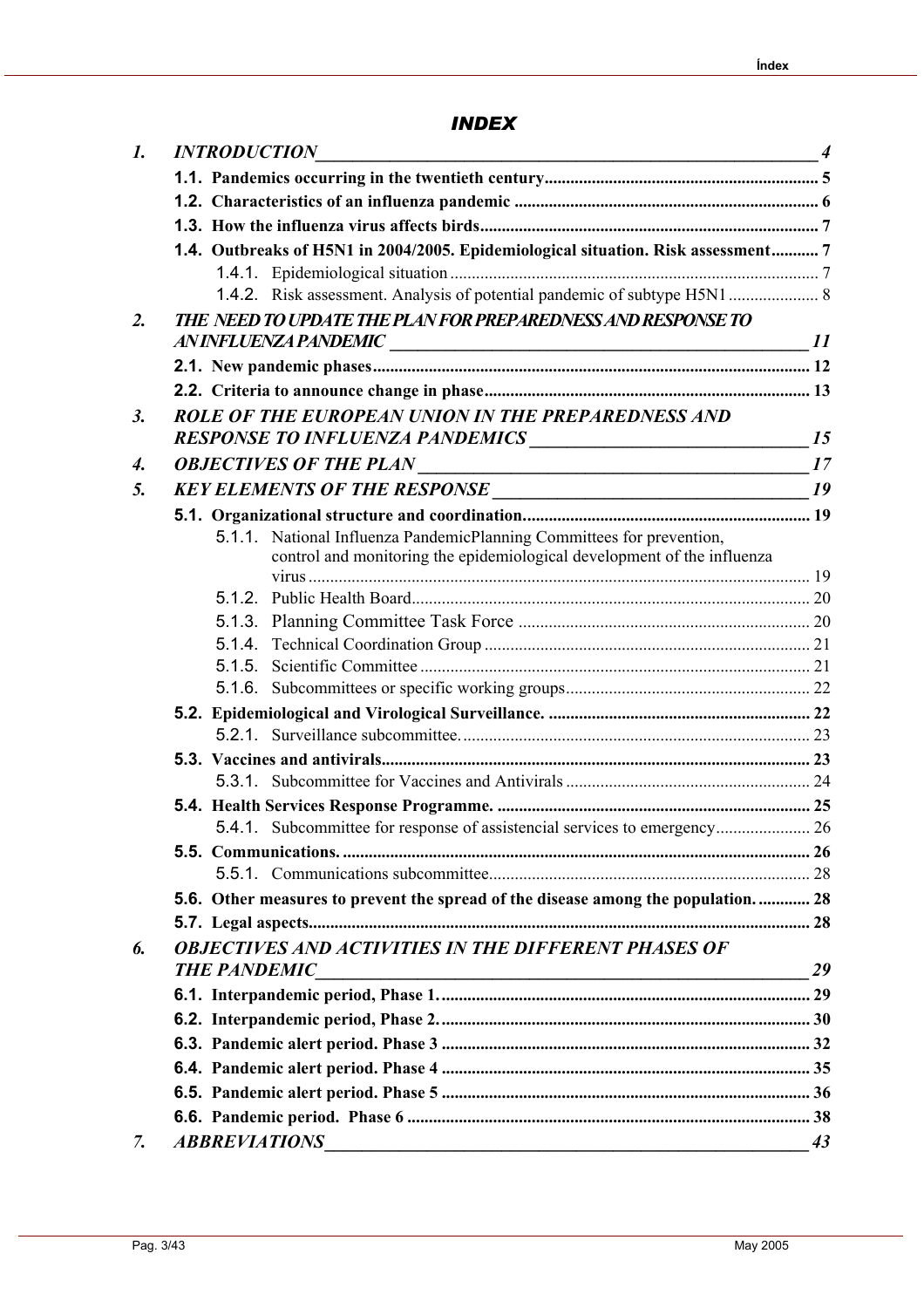#### 1. INTRODUCTION

Influenza is an infectious disease caused by virus of the Orthomyxoviridae family which include the genera Influenzavirus A and B and Influenzavirus C. From an epidemiological perspective, Influenza virus A is the main cause of winter influenza epidemics which repeat each year, while the influenza virus B generally occurs in more localised epidemic outbreaks. Influenza virus C is related with the appearance of sporadic cases of influenza.

From a clinical perspective, influenza is usually a self-limiting disease that affects the general population and for which the morbidity and mortality are especially important in certain high risk population groups (people over 65 years old and younger than this age with underlying chronic conditions that can decompensate the influenza infection). The influenza infection is transmitted rapidly during seasonal epidemics and affects 10 to 20% of the general population. Mortality from the influenza epidemics range from 0.1-5% of individuals infected, although this depends on the influenza strain causing the epidemic disease.

An influenza pandemic results from the appearance of a new subtype of influenza A virus, different from the strains previously circulating in the population, and for which the population has no immunity, and therefore, the whole population is susceptible.

The influenza A virus can undergo major antigenic shifts, which can result in the appearance of a new influenza virus different from those that have been circulating in the previous years. In addition to these major changes, the influenza virus can undergo mutations or minor changes (antigenic drift), which is why the influenza vaccine must be updated yearly and adapted to the strains expected to circulate each season.

After the appearance of a new influenza virus, three conditions must prevail for a pandemic to occur: first, that this new virus can be transmitted to humans; secondly, that this virus can replicate in humans and cause disease and, thirdly, that this new virus can be effectively transmitted from

one person to another and can cause outbreaks in the community.

Since 1997, the two first requirements were fulfilled on several occasions. In Hong Kong in 1997, 18 people were affected by a new avian virus subtype H5N1, and 6 of them died. In February 2003, 2 patients were identified as being affected and 1 died in Hong-Kong, all members of the same family who had made a trip to southern China, also by avian virus subtype H5N1. In Europe, in February 2003, there was an outbreak of avian influenza caused by subtype H7N7 in the Netherlands: 83 mild cases and 1 veterinary death. Three members of the family of two of the affected workers also suffered minor respiratory disease, suggesting a possible person-toperson transmission although the World Health Organization (WHO) concluded that effective interhuman transmission had not taken place.

Since the end of 2003, an outbreak has been produced by subtype H5N1 in Southeast Asia, with human cases in Vietnam, Thailand and Cambodia, where the two first requirements are also being fulfilled.

A new viral strain can acquire the capacity to produce an effective person-to-person transmission in two different ways. The first consists in a recombination, in other words, genetic exchange between human and animal viruses (this can occur when simultaneous infection occurs in humans or swine by human and avian influenza viruses simultaneously). The second mechanism concerns the adaptation and mutation of the new virus during human infection until this acquires the changes required to be able to produce an effective interhuman transmission.

In 1997, when the first cases of human infection by the H5N1 strain of avian influenza were detected in Hong Kong, research into influenza was greatly increased. The studies carried out showed for the first time that a new strain of the influenza virus of avian origin could directly infect man without requiring prior adaptation in a mammal acting as an intermediate host.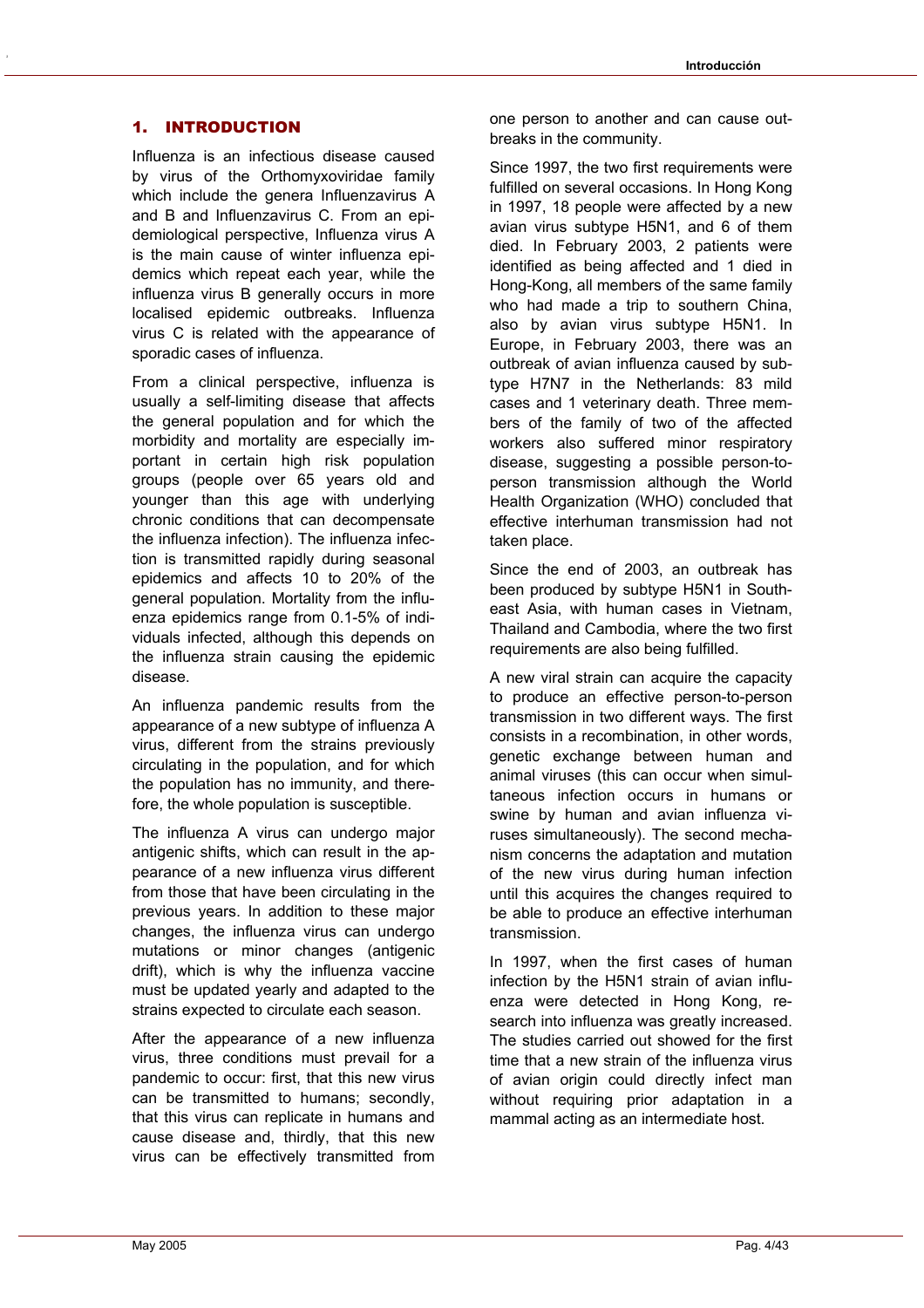# 1.1. Pandemics produced in the Twentieth Century

Since the Sixteenth Century, several influenza pandemics have been recorded. Around three pandemics have been detected each century at intervals of 10 to 50 years apart. There are important differences between them but they have the common characteristic of spreading very rapidly. Usually, in less than one year they spread all over the world and cause disease in approximately one quarter of the population. Owing to their sudden appearance and the high resulting morbimortality over a short period of time, the response capacity is limited in many areas.

Throughout the Twentieth century, three important influenza pandemics have taken place, all caused by type A influenza viruses, corresponding with the appearance of subtypes H1N1 (1918-19, Spanish flu), H2N2 (1957-58, Asian flu) and H3N2 (1968-69, Hong Kong flu).

The pandemic of 1918 was estimated to cause more than 40 million deaths in less than one year and illness in 25 to 30% of the population. The first outbreaks were detected in March in Europe and in different regions of the United States (US). The first wave, which took place in Spring and Summer, was highly contagious but not particularly lethal. When the second wave appeared at the end of August, no country was fully prepared. This second wave appeared as explosive outbreaks. Mortality was greatest among young and healthy people. Around 99% of the deaths occurred in the population under 65 years old. Many of the deaths were from pneumonia caused by secondary bacterial infection but there were also some cases of direct primary viral pneumonias caused by bacterial infection.

The pandemic that began in 1957 was caused by a less virulent virus than that of 1918, and the health services were better prepared to tackle it, there were also antibiotics available and influenza vaccines were being produced. The outbreaks started in February in a province of China and spread throughout China during March to reach Hong Kong by mid-April, where it was detected for the first time. In less than six

months, cases had been reported worldwide.

The first wave of the 1957 pandemic behaved differently in different parts of the World. In the tropics and Japan, introduction of the virus was rapidly followed by outbreaks throughout the whole region. However, in Europe and the US there was a period of at least 6 weeks after the virus was first introduced until outbreaks appeared. Cases were most common among school children, probably due to their close contact and the high density in schools. Mortality followed similar tendencies to seasonal epidemics, with the elderly and young children being by far the most affected. By December the first wave was in remission.

The second wave occurred one or two months after the first one and caused high rates of infection and an increase in mortality, affecting mainly the elderly population and people with chronic underlying conditions. Global excess mortality was estimated to be around 2 million people.

Vaccines were available in August in the US, by October in the United Kingdom and by November in Japan. However, these were produced in insufficient amounts to be used on a large scale. The vaccine producing countries only had sufficient quantities to cover their high risk population. No country had sufficient amounts to protect the whole population.

The last pandemic occurred in 1968, and was milder than the pandemic of 1957. In July, an epidemic of an acute respiratory disease was described in southeast China. In the same month, the disease spread to Hong Kong where it reached its greatest intensity in two weeks causing more than half a million cases. The virus was rapidly identified and on the 16 August the WHO gave the alert for possible worldwide dissemination. The initial spread was similar to that occurring in 1957. The clinical symptoms were moderate and mortality was low and in most cases disease progression was slow. Some tropical countries did not experience the first outbreaks until the beginning of 1969. The excess mortality rate was around 1 million. It is not certain why this pandemic had such a low mortality, al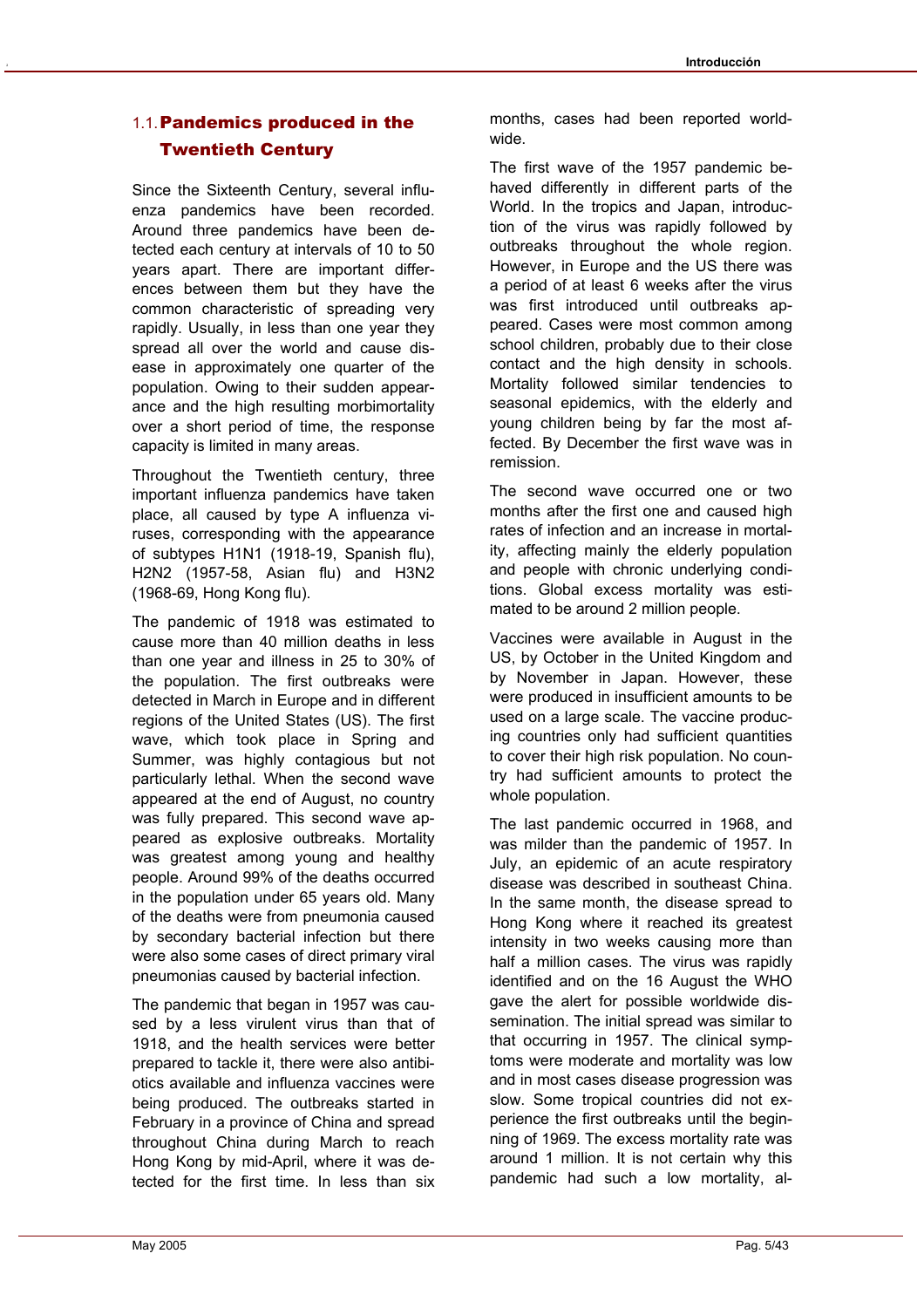though some explanations suggest that the virus was genetically similar to that of previous pandemics, including that of 1957. As with the previous pandemic, the vaccine arrived late and in insufficient quantities.

Genetic and biochemical analyses of the viruses have shown that the pandemics of 1957 and 1968 were produced by a recombination of human and avian viruses. The virus of 1957 (H2N2) obtained three of its genes from an avian virus and the five remaining ones from the circulating H1N1 strain. The virus from 1968 (H3N2) also took three genes from an avian strain and the five remaining ones from the human H2N2 strain responsible for the previous pandemic. Both epidemics began with an explosion of human cases. On both occasions, the experts had assumed that the recombination had been produced in swine that has an equal number of human and avian receptors in its respiratory tract cells. After recent research about the pandemic virus H1N1 of 1918, the experts have reached the conclusion that this pandemic was produced by a mechanism of adaptive mutation of the avian virus.

# 1.2. Characteristics of an influenza pandemic

The main characteristics of an influenza pandemic, deduced from studying pandemics of the Twentieth century are summarised below:

- Pandemics behave unpredictably, as unpredictable as the virus that causes them. Important variations have been observed in mortality, severity of the disease and patterns of diffusion are detected. Accumulated infection rates throughout the waves can reach 50% and the attack rates around 25%.
- Cases appear very quickly and increase exponentially over a very short time (weeks). It is essential to take this into account when preparing for a pandemic.
- It can cause serious illness in groups not usually affected by influenza epidemics such as young adults, and this determines the impact of the pandemic.

Therefore, epidemiological surveillance is essential to timely characterize the high risk groups affected at each moment and adapt the control measures required accordingly.

- The new virus tends to produce several waves and the age groups and areas not affected in the first one can be the most vulnerable in subsequent waves. The second waves usually have the strongest impact.
- The first wave will present a maximum peak at 3 to 6 months after which the first cases are detected, and the second wave can reach its peak around one year after the start of the pandemic. If the pandemic started outside Europe, from 1 to 4 months can pass before it reaches our country.
- Virological surveillance plays an essential role to quickly confirm the start of a pandemic, to isolate and characterize the virus and to make it available for vaccine production.
- Most pandemics started in parts of Asia, where a large proportion of the population live in close proximity with birds and swine. In these parts of the world, surveillance of the disease in animals and a study of clusters of human cases in humans is essential to detect a pandemic early on.
- Public health actions can delay its spread, but cannot usually detain an influenza pandemic. However, it is important to delay diffusion since the appearance of new cases is delayed to a maximum permitting measures to improve control of the pandemic to be implemented.
- In 1957 and 1968, vaccines against the new strain were produced very quickly but the production capacity for the vaccines was limited and these arrived too late to reduce the impact.

According to the WHO, the combined effort of all countries and epidemiological surveillance systems will enable the appearance of a new pandemic strain to be detected early on and plans of action and contingency plans to be started immediately,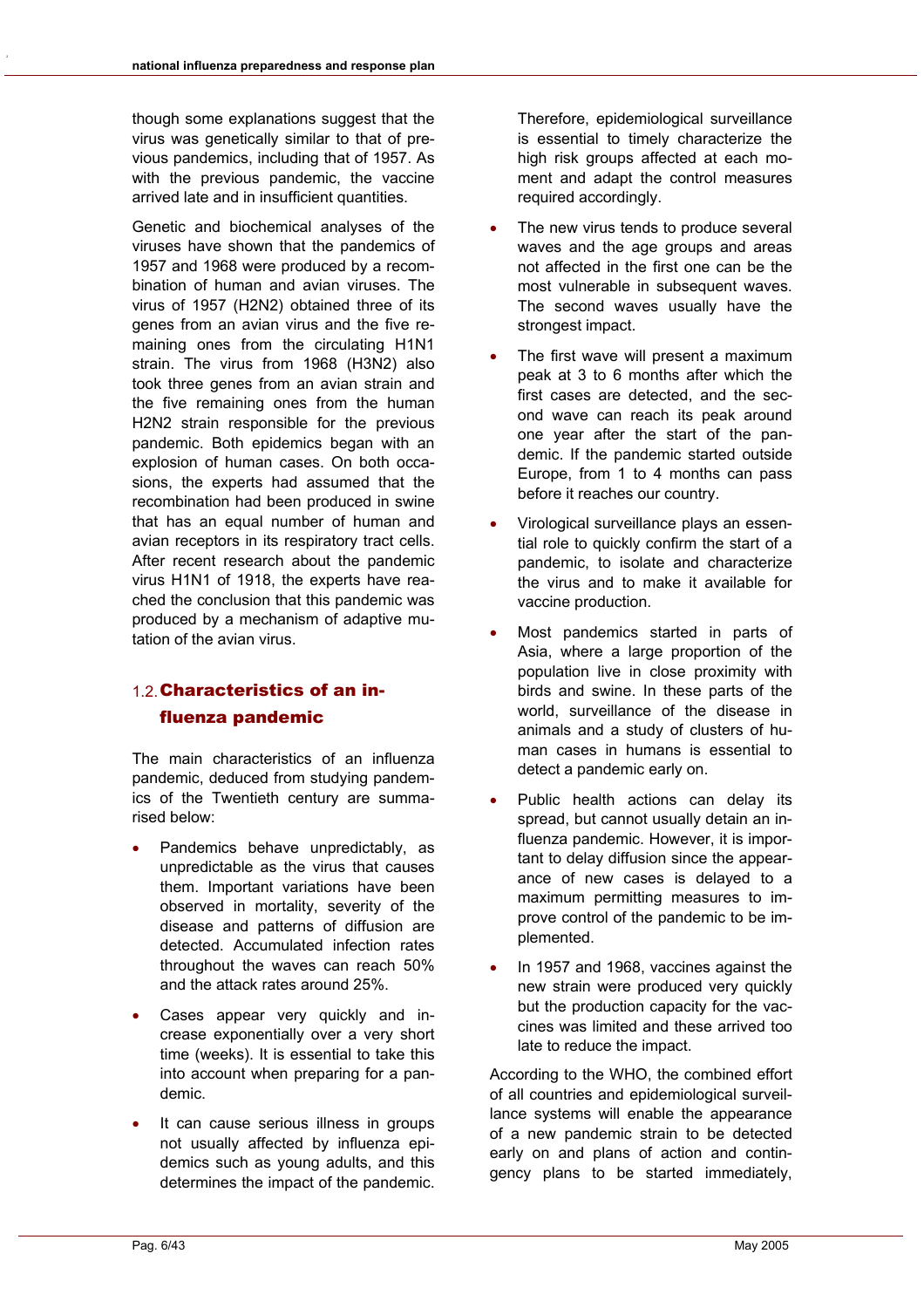enabling the organization of an adequate international response that can tackle the pandemic without too many losses.

# 1.3. How the influenza virus affects birds

Avian influenza, better known as avian flu, is an infectious disease caused by the type A influenza virus. This disease, well known in the area of animal health, was first identified in Italy more than 100 years ago. The infection can affect any bird although some species are more vulnerable than others. In these animals, there are many forms of the disease, some of which have a high mortality and are highly contagious between domestic birds and only rarely transmitted to man. There are at least 16 different subtypes of influenza A virus that can affect birds, although to date all the highly pathogenic outbreaks have been caused by subtypes H5 and H7.

Migratory birds, especially wild ducks, are the natural reservoir of the avian influenza virus, and these birds are the most resistant to the infection. Domestic birds are especially susceptible to lethal epidemics. Direct or indirect contact of domestic and migratory birds is considered to be the main causal factor of epidemics. Bird markets selling live birds have also been found to play an important role in disease transmission.

If there are not adequate measures of surveillance and control of these outbreaks, epizooites can be prolonged for years. After circulating even for short periods of time in bird populations, viruses with a low pathogenicity, can mutate into highly pathogenic viruses.

# 1.4. Outbreaks of H5N1 in 2004/2005. Epidemiological situation. Risk assessment

#### 1.4.1. Epidemiological situation

The WHO considers that the situation that arose in December 2003 in southeast Asia, caused by circulation of the avian influenza

In mid-December, most of the birds on a large bird farm near Seoul in the Korean Republic died suddenly. It was later confirmed that death was caused by a highly pathogenic strain of the avian influenza virus H5N1, which corresponded to the start of an unprecedented situation regarding its geographical extension and economic repercussions for the farming sector. Nine countries were affected by outbreaks of avian influenza H5N1 (Southern Korea, Vietnam, Japan, Thailand, Cambodia, China, Laos, Indonesia and more recently, Malaysia, in August 2004) and in more than half of these this was the first time that this type of outbreak had been detected. In the actions taken to control the epizootic more than 100 million birds were sacrificed in the first three months.

The WHO was first notified about this outbreak at the beginning of January 2004, and were informed of the first three human cases in which the avian influenza strain H5N1 was also detected. These corresponded to two children and one adult admitted to a hospital in Hanoi with severe respiratory disease.

From January to March in 2004, 35 cases were confirmed in Vietnam and Thailand of which 24 died. After several months with no new cases, between August and October 2004, 9 more cases, 8 of which were fatal were notified and from December 2004 to the 14 April 2005 another 44 cases have been notified with 19 deaths in Vietnam and Cambodia.

Nonetheless, the WHO is studying other unpublished cases and conducting serological studies in the exposed population, and the preliminary results (they found that 13% of the exposed population presents antibodies) suggests that the infection is more widespread and less lethal than originally deduced from the evolution of the first cases detected and confirmed. At present, it is not possible to calculate the lethality rate, since many symptomatic cases or cases with mild or moderate symptoms are not detected.

Confirmed cases mainly correspond to children and young adults, with a mean age of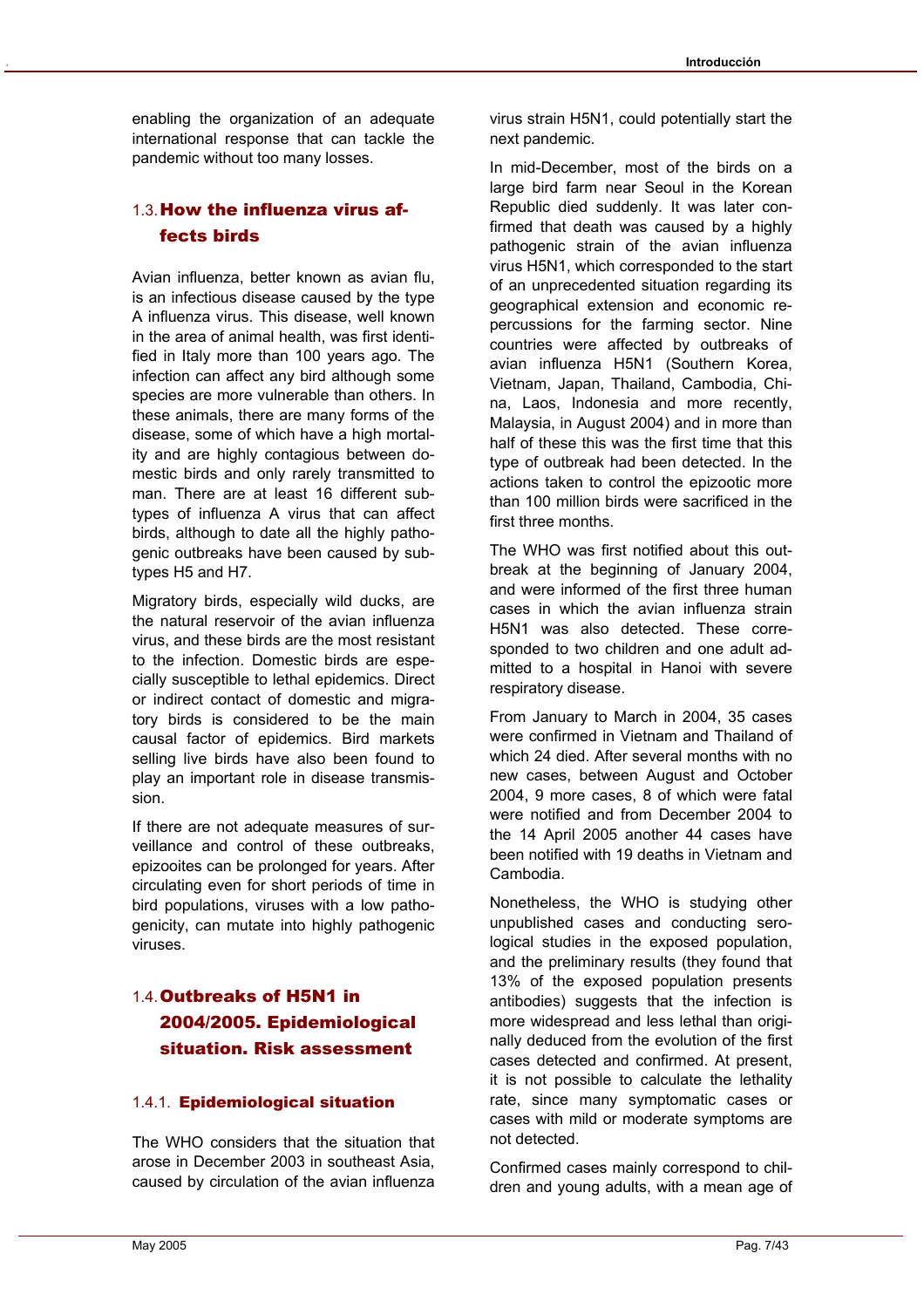17 years, and a very variable disease severity. In the cases described, the mean time between exposure and the start of the disease is 3 days (with a range of 2 to 4 days). According to the first published cases, the mean time between the start of symptoms and death is 13 days (mean of 13.5 and range of 5 to 31 days).

The clinical picture presented by these patients is characterized by a rapidly developing symptomatology, with high fever, respiratory symptoms with viral pneumonia that progresses to respiratory distress and in some cases death. However, as reported in the New England Journal of Medicine (17 Feb. 2005), one case has been notified of a Vietnamese child with severe diarrhoea followed by coma and death without respiratory symptoms. This case was confirmed as H5N1 when it was included in a study on encephalitis. Samples collected from the patients in the same study are being analysed to detect other possible cases of infection by H5N1.

In most of the human cases studied in the present outbreak, the disease has been spread by inhaled route of transmission, after direct contact with the birds or their excrement. These cases have been diagnosed in individuals exposed in a direct continuous way to birds.

Regarding the possible risk of transmission by food products, the WHO has published that there has been no recorded case of infection by the H5N1 virus associated with eating eggs or birds suitably cooked, when internal temperatures of 70ºC, the temperature at which the H5N1 is destroyed, are reached. Some cases have been described associated with exposure during slaughtering, waste elimination and the handling or preparation of birds for cooking.

Since the first outbreaks, the European Commission, as a precautionary measure have prohibited importation of bird products and susceptible species from affected geographical areas.

In September 2004, the Thailand authorities reported a probable case of inter-human transmission within a family (a mother became ill after looking after her daughter in hospital and had no apparent contact with birds). However, the increased surveillance

implemented after these occurrences has not demonstrated that an effective and sustained person-to-person transmission can take place. After this case, some cases have been detected in Vietnam, but these are very limited and a family grouping has not been verified either.

Hence, the evidence seems to suggest that in the current outbreak person-to-person transmission could have taken place but this would be limited transmission within a family unit which have been in very close contact, without a sustained effective transmission in the community. In other previous outbreaks by H5N1 a possible inter-human transmission of this virus had been detected that was not capable of producing diffusion of the disease.

In 2003, in the outbreak of avian influenza by H7N7 virus that occurred in Holland mainly affecting farm workers, some cases of inter-human transmission were described although this was not effective transmission either. Recently, the final report of this outbreak has been published and it has been concluded that a possible inter-human transmission could have taken place in at least 3 cases (which presented conjunctivitis, an important symptom of this outbreak), and they also found that 59% of the close contacts of affected workers presented antibodies against this virus but did not manifest any symptom.

## 1.4.2. Risk assessment. Analysis of pandemic potential of subtype H5N1

According to published reports of the WHO, since 1968 there has never before been such a high risk of starting a pandemic as that posed by the current outbreak of the virus H5N1. The ecology of the virus has changed since the first time it was detected and the probability that a pandemic strain emerges has increased.

The characteristics of the H5N1 virus that define this situation are summarized below:

The H5N1 virus is, currently, endemic in some parts of Asia and has established a permanent ecological niche in birds. The presentation of these out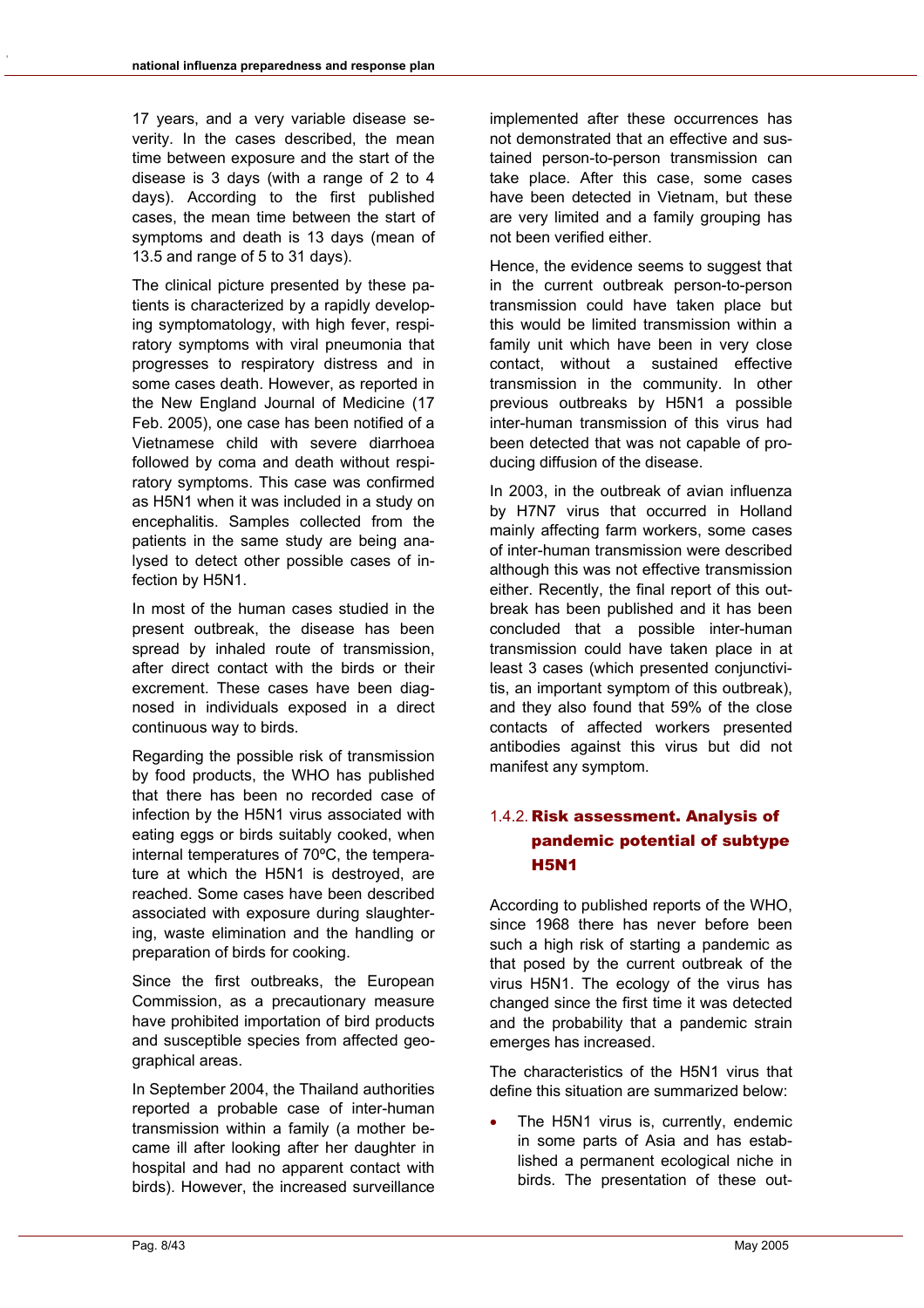breaks in rural areas where most of the population live with these affected birds, which form the basis of their economy, makes it difficult to control these outbreaks. The risk of a new pandemic by this virus emerging persists while this remains in the environment and it is unlikely that the threat of H5N1 will disappear in the near future.

- Recent publications suggest that the pathogenicity of the H5N1 virus is increasing in birds and experimentally in mice models. The studies carried out have also described a greater viral resistance in the environment compared with the H5N1 strain that started the outbreak.
- The H5N1 virus is extending its range to include mammals. Recently, it has caused disease and death in a number of species including experimentally infected domestic cats and naturally infected tigers. These species are not considered to be susceptible to infection by influenza virus A. The most likely cause of infection for the outbreak in tigers which started in October 2004 in a zoo in Thailand was feeding them infected dead chickens.
- Domestic ducks could be acting as a silent reservoir of the virus H5N1. This virus has been detected in asymptomatic domestic ducks. In laboratory studies on ducks, these animals are found to eliminate large amounts of the virus over long periods, even when they

appear to be healthy. The role of these domestic ducks could explain why in some cases of infection by H5N1, exposure to diseased ducks has not been found.

• Another recent finding was detection of the H5N1 influenza virus in dead migratory birds. Migratory birds are a natural reservoir of all influenza viruses, but historically these do not present symptoms of this disease. Although further evidence is required, these data suggest that the role of these birds in the evolution and maintenance of the H5N1 virus could be changing.

Another aspect of this epidemic, which has been debated over the past few months is the possibility that swine could become infected by H5N1. A Chinese research team presented a study in which they detected the presence of H5N1 virus in swine from different farms in China in 2003. The Chinese authorities have confirmed this finding but notified that in the follow up during 2004, all tests in swine were negative for this virus. Pigs have receptors in the respiratory tract that make them susceptible both to infection by the human influenza virus and to the avian influenza virus. If swine are simultaneously infected by both viruses, the possibilities of recombination occurring between the genes of both types of virus (avian and human) are increased with the subsequent risk of appearance of a potentially pandemic strain.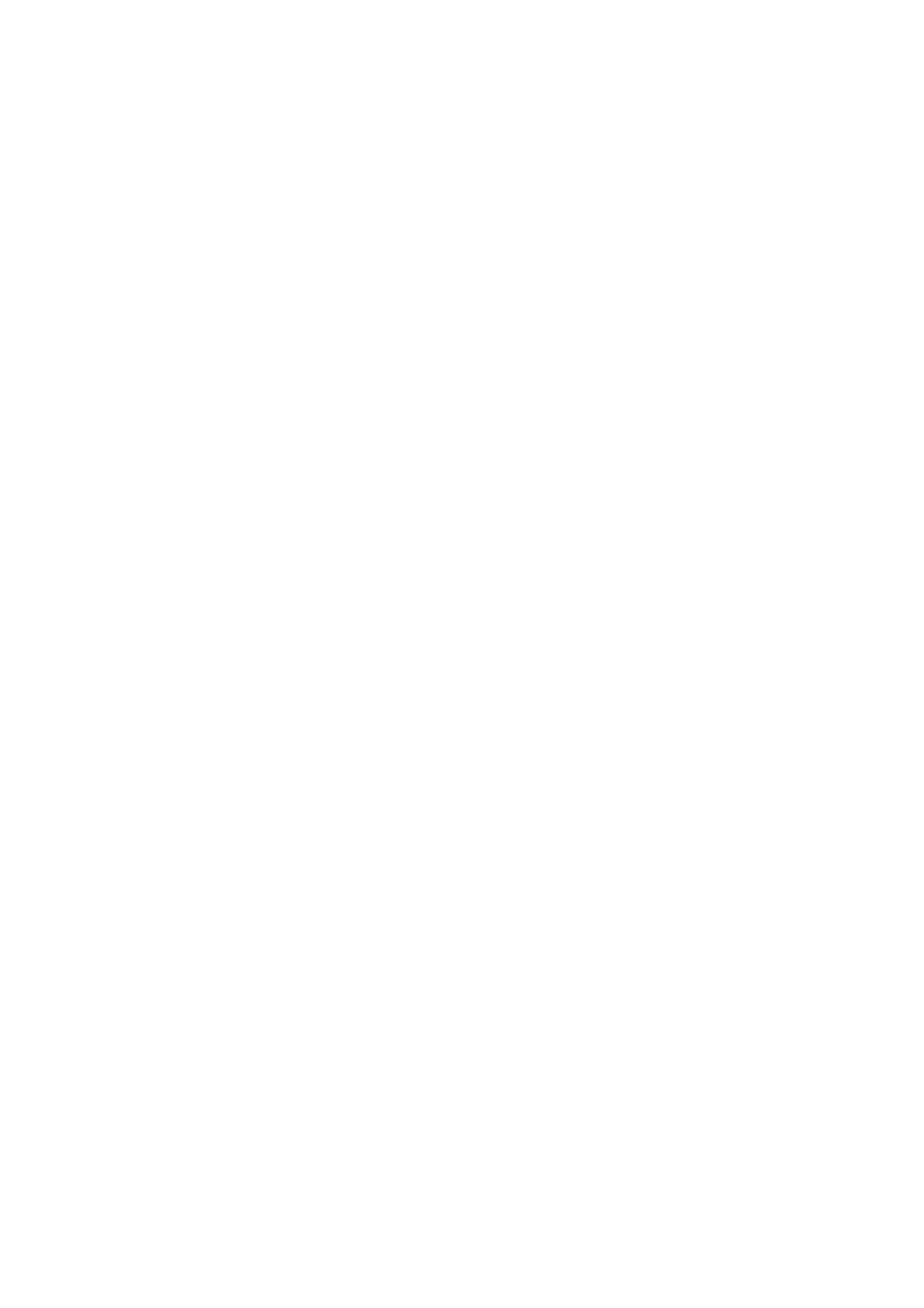#### 2. THE NEED TO UPDATE THE PLAN FOR PREPAREDNESS AND RESPONSE TO AN INFLUENZA PANDEMIC

In Spain in 2003, a "Plan of action against a possible influenza pandemic" was prepared by a working group established by the Public Health Department of the Ministry of Health.

The WHO, considering the current epidemiological situation existing in southeast Asia and taking into consideration the progress in knowledge and evolution of the influenza virus, presented in April 2005 a new plan to support Member Countries in the preparation and response to the threat of the next influenza pandemic. The new plan redefined the phases previously established in 1999 in their *"Global plan for Preparedness for the Influenza Pandemic: The role of the WHO and guidelines for national and regional planning"*l. The new phases are defined in relation to the risk of appearance of a pandemic after emergence of a new subtype of the influenza virus. The Plan described the measures to be taken by the WHO and the national authorities during each phase, with the aim of improving the international coordination and transparency in the recommended measures.

The WHO proposes that each country develops or updates their national plans for preparedness for an influenza pandemic and provides guidelines for each of the phases proposed.

The phases are defined with the objective of managing the risks for public health caused by infection by the influenza virus in animals, and changes in each phase are directly linked to changes in the public health activities and the response that should be contemplated. It is proposed to increase surveillance of initial events at the start of a "pandemic alert" and to detect circulation of the virus early on, and quickly implement control measures in a coordinated way both nationally and internationally, in order to control or delay diffusion of a new strain of human influenza. Even if it were not possible to completely detain the spread, diffusion of the virus could be delayed in order to gain more time to develop vaccines against the new strain and to proceed early on to update preparatory measures to prepare the pandemic. The success of this approach would depend on several factors and surveillance of the infection with new subtypes of the influenza virus in humans would be essential.

Because of the new plan published by the WHO, and the epidemiological situation and the events that have taken place since 2004, the Ministry of Health will update their existing Plan and present this new proposal.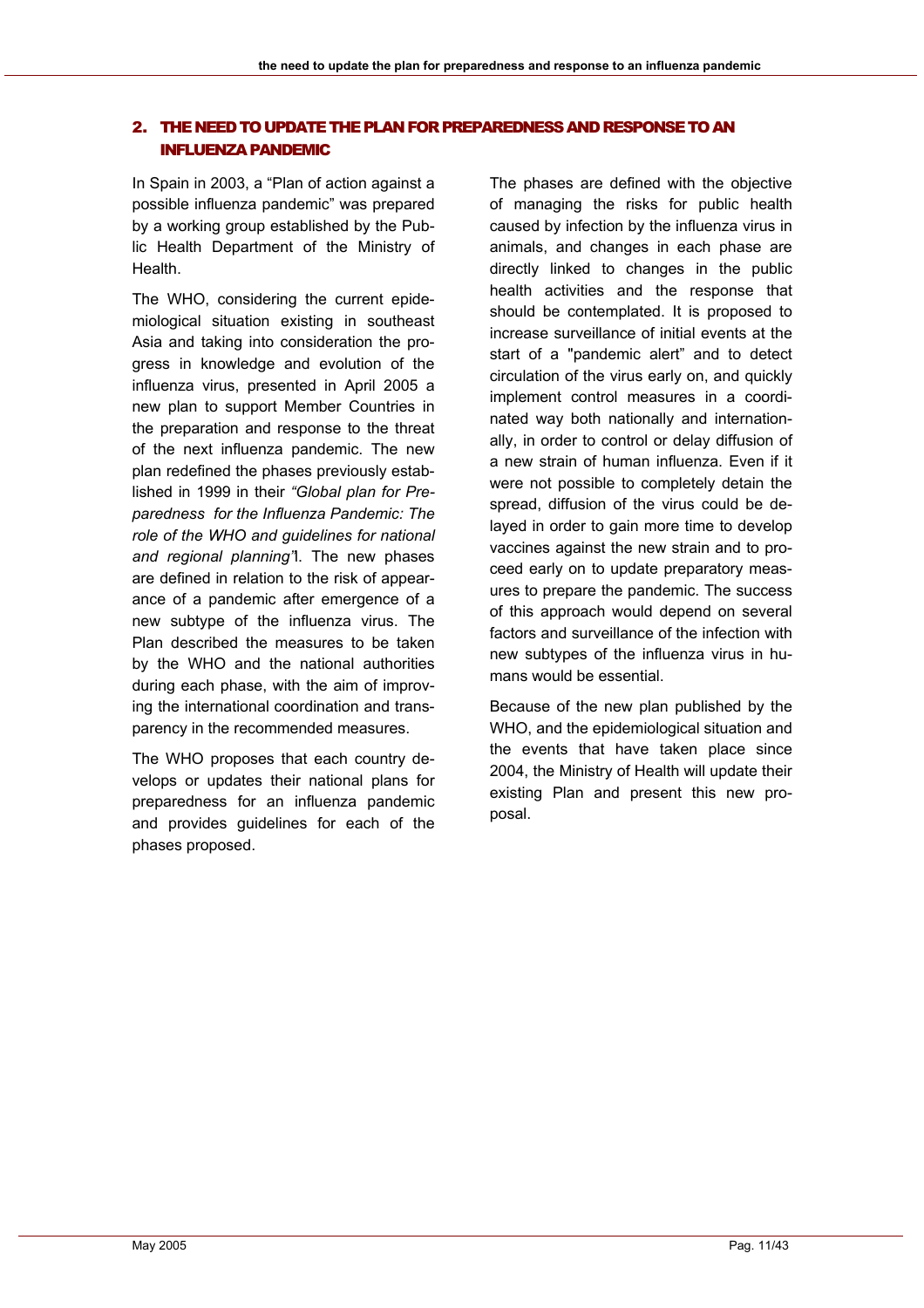#### 2.1. New pandemic phases

|                                                                                                                                                                                                                                                                                                                     | <b>Main Public Health Objectives</b>                                                                                                                                |
|---------------------------------------------------------------------------------------------------------------------------------------------------------------------------------------------------------------------------------------------------------------------------------------------------------------------|---------------------------------------------------------------------------------------------------------------------------------------------------------------------|
| <b>Interpandemic period</b>                                                                                                                                                                                                                                                                                         |                                                                                                                                                                     |
| <b>Phase 1</b><br>New subtypes <sup>1</sup> of the influenza virus are detected in<br>people.<br>In animals some subtypes of the influenza virus previ-<br>ously producing infection in humans are detected. How-<br>ever, there is considered to be a low risk <sup>2</sup> of infection or<br>disease for humans. | To consolidate the preparation for an influ-<br>enza pandemic at a world, international,<br>national and subnational level.                                         |
| <b>Phase 2</b><br>New subtypes of the influenza virus have not been de-<br>tected in humans. However, a subtype of the influenza<br>virus circulating in animals represents a considerable<br>$risk^2$ of the disease for humans.                                                                                   | Minimize the risk of transmission to humans,<br>detect and notify this transmission rapidly if<br>it occurs.                                                        |
| <b>Period of pandemic alert</b>                                                                                                                                                                                                                                                                                     |                                                                                                                                                                     |
| <b>Phase 3</b><br>Human infection (s) with a new subtype of influenza<br>virus, but without person-to-person transmission, or at<br>maximum, rare cases of transmission when in close<br>contact.                                                                                                                   | Ensure the rapid typing of the new subtype<br>of virus and the detection and early notifica-<br>tion of additional cases.                                           |
| <b>Phase 4</b><br>Small groups of cases with limited person-to-person<br>transmission. The transmission is much localized sug-<br>gesting that the virus is not well adapted to humans <sup>3</sup> .                                                                                                               | Limit transmission of the new virus within<br>localized foci or delay the spread in order to<br>gain time to apply effective response meas-<br>ures.                |
| <b>Phase 5</b><br>Larger clusters of cases, although person-to-person<br>transmission is still localized suggesting that the virus is<br>continually becoming more adapted to humans but is still<br>not completely transmissible (high risk of pandemic) <sup>3</sup> .                                            | Maximize the effort to limit or delay spread<br>of the virus to prevent the pandemic and to<br>gain time to apply effective response meas-<br>ures to the pandemic. |
| <b>Pandemic period</b>                                                                                                                                                                                                                                                                                              |                                                                                                                                                                     |
| <b>Phase 6</b><br>Pandemic phase. High and sustained transmission<br>among the general population.                                                                                                                                                                                                                  | Reduce the impact of the pandemic to a<br>minimum.                                                                                                                  |
| <b>Post-Pandemic period</b>                                                                                                                                                                                                                                                                                         |                                                                                                                                                                     |
| Return to the interpandemic period                                                                                                                                                                                                                                                                                  | Return to the interpandemic period                                                                                                                                  |

*1 Definition of a new subtype: a subtype that has not been circulating in humans for several years so that most of the population does not have protection against it.* 

*2 The difference between phase 1 and phase 2 is related with the risk of infection or disease caused by the strain that is circulating among animals. The difference between both of these is due to several factors and to the relative importance of each of them in relation to current scientific knowledge. These factors can include: pathogenicity in animals and humans, the existence of cases between domestic animals and cattle or only in wild animals. Whether it is geographically localized or widespread and if the virus is enzootic or epizootic. Information about the viral genome and other scientific data must also be taken into account.* 

*3 The distinction between phases 3, 4 and 5 is related with risk assessment. Several factors must be taken into account and the relative importance of each of these in relation to current scientific knowledge must be considered. These factors include: the transmission rate, the geographical location and diffusion, the severity of the disease, the presence of genes from human strains. Information about the viral genome and other scientific data must also be taken into account.*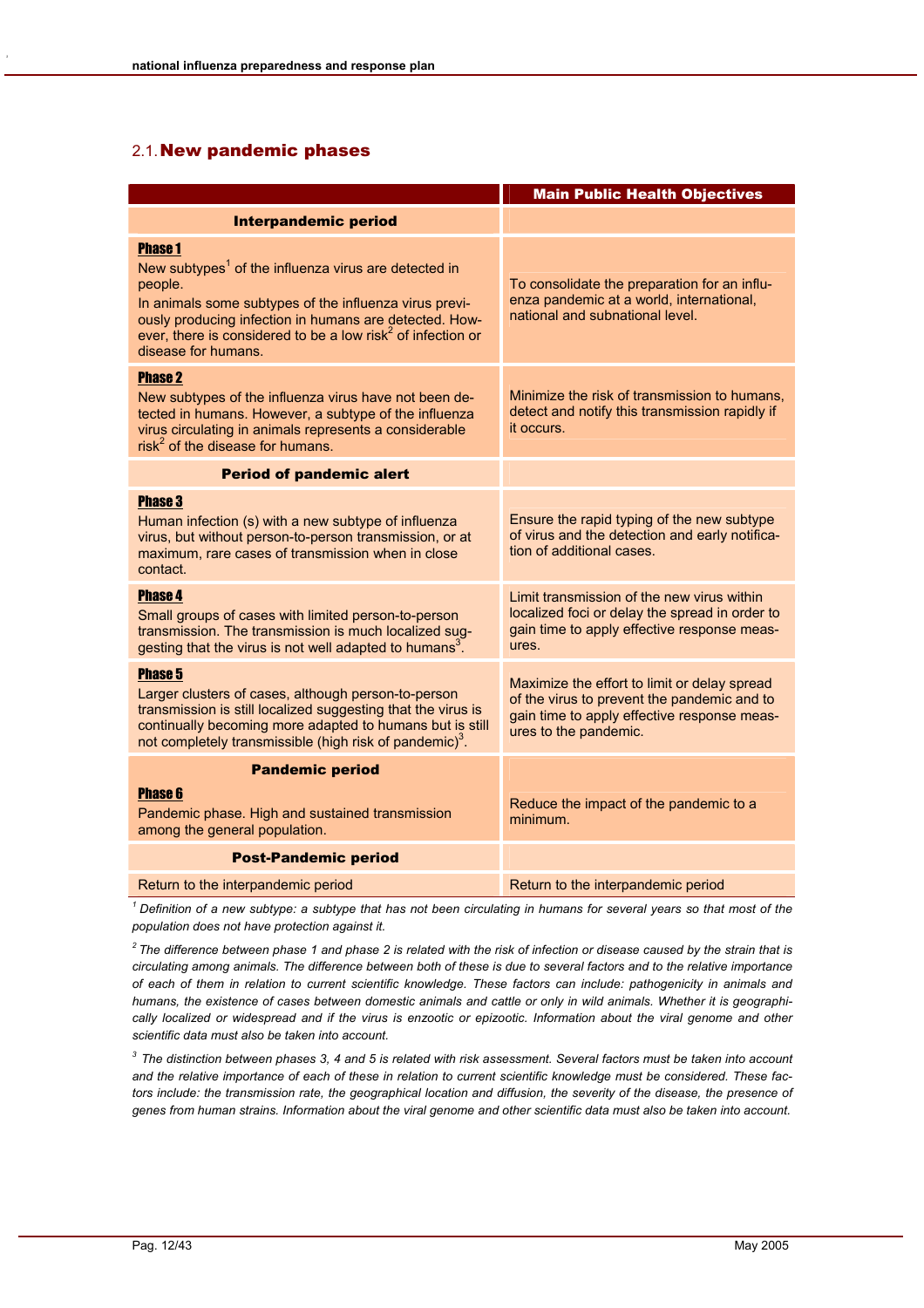#### 2.2. Criteria to announce a change in phase

The change in phase will be announced by the Director-General of the WHO. The change will be made according to current legislation for the notification and control of diseases (International Health Regulations) and by consulting international organizations if necessary.

Since the origin of the new strains and their progression sequence in the following pandemic can be difficult to predict, the WHO can decide to advance or to recede in the scale of phases following a non-sequential order. Announcement of a new phase would imply the implementation of actions recommended for the new phase.

The Ministry of Health can subdivide phases depending on the national situation.

The WHO suggests that Phases 2-5 can be subdivided depending on whether the country is affected (or has an important commercial relationship or via trips to an affected country) or not. They also suggest that Phase 6, the Pandemic Phase, can also be subdivided depending on whether a country is affected (or has an important commercial relationship or via trips to an affected country) or is not, or whether the first wave of infection is in remission or whether the second wave has begun to appear.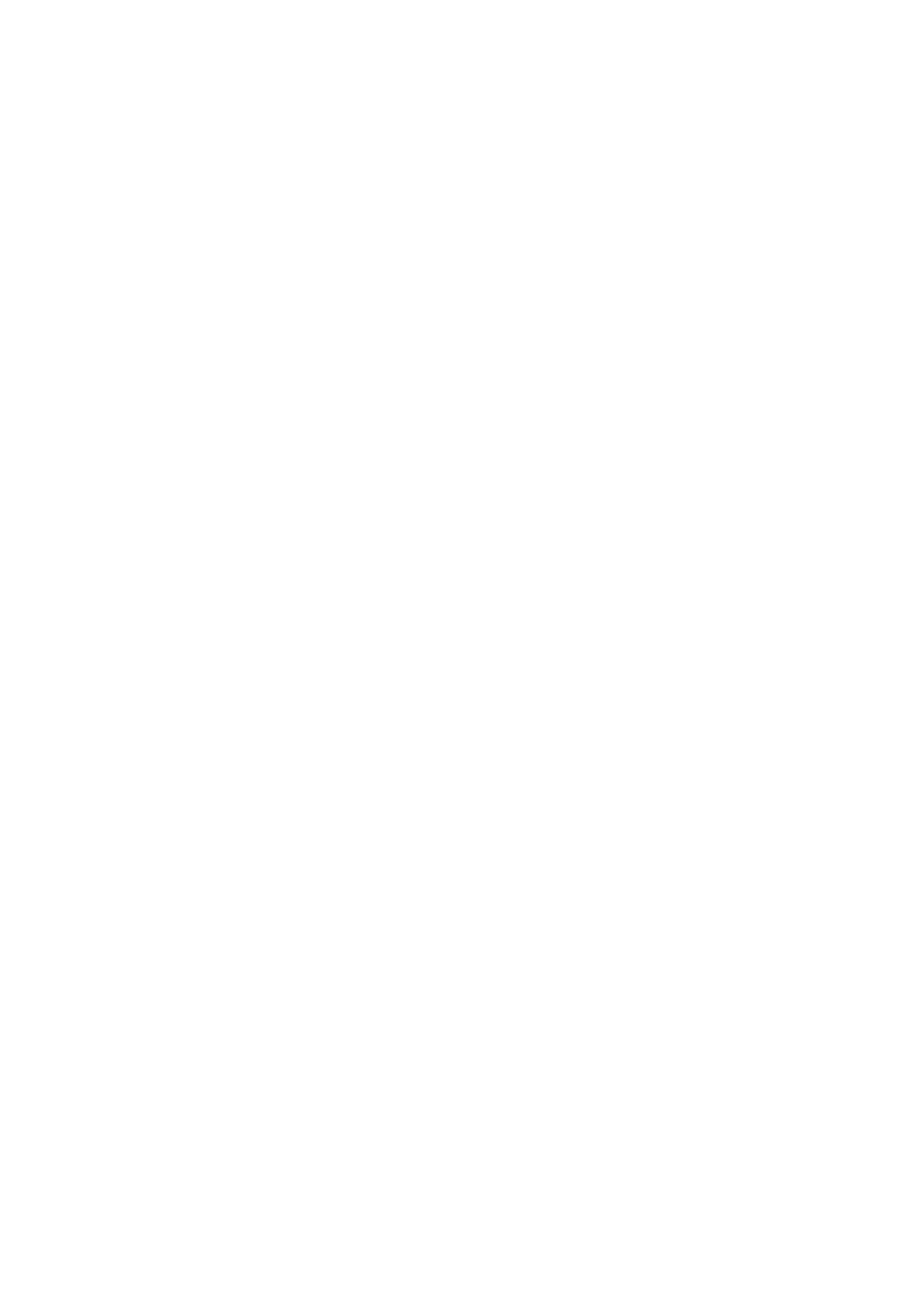#### 3. THE ROLE OF THE EUROPEAN UNION IN THE PREPAREDNESS AND RESPONSE TO AN INFLUENZA PANDEMIC

In March 2004, the European Commission drafted the working document "*Community Planning for the Preparedness and Response to Influenza Pandemics"* in which important questions, both nationally and for the European Union, were posed related with legislation on animal health and the actions to prevent and control influenza in animals, especially avian flu.

The document dealt with the planning required for the European Community to be able to respond effectively to a potential or real influenza pandemic, and was prepared taking into consideration the «Influenza pandemic preparedness plan. The Role of the World Health Organization and Guidelines for National and Regional Planning» (WHO, Geneva, 1999)

The objective of the preparedness plan is to minimize the risk of pandemics, to ensure the preparedness for them and to achieve a coordinated Community response:

- Identifying key components of the response;
- Determining the activities of the Commission, the European Drug Agency and the Member States that could help response measures and assist in their coordination.

The most important surveillance task of the Member States is to detect and characterize the pandemic strains early on from clinical or other types of samples and to determine the risks to establish the potential of these strains to cause widespread outbreaks in humans.

Definitions of influenza cases that should be used in notifications are established in the Commission Decision 2003/534/CE for which Policy Decision n° 2119/98/CE of the European Parliament and Committee and Policy Decision 2000/96/CE in relation to the transmissible diseases was modified and Policy Decision 2002/253/CE11 in relation to the definitions of cases for transmissible diseases.

As part of the attempt to establish a broad base of action in the Community, the Commission has given financial support to the EISS, European Influenza Surveillance Scheme, since 1999, according to the specifications of policy decision n<sup>o</sup> 647/96/CE of the European Parliament and Committee.

The working document was prepared for use in a debate on the coordination of preparatory measures against influenza and about recommendations that can be formulated.

In June 2004, the European Union Committee extended the mandate of the Health Security Committee (HSC)- to develop community planning for the preparedness and response to influenza pandemics and to assess the suitability of possible negotiation with the pharmaceutical industry about the production and distribution of vaccines and antivirals. As a result, this Committee has extended its responsibilities to take on aspects related with the Influenza Pandemic Plan. This mandate will be updated when the European Centre for the Prevention and Control of Diseases is in operation (26 May, 2005).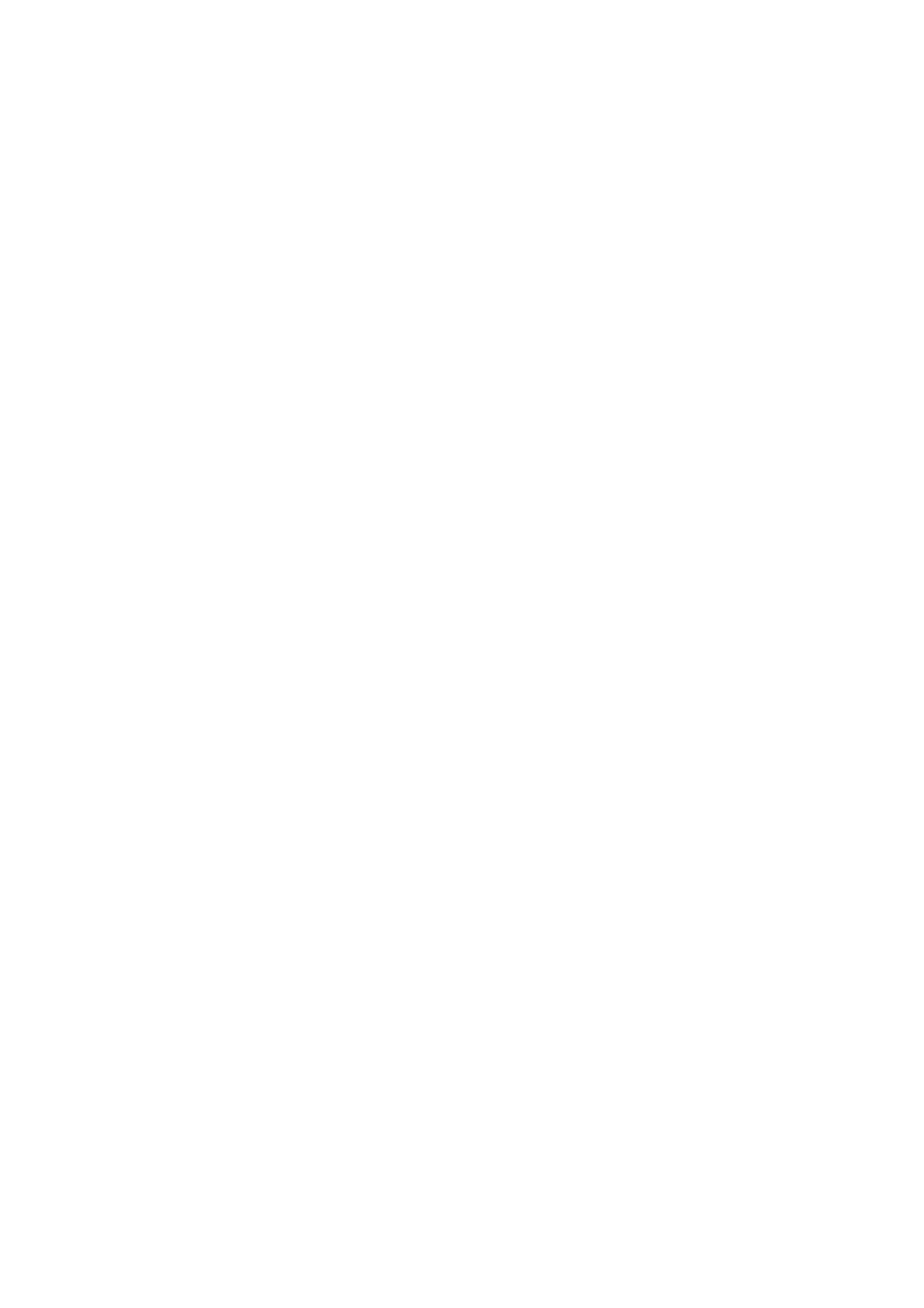#### 4. OBJECTIVES OF THE PLAN

This National Plan will be elaborated according to recent recommendations of the WHO and the EU to harmonize the preparation and response measures and to prepare response plans for all operative levels for the Autonomous Communities (AC).

#### General objectives:

- To reduce the impact of the pandemic on the population's health and to maintain the function of services essential to society.
- To take measures to reduce diffusion of the new virus, after identifying a new subtype of the influenza virus with confirmed efficacy in person-to-person transmission, to implement protective measures for the population.
- To guarantee that the response and measures adopted correspond to the recommendations of the WHO in each phase.

#### Specific objectives:

- To define a system that can give a flexible response to an influenza pandemic of unpredictable characteristics.
- To rapidly identify a new potentially pandemic strain of the influenza virus.
- To rapidly assess the emerging epidemiological situation in a new pandemic, to adjust the control measures accordingly and to reduce as far as possible the spread of the pandemic.
- To constantly review epidemiological and clinical data to indicate the guidelines to follow for case detection, isolation and management.
- To administer treatment and health care to the largest possible proportion of the population according to the latest scientific knowledge.
- To develop and validate diagnostic tests for the new virus and to provide the reference services required nationally.
- To reduce the impact on the health and social services as a consequence of the pandemic (cancellation of routine tasks, reorganization of priorities of the services, etc.).
- To guarantee and to maintain the essential services and to reduce the impact on the daily life of the population.
- To provide professionals, the population and the media with suitable validated and updated information during the pandemic.
- To quantify the global magnitude and the load of the pandemic in our country and to determine its impact.
- To effectively collaborate with international institutions and with Autonomous Communities to coordinate measures to take.
- To effectively coordinate the actions taken by the Ministry of Health with those of other public institutions responsible for controlling the impact of the pandemic.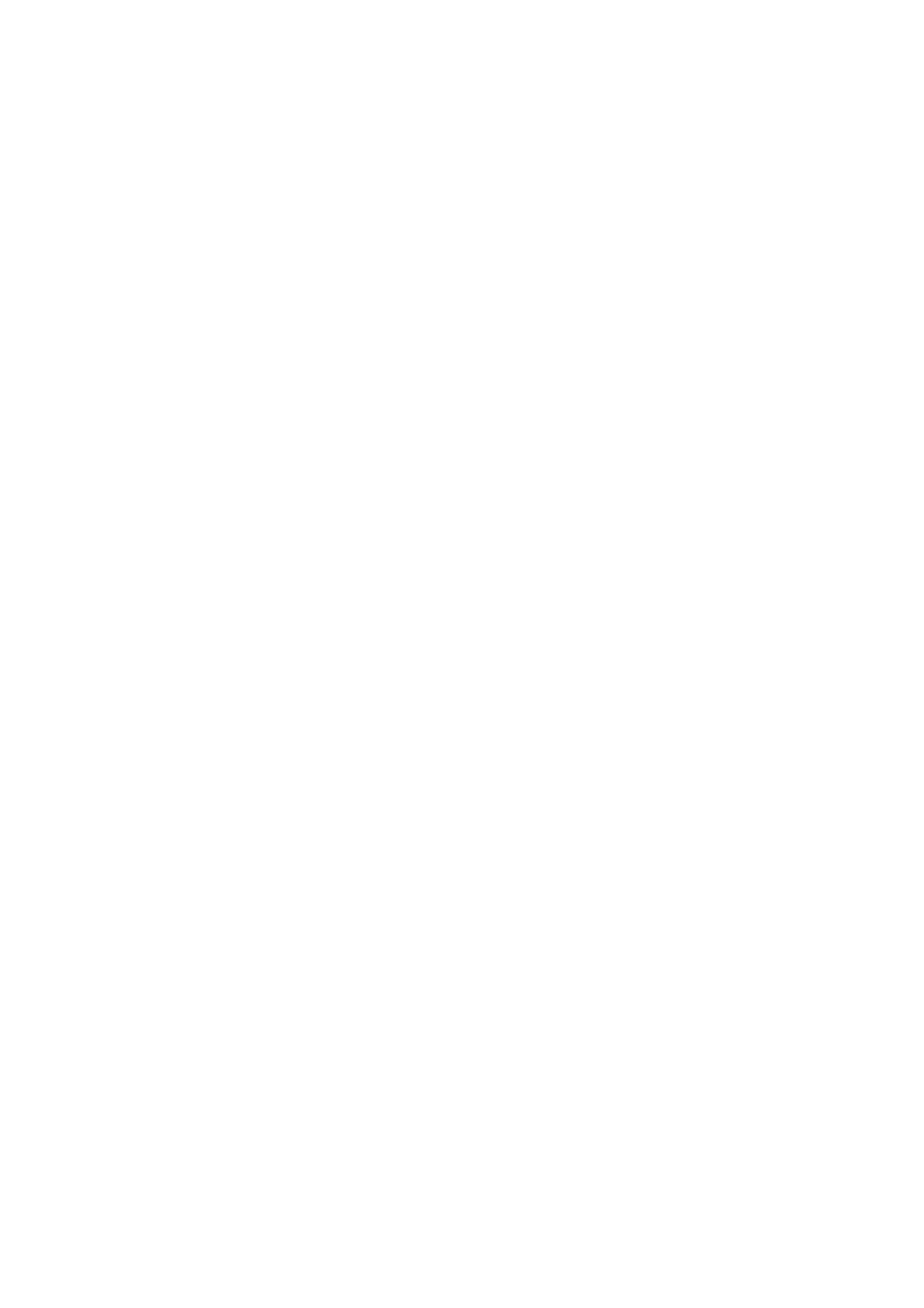#### 5. KEY ELEMENTS OF THE RESPONSE

### 5.1. Organizacional structure and coordination.

5.1.1. National Influenza Pandemic Planning Committee for the Prevention, Control and surveillance of the epidemiological development of the influenza virus.

Following the recommendations of the WHO, in Spain the National Influenza Pandemic Planning Committee has been set up (NIPPC) with the aim of developing and coordinating the actions related with the Plan of Action. (ROYAL DECREE 1131/2003, 5 September, BOE nº. 214 Saturday 6 September 2003)

According to the Royal Decree, the composition and functions of the Committee are as follows:

#### Composition of the Committee:

- The Committee is presided over by the Ministry of Health or a representative.
- Spokespersons of the Committee are: The Secretary of State for Health.
	- a) The Secretary of State for Public Health.
	- b) The Director General for Public Health.
	- c) The Secretary of State for Cohesion of the National Health Service and the Autonomous Communities.
	- d) The Directorate General for Pharmacy and Health Products.
	- e) The Director of the Spanish Drug Agency (SDA).
	- f) The Director of Health Institute Carlos III (HICIII).
	- g) The Directors of the National Influenza Centres of the WHO and the

Animal Health Research Centre (AHRC) and the National Institute for Farming and Food Technology and Research (INIA).

h) One representative, of a similar rank to Director General of the following ministries: of Foreign Affairs, of the Interior, Urbanisation and Construction, Employment and Social Services, Agriculture, Food and Fisheries, Public Administrations, Economy, Science and Education, and, representing the Ministry of Defence, the Inspector General of Health for Defence.

The Director General of Public Health will act as Secretary of the Executive Committee.

• When considered necessary or useful, leading positions in other Government entities can attend the meetings and any experts considered as capable of making a valuable contribution to the Committee's work.

#### Functions and responsibilities of the Committee:

The Committee is responsible for monitoring, coordinating and where relevant, proposing actions to be taken by the State Departments.

The Committee has the following specific functions:

- a) To design the organizational structure and levels of responsibility in decision-making and control to tackle a possible influenza pandemic.
- b) To monitor and assess planning activities, including response plans.
- c) To adopt criteria for action, for the different phases of the pandemic, following the WHO's recommendations at all times.
- d) To coordinate information that must be made available to international and national organizations.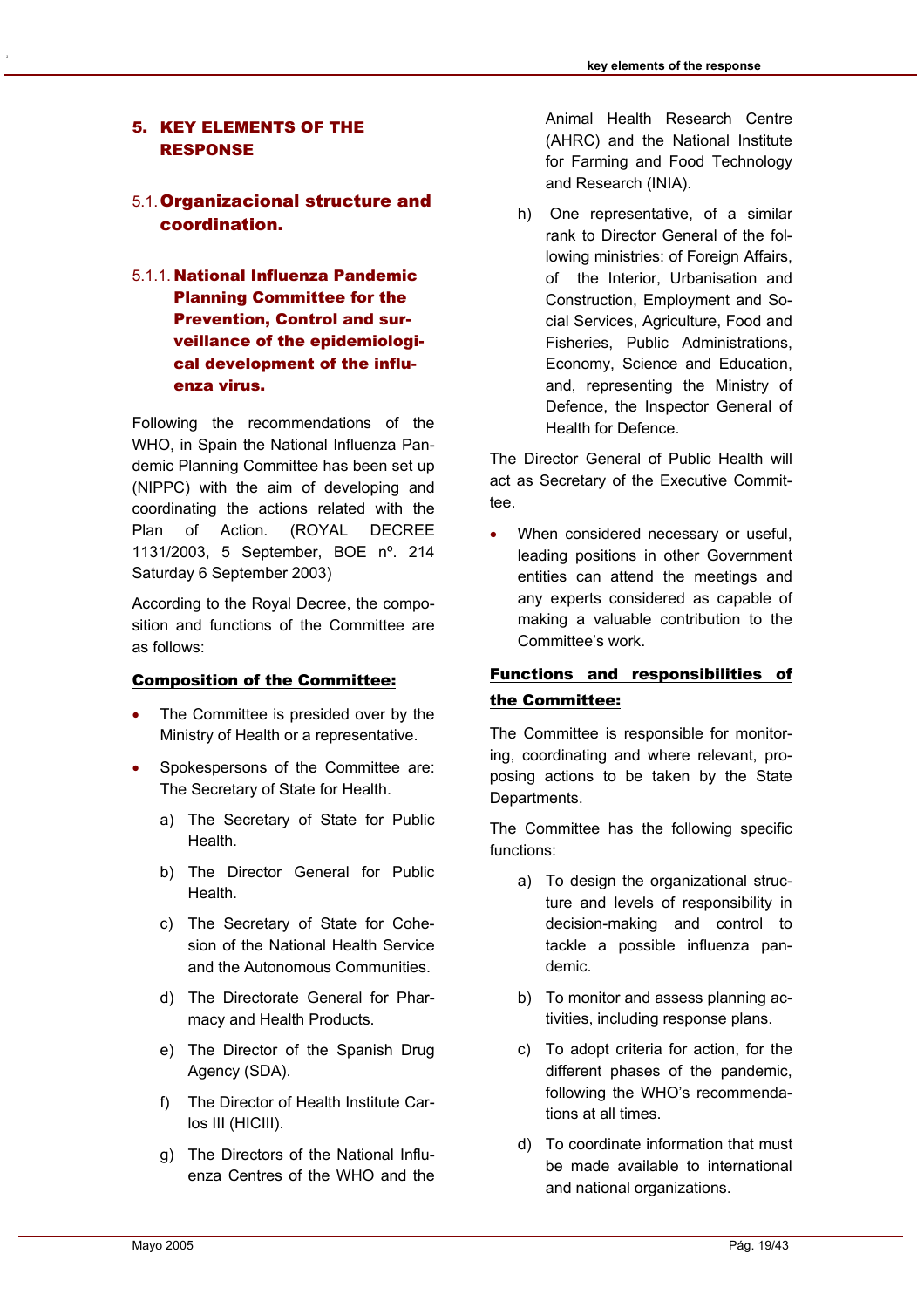- e) To coordinate the actions of the State Administration with other Public Entities with competences in the area and cooperation with them.
- f) Any other action related with the influenza pandemic that requires coordination of the actions of the State Administration and, where relevant, with other public entities.

In collaboration with the task force to guarantee equal access within the Spanish State to health resources if availability is limited.

#### 5.1.2. Public Health Board

The Planning Committee coordinates Plans for Preparedness and Response prepared in the Autonomous Communities by the Public Health Boards (PHB). The objective of this coordination is to harmonize response plans between the autonomous communities and with recommendations of the EU and the WHO.

To do this, the PHB will hold the meetings it considers necessary which will also be attended by the authors of the Autonomous Community plans.

This Board has the following functions:

- To guarantee that the control measures established for each phase in the National Plan are adopted and coordinated throughout the ACs.
- To ensure that the activities proposed in the Autonomous Plans are adapted to the organizational structures of each Autonomous Community.
- To guarantee equal access to health resources in the Spanish State in the case of limited availability.

#### 5.1.3. Working Group of the Executive Committee

The Working Group of the Executive Committee (WGEC), set up in response to a decision of the Executive Committee, will help to implement measures to reduce the impact of the pandemic on the population's health.

This Group has the following functions:

- To plan, initiate and coordinate the response of institutions involved in the National Pandemic Preparedness and Response Plan
- To support the health service at all levels to prepare the Plans.
- In the pandemic alert and pandemic phases to guarantee continuous updating of the Plan in accordance with epidemiological evidence provided by the WHO in these phases.
- To propose control strategies for the pandemic to the Planning Committee
- To guarantee equal access to health resources in the case of limited availability in the Spanish State.

It is composed of the following members:

- President: Director General for Public Health of the MH
- Vice-president: an expert appointed by the President of the Planning Committee.
- Spokespersons:
	- 1 Representative of Carlos III health institute
	- 1 Representative of the State Department of Pharmacy and Sanitary Products.
	- 1 representative of the Animal Production Department of the Ministry of Farming Food and Fisheries.
	- 1 representative of the State Department of Civil Protection of the Ministry of the Interior.
	- 1 representative of the Ministry of **Defence**
	- The President of the Planning Committee and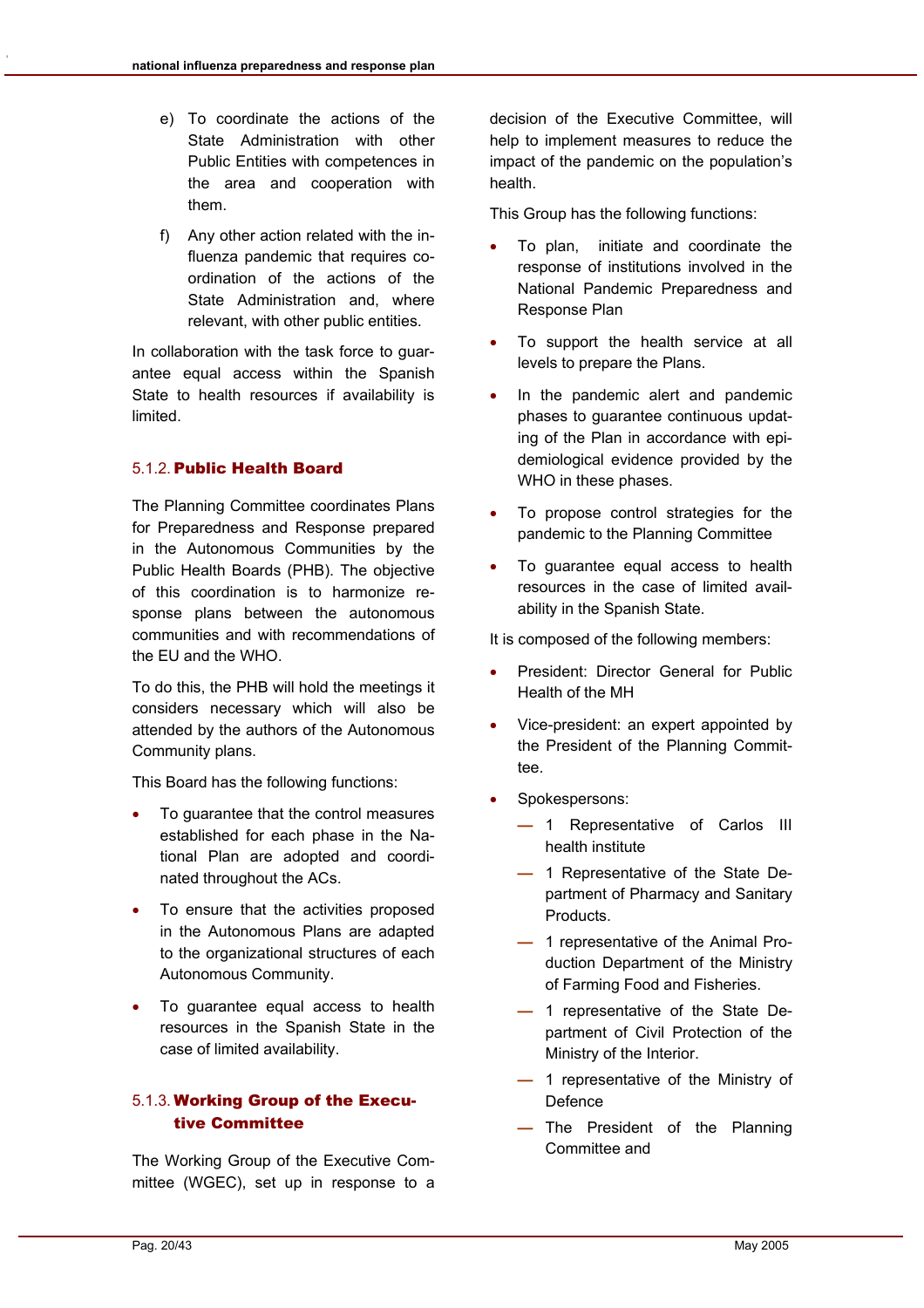**—** 1 representative of the technical coordination group.

*This group will meet regularly every six months and whenever considered necessary can be urgently summoned.* 

#### 5.1.4. Technical Coordination Group

The role of the technical coordination group TCG is to assess and to support the previous committees to achieve their objectives and coordinate activities of the subcommittees.

Its functions are:

- To be in contact with experts of the WHO and other international agencies.
- To provide the information necessary to maintain the National Preparedness and Response Plan continually updated
- To coordinate virological, clinical and epidemiological data to support strategic decisions for use of antivirals and vaccines.
- In the pandemic alert phases to have a mobile team of specialists in field epidemiology to assess the risk of spread and to support measures to contain the infection.
- To coordinate with the different specialists to prepare national guidelines for public health recommendations.
- To coordinate activities of the health sector with other technical sectors involved.
- To collaborate with the communications subcommittee to identify the most appropriate way to inform the population transparently.
- In the pandemic alert phases, to daily update world information and to communicate relevant information to the Task Force.
- They will be responsible for notifying cases to the WHO.

This Committee is comprised of: the Director General for Public Health of the MH, representatives of the General Sub Department for Promotion of Health and Epidemiology (GSPHE), and the General Subdepartment for Overseas Health (GSOH). It can be constituted of expert groups that can give advice in different areas when required.

#### 5.1.5. Scientific committee

The function of the scientific committee is to support, advise and inform about scientific issues in response to queries from the Planning Committee, in relation to the National Plan and the policy decisions required in the event of an influenza pandemic.

It is composed of the following members:

- President: Secretary of State for Health of the MH
- Vice-president: Director General for Public Health of the MH.
- Secretary: A representative of the GSPHE
- Spokespersons: 14 spokespersons appointed from the members of the scientific committee with a recognized professional experience and belonging to any of the following scientific associations or professional colleges:
	- Spanish Family and Community Medicine Society
	- Spanish Infectious Diseases and Clinical Microbiology Society
	- Spanish Epidemiology Society
	- Spanish Public Health and Health Administration Society
	- Spanish Society for Preventive Medicine, Public Health and Hygiene.
	- Spanish Pneumology and Chest Surgery Society
	- Spanish Paediatrics Society
	- Spanish Geriatrics Society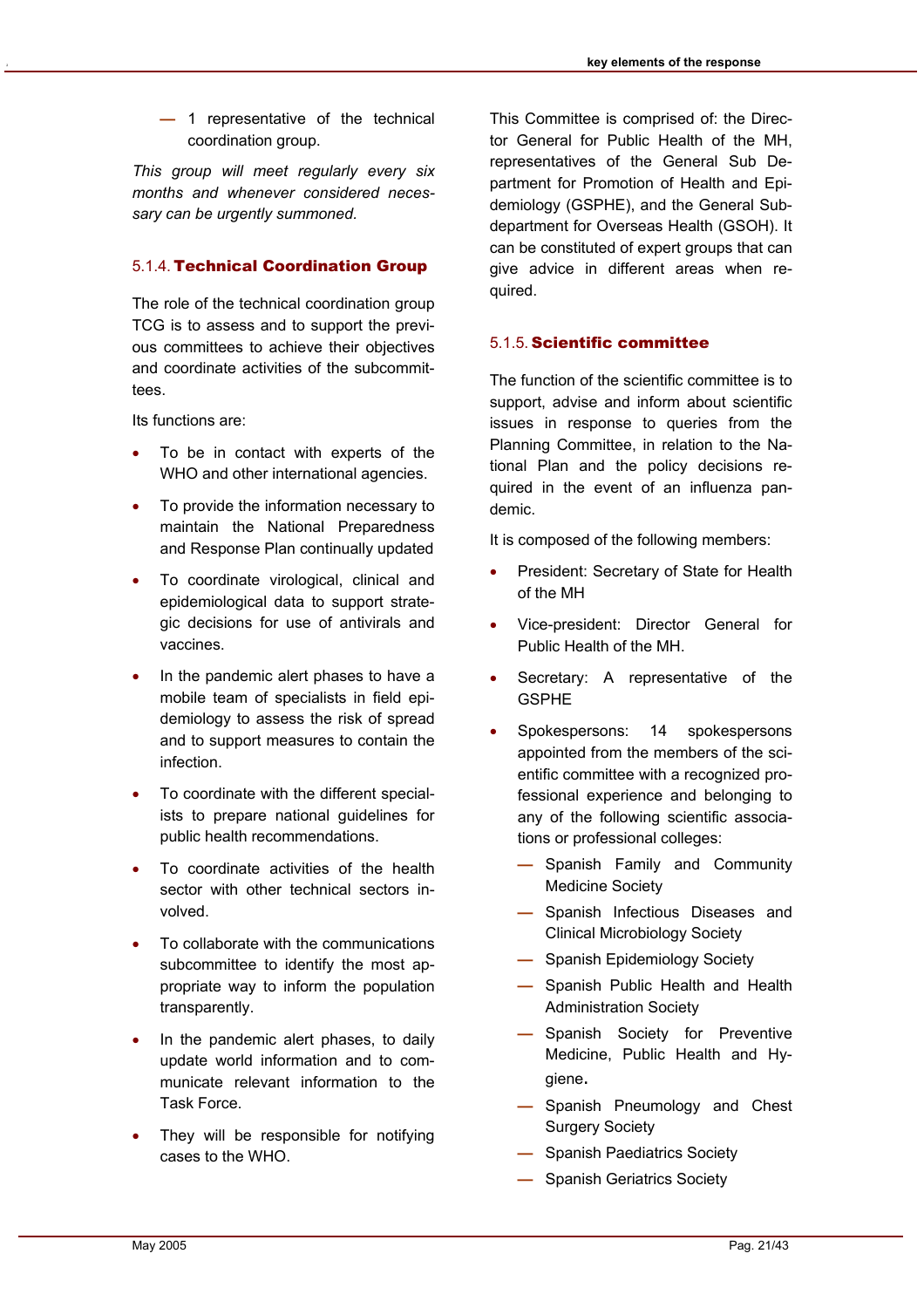- Spanish Virology Society
- Governing Body of the Official College of Medicine
- Governing Body of the Official College of Veterinary Science
- Governing Body of Nursing in Spain
- 1 representative of the University
- Carlos III Health Institute

#### 5.1.6. Subcommittees or special working groups

For the technical development of each of the key issues of the National preparedness and response plan in the advance of an influenza pandemic, the following subcommittees or working groups will be established:

- 1. Surveillance subcommittee
- 2. Vaccines and Antiviral Agents Subcommittee
- 3. Emergency Response Subcommittee
- 4. Communications Subcommittee

The following sections specify the detailed objectives and structure of each of the subcommittees.

#### Key elements of the National Plan

In the Influenza Pandemic Preparedness Plan, published in April 2005 the WHO recommends to the health authorities that they develop preparedness and response plans in which they should define:

- An organizational and coordination structure
- Epidemiological and virological surveillance
- Prevention and control measures (vaccines, antiviral agents and non pharmaceutical interventions)
- The response of the health service, and
- Communications strategy.

#### 5.2. Epidemiological and virological surveillance.

Owing to continuous antigenic changes of the influenza virus a rigorous and continuous surveillance system of the disease is required, including both virological and epidemiological aspects. Virological surveillance should include isolation of the virus and implementation of antigenic and genetic studies, while epidemiological surveillance consists of establishing the diffusion and clinical impact of the possible new antigenic strains detected. Although the detection of major variants (antigenic shift or change) is the maximum objective of virological surveillance, minor antigenic changes should also be monitored (antigenic shift) that occur in each yearly epidemic and are the reason for modifying each year the composition of the antiinfluenza vaccine.

The information derived from surveillance of the influenza is essential to rapidly identify the onset of an influenza pandemic and to take policy decisions at each moment.

The objectives of influenza surveillance should be modified according to the epidemiological context of the disease and the possibility of intervention. The main objective of surveillance in the pandemic phase is to keep the systems active and to ensure that a rapid alert system is activated.

After the pandemic has started the main surveillance objectives are to provide information about the characteristics of infection in the population, to monitor the progress of the disease and the impact on the health services and other essential services.

During an influenza pandemic it is important that surveillance systems are flexible since the definition of a case can be altered and the notification system must be modified to suit the new situation.

On the other hand, it is essential in the inter-pandemic phase to have a rapid alert system to be able to detect unusual clusters or cases of influenza that could be caused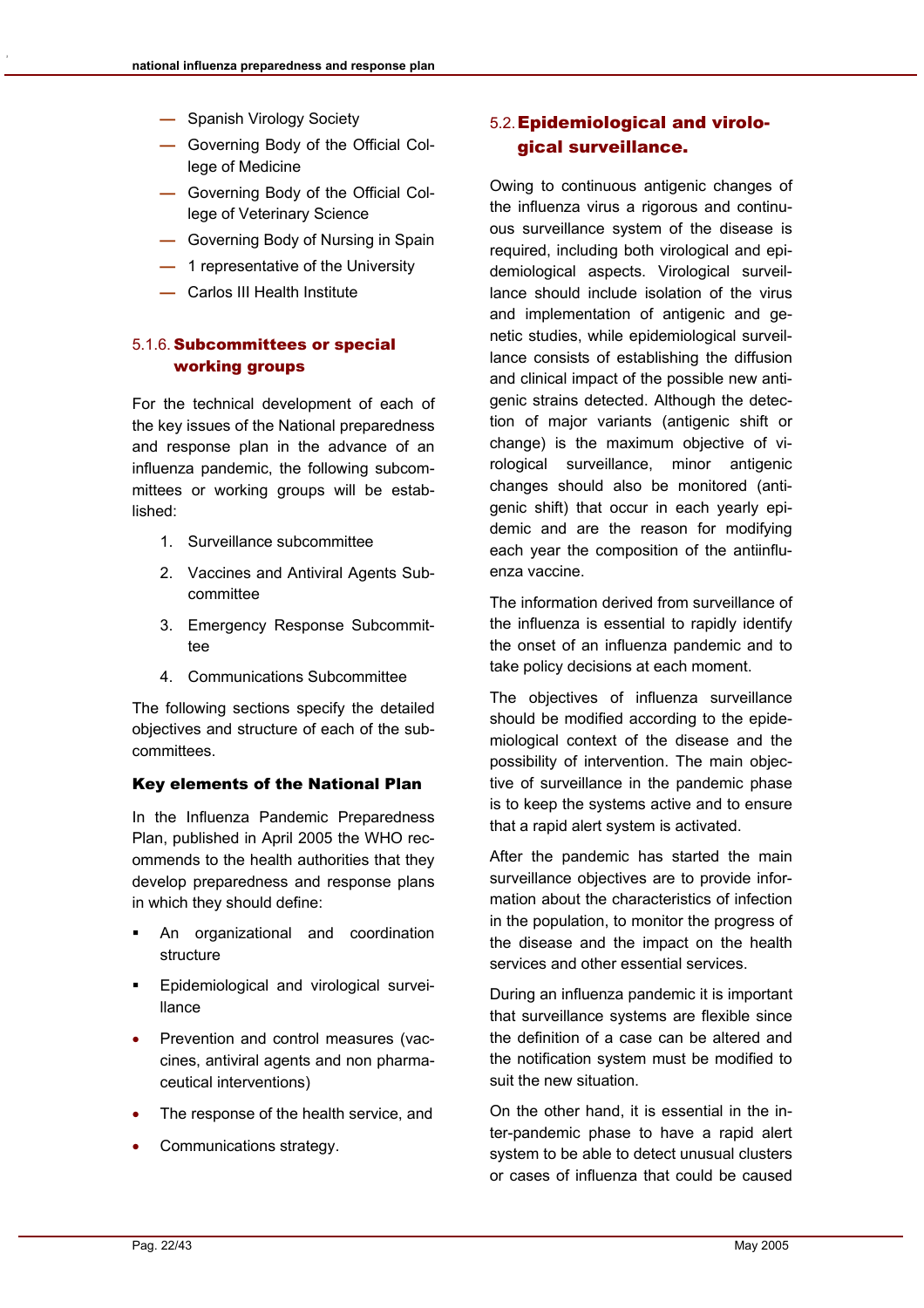by a new strain of the influenza virus. This surveillance is essential in the first stages since early detection will permit public health measures to be applied from the start, when these measures can delay the onset and reduce the impact of the pandemic.

The start of a new pandemic does not necessarily coincide with the usual annual influenza epidemic and can appear at any time during the year.

There are three WHO Reference Centres in Spain responsible for the annual identification of strains to be included in the antiinfluenza vaccine (National Microbiology Centre, Majadahonda; Influenza Centre Valladolid; and the Microbiology Laboratory of the - Hospital Clinico /Barcelona University). The Majadahonda laboratory also functions as a national reference laboratory.

Most of the Autonomous Communities have a virology laboratory where the influenza virus can be isolated.

During the influenza season there is a series of epidemiological surveillance Groups (medical surveillance groups) that constitute the Influenza Surveillance Network in Spain in which 14 AC participate. When the pandemic alert phase 5 is announced, these Networks will be activated.

This network participates as part of the European Influenza Surveillance Scheme by providing virological and epidemiological data obtained in the national network.

Detailed description of the structure and function of influenza surveillance in Spain.

Influenza surveillance in the advance of an influenza pandemic should include a parallel influenza surveillance in animals to that carried out in the human population that should operate together in a coordinated manner.

#### 5.2.1. Surveillance subcommittee.

The function of this subcommittee is to guarantee that surveillance can respond to the objectives of this Plan in each of the phases of the Pandemic.

This Subcommittee is comprised of:

- The Director General of Public Health of the MH (GSPHE and GSOH)
- State Department for Cohesion with the Autonomous Communities of the MH
- National Epidemiology Centre (NEC) of the HICIII
- National Microbiology Centre (NMC) of the HICIII
- State Department for Animal Production of the MAFF
- Animal Health Research Centre (AHRC)
- Heads of epidemiological and virological surveillance in all the Autonomous **Communities**

To develop the different facets of surveillance this Subcommittee will create the working groups it considers necessary.

#### 5.3. Vaccines and antivirals.

Since vaccination programmes against influenza were first introduced in the 1950's, they have been shown to constitute a key element to prevent and control this infection, although it must be taken into consideration that the annual vaccine will not provide protection against a new influenza strain. One of the challenges, in response to a pandemic threat is, therefore, to develop a safe immunogenic vaccine that produces protection against a new strain in as short a time as possible.

After the onset of the pandemic, three successive situations will take place regarding vaccination as a public health measure that conditions the implementation of other control measures. The three situations are as follows: vaccines are not available globally, limited supplies of vaccines are available and, finally, the scenario of a widely available vaccine.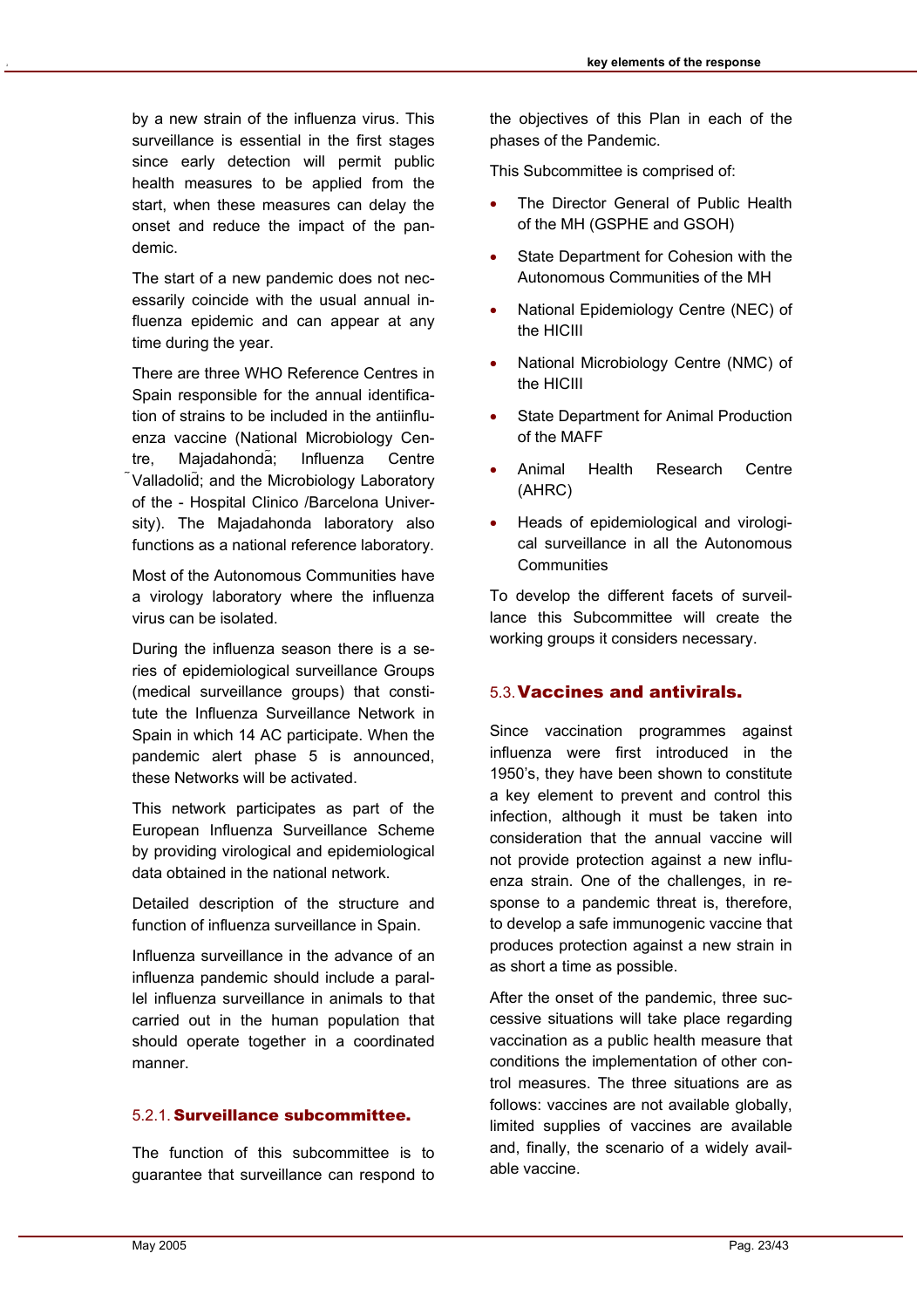In the advance of a pandemic, a series of issues about the availability, administration and application of the new vaccine must be considered:

- Since the pandemic strain can appear at any time and the fact that pharmaceutical laboratories require a minimum of 4 to 6 months to produce a new vaccine, it must be assumed that the vaccine will not be available during the first few weeks of a pandemic.
- The whole population will be susceptible to a novel strain so risk groups requiring vaccination would encompass more of the population than before, ideally vaccinating the whole Spanish population.
- Generally, the immune response to a vaccine in seronegative persons is quite low and the emergence of a novel strain would require administration of a second dose to ensure maximum protection.
- The capacity of the pharmaceutical industry to produce a vaccine is currently limited to its annual production capacity in interpandemic periods.

Consequently, in response to the challenge of an influenza pandemic there would probably be insufficient amounts of vaccine available and, so, antivirals, which can be used from the onset, should be available in the country at the onset of the pandemic.

Recent data from the World Influenza Surveillance Scheme of the WHO suggest that H5N1 viral strains are susceptible to neuraminadase inhibitors. All strains isolated from humans and those isolated from birds have shown an *in vitro* susceptibility to these medicinal products.

Antiviral inhibitors of neuraminidase (oseltamivir and zanamivir) are used to treat the disease. If they are administered in the first 48 hours after the onset of symptoms, they can reduce disease progression by around two days, reducing the rate of complications

and hospitalization in both healthy adults and members of the risk group.

On the other hand, prophylaxis can also be used for the influenza pandemic. In studies carried out in the inter-pandemic period, both medicinal products showed an efficacy between 65% and 85% at preventing the disease. These are also effective when used as a prophylactic measure in nursing homes for the elderly.

The response to a pandemic threat requires a reliable supply of antivirals and vaccines and task forces to administer both of these and also clearly defined distribution channels before the onset of the pandemic.

#### 5.3.1. Vaccines and antiviral subcommittee

Its role is to advise the Committees and Institutions responsible for making policy decisions about control measures about all the technical aspects related with vaccines and antivirals.

The objectives of this Subcommittee relative to vaccines are to:

- Define and prioritize target groups in each phase and revise them according to the epidemiological situation during the pandemic.
- To define storage conditions.
- To assess the extent of vaccine protection.
- To set up a programme to control and monitor vaccine safety.
- To set up a programme to monitor the efficacy of the vaccine in the population.

The main objective for using antivirals in an influenza pandemic response plan is to minimize disease severity and the number of deaths and, secondly, to minimize the degree of social disruption the pandemic can cause.

The initial identification of risk groups is based on previous years in which the rate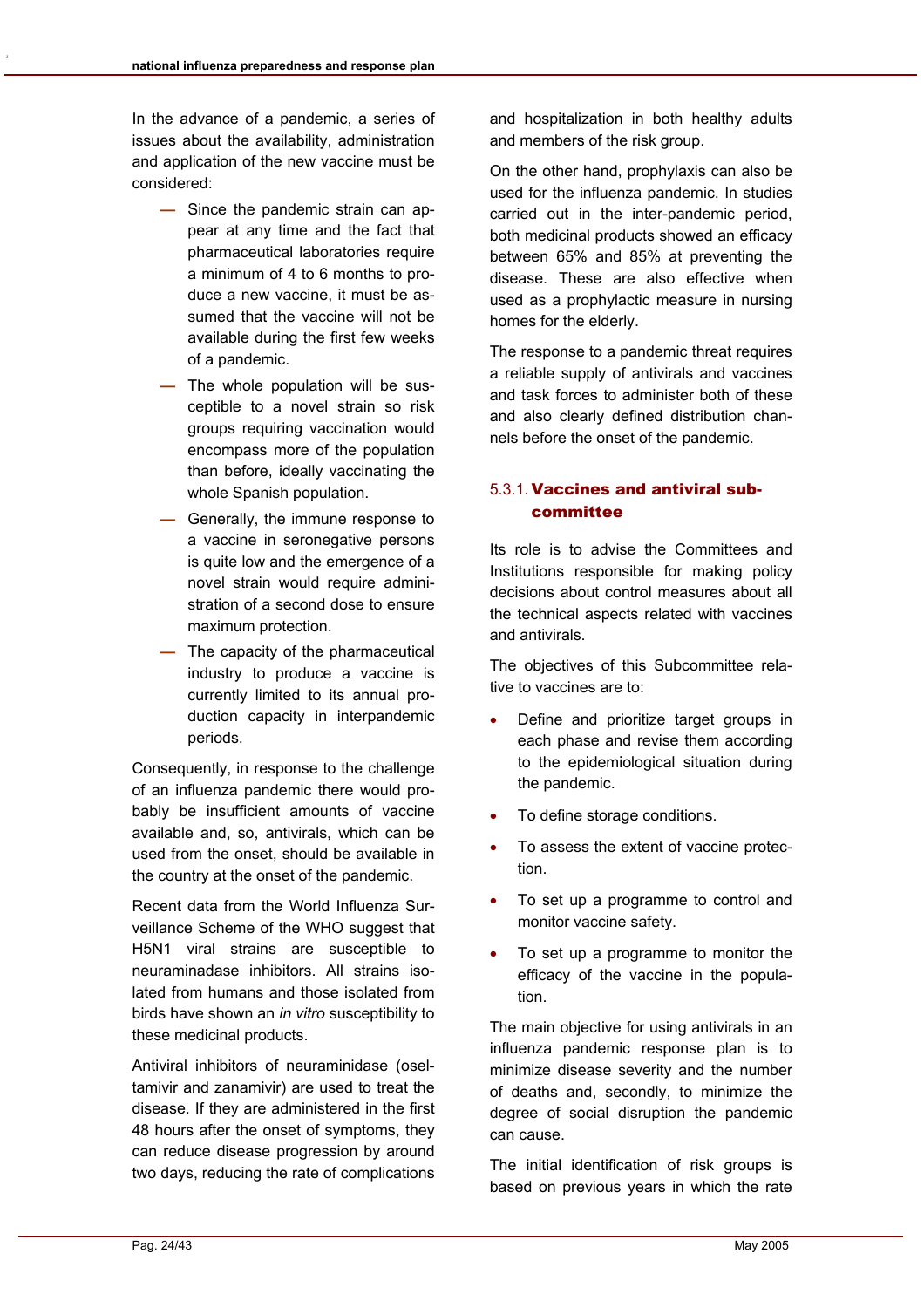of influenza disease was high and the experience of previous pandemics. The "level of individual risk" cannot be precisely defined until the pandemic virus has been detected and has caused disease in the population. It is, therefore important to consider that the definition of "high risk groups" must be redefined after the onset of the pandemic based on epidemiological data available at each moment.

The objectives of this Subcommittee regarding antivirals are:

- To define and review authorized indications for each antiviral and possible suppliers
- To review the evidence about the efficacy of each antiviral.
- To establish the conditions for their supply, storage and their shelf-life.
- To define and prioritize population groups to which antivirals should be administered
- To develop a programme to control and monitor adverse effects.
- To identify laboratories capable of detecting resistant strains and developing surveillance programmes for these.

This Subcommittee is composed of the following institutions:

- MH: Department of Pharmacy and Sanitary Products
- MH: Spanish Drugs Agency
- MH: Department of the MH for Cohesion between Autonomous Communities
- MH: Department of Public Health
- MH: Carlos III Health Institute
- AHRC: Animal Health Research Centre
- Ministry of Foreign Affairs
- **Ministry of Finance**
- Ministry of the Interior
- Valladolid Influenza Centre

### 5.4. Response Programmes to health services.

During an influenza pandemic there is a very rapid increase in the demand on health care over a short period, and health leaders require defined Programmes to specify the actions to be taken by the health services and its centres in each pandemic phase.

The AC have a Regional Plan for Preparedness and Response and a Planning/Advisory Committee, with representatives of the Regional Health Department, the emergency services responsible for setting up the chain of responsibility in the Autonomous Community and representatives of public and private entities that play a role in the different phases of the pandemic.

The emergency response programmes for the health services should:

- 1. Draw up a plan to establish the actions required for the control, surveillance and monitoring of the patient, to guarantee health care, rapid access to public health measures (antivirals and vaccine) and communication within each level in each of the phases.
- 2. To ensure that the regional response programme is known by all those involved and regularly revised and tested.
- 3. To assess the availability of hospital beds in each region or district and to study ways to increase the existing capacity.
- 4. To prepare protocols so that after onset of the pandemic the greatest number of patients not requiring continuous care can be discharged.
- 5. To refer patients with compatible respiratory conditions similar to influenza to special waiting units either in the hospital or established especially for this purpose.
- 6. To set up a centre to monitor the influenza pandemic (physically or by telephone) to manage the flow of patients.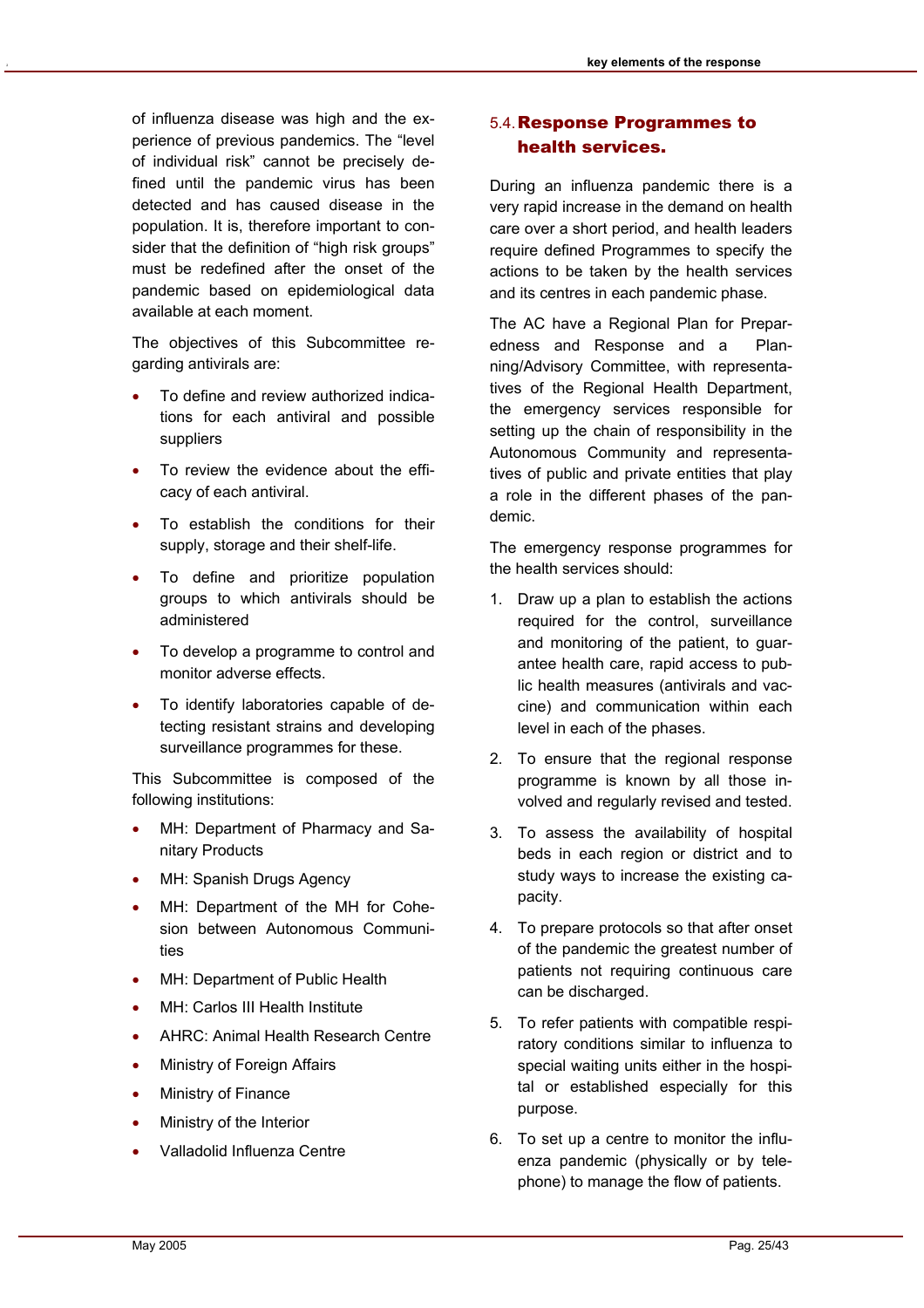7. To strengthen surveillance of control measures of the infection in the Hospital and to study probable cases of hospital transmission to review the efficacy and/or compliance with recommended control measures.

Diversion of patients is done to reduce the risk of transmission of infection, identifying persons that can have the pandemic disease and separating them from the other patients, and also to assess the type of care they need. Wherever possible, a specific area should be allocated to patients with fever or respiratory disease. Since not all patients diverted to this Area will have influenza, measures will be taken to control the infection, such as the use of face masks for patients with cough and special hand washing units will be set up. Transmission of the infection should be prevented to other patients staying in the hospital or visiting the out-patients clinic belonging to groups at risk of presenting complications if they contract the disease.

The Pandemic Surveillance Centre (physical monitoring or by telephone) can manage the movement of patients, referring them to primary care centres or to other hospitals or health centres when they do not require hospital admission.

Ambulatory monitoring services should be set up for patients not requiring hospital admission who can stay at home.

During the peak of the pandemic, centres to divert patients sufficiently staffed with health care professionals will be set up to respond to the large number of persons requiring health care.

#### 5.4.1. Subcommittee for emergency response of health care

The objective of this Subcommittee is that each Autonomous Community should have an influenza pandemic response programme and that heath care programmes are developed according to common criteria of the WHO and the European Union.

This Subcommittee should guarantee that all Health Care Programmes include the following:

- The organization of health care to satisfy a rapid increase in the demand due to an influenza pandemic.
- Strategies to increase the management capacity of resources and staff to tackle the pandemic. Coordination of all the sectors involved.
- Distribution channels for antivirals and vaccines on a local level.
- Protocols for the treatment and management of patients and control of the infection.
- Estimation of the needs for medicinal products and the provision of other materials.
- Mechanisms to train health care professionals in aspects related with an influenza pandemic.
- Coordination of aspects related with communication to health care professionals.

This Subcommittee is coordinated by the State Department for Public Health and Cohesion with Autonomous Communities of the MH composed of the leaders of Health Service Emergency Response Programmes. Representatives of the Expert Coordination Group will also participate.

### 5.5. Communications.

A pandemic is an international event and for this reason communication agreements exist with international organizations such as WHO and the European Union, in both directions. The WHO is responsible for announcing a change in the phase of the pandemic and of the period at a global level.

With the objective of developing a global telecommunications strategy to ensure adequate diffusion, access, suitability and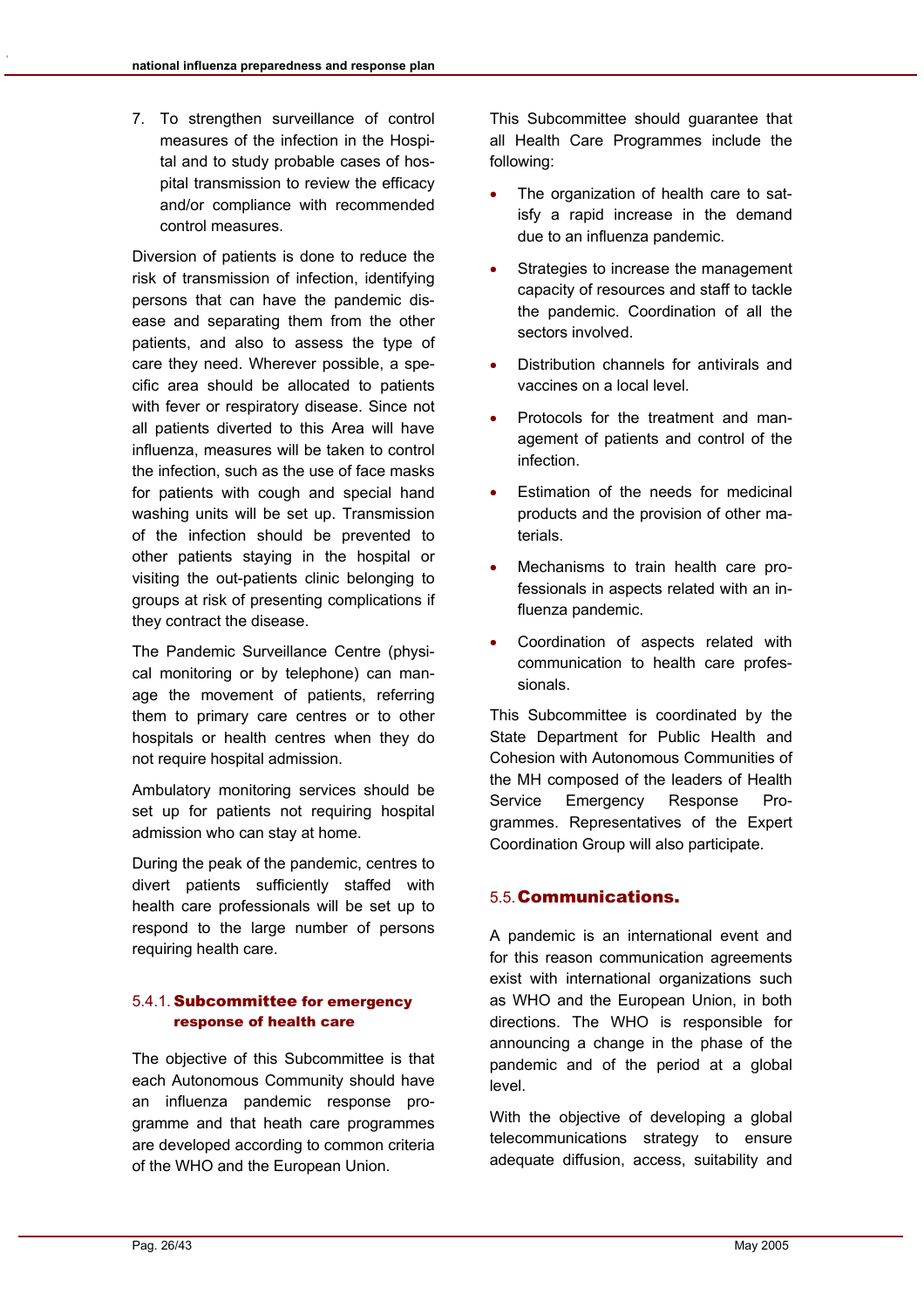speed of the information, a series of activities must be developed including:

- A steady improvement in already existing communication systems, including electronic mail (e-mail and Internet), telephone information lines (900 lines), regular informative leaflets about the prepandemic situation and clear and simple leaflets about the influenza pandemic, its characteristics and methods of action (vaccination and antiinfluenza medication).
- Preparation of different educational material including clearly explained upto-date information, preferably in the form of: information leaflets for the general public, both written and audiovisual press releases to be sent to the media,
- Setting up a telephone hotline for rapid replies.
- Development of a national videoconference system that permits non-physical contacts between the institutions during a pandemic.

To set up a Webpage with two modes of access, by the general public and also by health care professionals showing the response plans, manuals, protocols and all the information considered convenient in each phase.

To facilitate and to assist the different health and social, local and community institutions in managing an increased health care demand, by preparing a set of manuals and information leaflets emphasizing the most important aspects in each phase.

One of the main objectives of all the informative activities is to create a favourable opinion and wide knowledge about the social and sanitary repercussions of an influenza pandemic and to avoid duplicity of effort that can reduce available human resources at the time of action. To reach a consensus about most decisions will favour their acceptance and subsequent implementation when required.



The information will be compiled by the communications subcommittee and shared with the institutions specified in the box.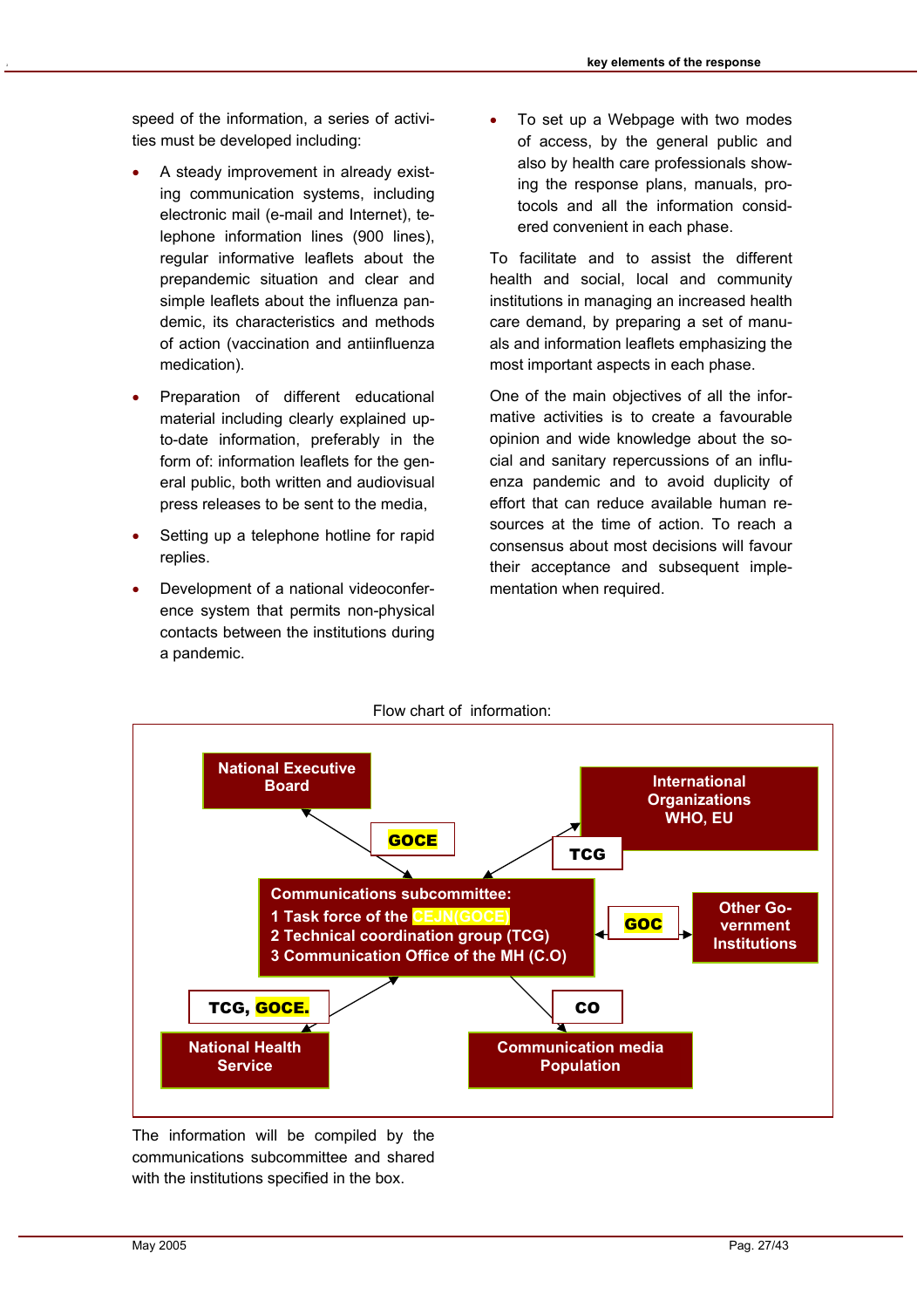#### 5.5.1. Communications' subcommittee

The objective of this subcommittee is to coordinate the information requirements to optimize the efficacy of the response and, therefore, to communicate updated and relevant information to all levels: the media, the general public and professionals involved in the response plan using the means of diffusion considered to be most effective for each phase and group.

This subcommittee is composed of representatives of the Task Force, Coordination Group and Communications Office of the MH.

# 5.6. Other measures to prevent the disease from spreading within the population.

The basic measures to prevent transmission of the infection and to minimize the degree of social disruption that the pandemic could cause include:

- Antivirals and vaccines dealt with in section 5.3.
- Non-medical interventions: based on recommendations of the WHO. Protocols and manuals have been developed that should be regularly updated about the following measures:
	- a.) Manuals about respiratory hygiene and hand-washing.
	- b.) Advice to travellers who arrive or are travelling to affected regions.
- c.) Measures to detect cases and actions to be taken in airports and ports.
- d.) Voluntary home isolation.
- e.) Voluntary isolation of the contacts of cases.
- f.) Local restrictions in persons' mobility.
- g.) Restriction of large meetings, public events, international meetings on national territory etc.
- h.) Closure of schools (study the impact of this measure in the maintenance of some sectors).

Most of these measures would require a revision of public health legislation.

#### 5.7. Legal aspects

The legal services of the Ministry of Health should study the legal aspects relative to compulsory vaccination and isolation and the restriction of movement according to the Constitutional Act 3/1996 of 14 April of Special Public Health Measures in Public Health, articles 2 and 3.

The administration of antivirals to staff involved in implementing this plan in its different phases and contacts with patients could become compulsory.

When vaccination is compulsory, the legal department will study how the State can compensate for adverse reactions if these arise.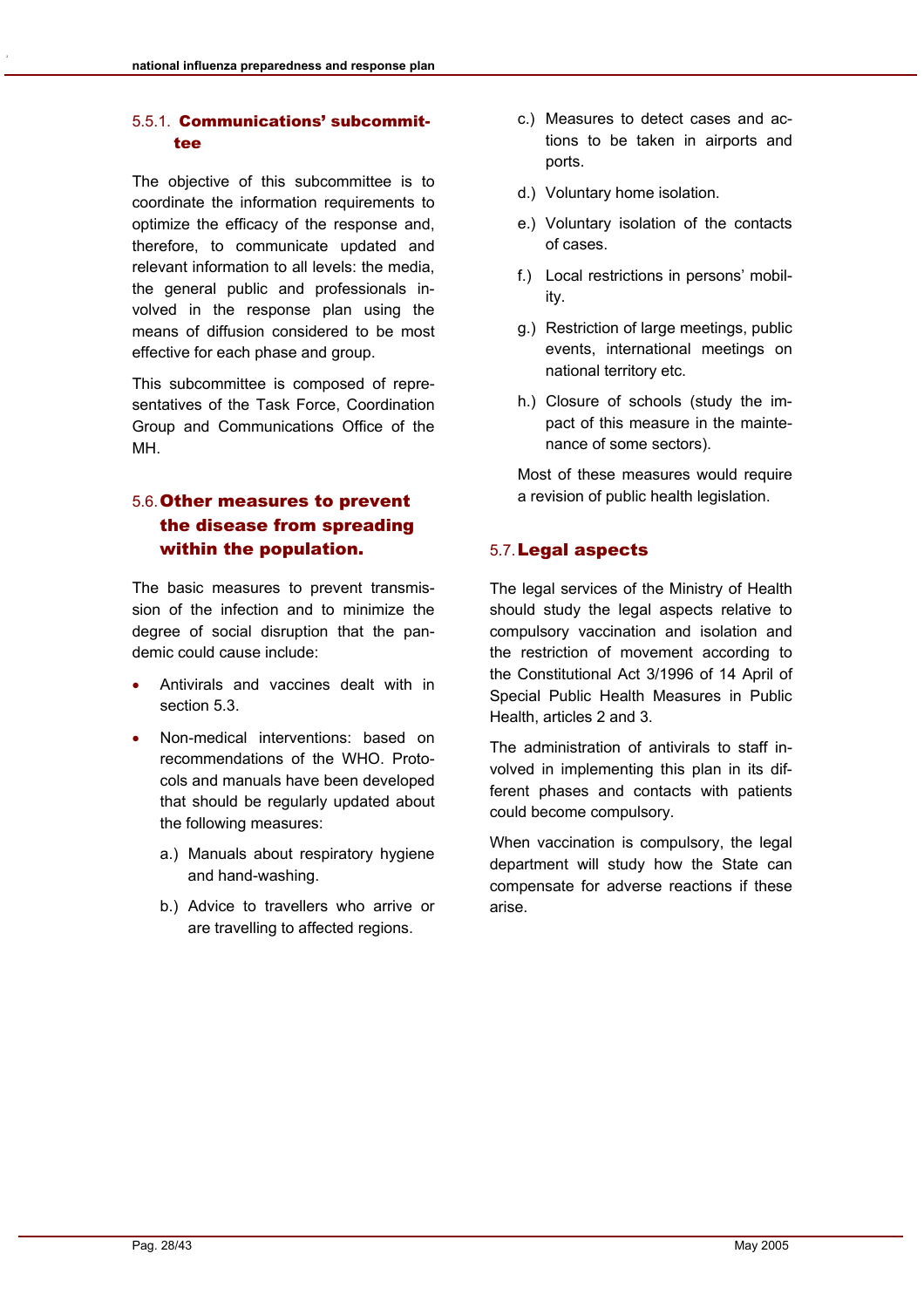#### 6. OBJECTIVES AND ACTIONS IN THE DIFFERENT PANDEMIC PHASES

#### 6.1. Interpandemic period, Phase 1.

In this phase, new subtypes of the influenza virus have not been detected in people. In animals, subtypes of the virus that have previously caused infection in humans can exist. However, there is considered to be a low risk of infection or disease for people.

During this phase the actions are centred around strengthening the preparation for an influenza pandemic at world, regional, national, and autonomous community levels. Attention will be centred around surveillance of seasonal influenza and the WHO will be responsible for coordinating research of initial occurrences.

#### Objectives:

- To develop and maintain preparedness and response plans harmonized with international plans.
- To improve and control seasonal influenza.
- To heighten surveillance of human and animal influenza to facilitate detection of a new subtype of influenza virus if this should appear in Spain.
- To maintain coordination between surveillance networks and international organizations.
- To improve national, regional and intergovernmental coordination to diminish the risk of infections in humans with a new influenza virus.
- To define the strategies and processes to coordinate rapid mobilisation of resources during the warning phases and mechanisms for rapid decision making.

| г назе і                                   |                                                                                                                                   |                                         |
|--------------------------------------------|-----------------------------------------------------------------------------------------------------------------------------------|-----------------------------------------|
|                                            | <b>Actions</b>                                                                                                                    | <b>Actions to be ta-</b><br>ken by      |
| <b>Planning and coor-</b>                  | To set up a National Planning Committee for Influenza                                                                             | Ministry of Health                      |
| dination                                   | To set up a national task force                                                                                                   | <b>Public Health Department</b>         |
|                                            | To develop a Preparedness and Response Plan and<br>update it regularly                                                            | <b>NIPPC</b>                            |
|                                            | To create a planning committee in each Autonomous<br>Community to prepare a Regional Response Plan                                | <b>PHB</b>                              |
|                                            | To inform about the importance of persons involved in<br>policy decision making to have access to preparedness<br>plans.          | NIPPC, PHD and PHB                      |
|                                            | To identify the key persons to be mobilised when a new<br>strain appears.                                                         | <b>NIPPC</b>                            |
|                                            | To set up a scientific committee                                                                                                  | Secretary of State for the<br><b>MH</b> |
|                                            | To develop special Subcommittees                                                                                                  | NIPPC, PHD                              |
|                                            |                                                                                                                                   |                                         |
| <b>Antivirals and vac-</b><br><b>cines</b> | To maintain contacts with producers of vaccines and PHD<br>antivirals to guarantee access to these in the event of a<br>pandemic. |                                         |
|                                            | To develop use strategies for antivirals                                                                                          | <b>VAS</b>                              |
|                                            | To revise vaccination strategies for seasonal influenza and<br>to increase the protection in established risk groups.             | PHD .AC                                 |
|                                            | To define action strategies aimed at the workers of bird PHD + MAAF<br>breeding farms.                                            |                                         |
|                                            |                                                                                                                                   |                                         |

Phase 1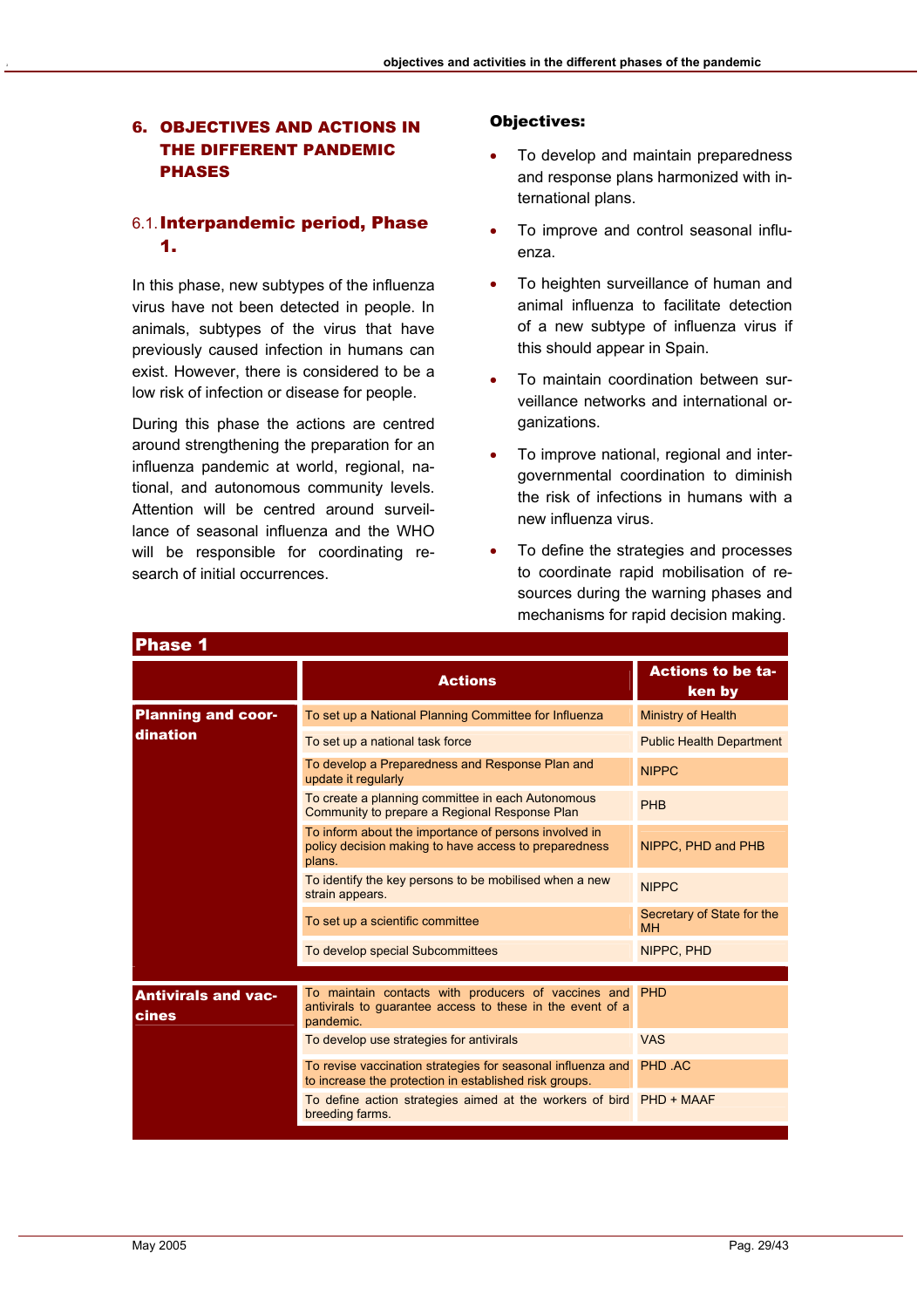| <b>Phase 1</b>            |                                                                                                                                                                                                         |                                     |  |  |
|---------------------------|---------------------------------------------------------------------------------------------------------------------------------------------------------------------------------------------------------|-------------------------------------|--|--|
|                           | <b>Actions</b>                                                                                                                                                                                          | <b>Actions to be ta-</b><br>ken by  |  |  |
| <b>Surveillance</b>       | To strengthen surveillance to detect the emergence of<br>novel variants and new influenza virus strains both in<br>humans and in animals.                                                               | <b>NEC-AC-MAAF</b>                  |  |  |
|                           | To develop a surveillance system to detect outbreaks of<br>severe acute respiratory disease.                                                                                                            | <b>NEC-AC</b>                       |  |  |
|                           | To describe morbidity and mortality patterns and the inci-<br>dence of disease caused by seasonal influenza.                                                                                            | <b>NEC</b>                          |  |  |
|                           | To prepare an early warning system.                                                                                                                                                                     | <b>NEC</b>                          |  |  |
|                           | To coordinate with the European Influenza Surveillance<br>Scheme (EISS)                                                                                                                                 | <b>NEC</b>                          |  |  |
|                           | To characterize and share isolations of the influenza virus<br>and information about circulating strains with the relevant ries<br>international organizations (WHO, FAO, IEO)                          | WHO reference laborato-             |  |  |
|                           | To strengthen virological surveillance so that the each AC<br>has at least one laboratory that can isolate the influenza<br>virus, identifying type and H1 and H3 subtype.                              | AC                                  |  |  |
|                           | To organize courses teaching the different diagnostic CNM<br>techniques to incorporate new methods of molecular typ-<br>ing and subtyping (RT-PCR multiplex) in the laboratory<br>networks.             |                                     |  |  |
|                           | To enhance surveillance in workers with exposure to a MAAF, PHD<br>probable high risk situation.                                                                                                        |                                     |  |  |
|                           | To assess the capacity of health and emergency systems ERS                                                                                                                                              |                                     |  |  |
| <b>Response to appea-</b> | to determine the needs in a pandemic challenge                                                                                                                                                          |                                     |  |  |
| rance                     | To ensure the identification of persons in the health care<br>system responsible for the response to the pandemic and<br>the circuits required to implement this response in a pan-<br>demic challenge. | <b>ERS</b>                          |  |  |
|                           | To prepare protocols, mathematical models and manuals ERS<br>to manage cases, control the infection, divert patients,<br>organize the health care staff etc.                                            |                                     |  |  |
|                           | To ensure access to biosafety laboratories.                                                                                                                                                             | AC. NMC                             |  |  |
|                           | To increase the knowledge and preparation of health care AC<br>workers for an influenza pandemic challenge.                                                                                             |                                     |  |  |
|                           |                                                                                                                                                                                                         |                                     |  |  |
| <b>Communications</b>     | To review existing infrastructure and communication sys-<br>tems.                                                                                                                                       | Communications<br>sub-<br>committee |  |  |
|                           | To set up a web page with relevant information about PHD<br>influenza.                                                                                                                                  |                                     |  |  |
|                           | To inform the media about national plans and preparatory<br>actions relative to seasonal and pandemic influenza.                                                                                        | <b>VSC</b>                          |  |  |
|                           | To set up formal communication channels with the WHO PHD<br>and other institutions to exchange information about influ-<br>enza.                                                                        |                                     |  |  |

#### 6.2. Interpandemic period. Phase 2.

In phase 2, novel virus subtypes of the influenza virus have not been detected in persons. However, a subtype of the influenza virus circulating in animals represents a considerable risk for humans of contracting the disease.

During this phase, actions are centred around reducing the risk of transmission to humans to a minimum, the rapid detection and notification of cases of a novel strain in humans and strengthening the coordination with leaders in animal health, to reduce the risk of infection in humans.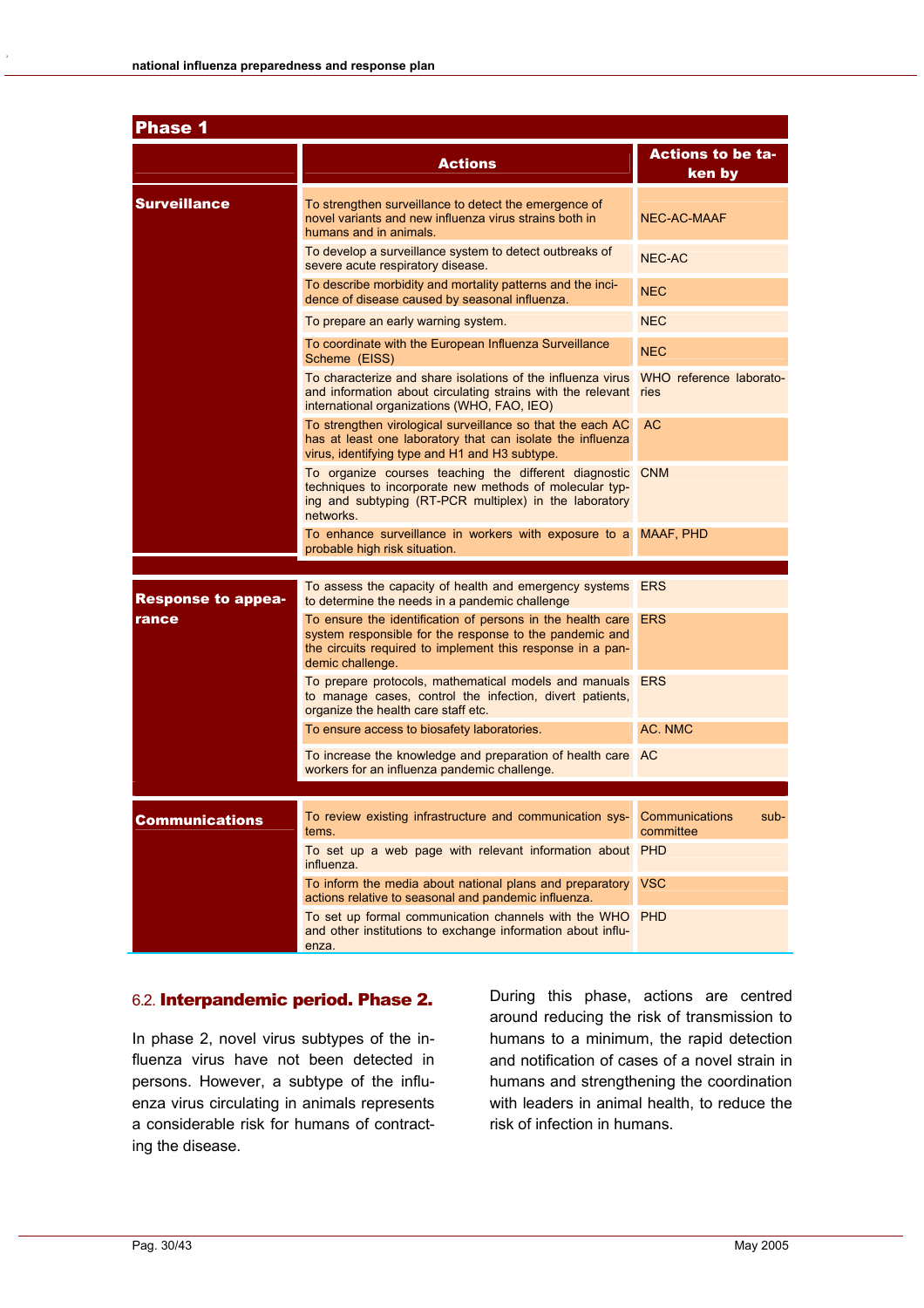#### Objectives:

- Activate coordination with the national authorities on animal health.
- Revise the development of preparedness and response plans to detect insufficiencies.
- Activate and strengthen surveillance of animal and human influenza to be able to identify the novel virus subtype if it appears in Spain.
- Maintain coordination with surveillance systems and international organizations.
- Improve national, intersectorial, and intergovernmental coordination to reduce the risk of infection in humans with the new influenza virus.
- Develop strategies and processes to coordinate the rapid mobilization of resources during the warning phases and for rapid policy decision making.

| <b>Phase 2</b>                        |                                                                                                                                           |                                        |  |  |
|---------------------------------------|-------------------------------------------------------------------------------------------------------------------------------------------|----------------------------------------|--|--|
|                                       | <b>Actions</b>                                                                                                                            | <b>Actions to be ta-</b><br>ken by who |  |  |
| <b>Planning and coor-</b><br>dination | To inform persons responsible for the response about the<br>possible appearance of a new pandemic                                         | PHD, NIPPC                             |  |  |
|                                       | Revise the National Preparedness and Response Plan                                                                                        | <b>NIPPC</b>                           |  |  |
|                                       | Revise and update the Autonomous Preparedness and<br><b>Response Plans</b>                                                                | NIPPC, PHB                             |  |  |
|                                       | To maintain regular contact with the key persons to be<br>mobilized on appearance of a novel strain.                                      | <b>NIPPC</b>                           |  |  |
|                                       | To prepare national manuals for public health care inter-<br>ventions.                                                                    | <b>TCG</b>                             |  |  |
|                                       | To inform persons responsible for the response about the<br>possibility of a new pandemic appearing                                       | PHD, NIPPC                             |  |  |
|                                       | To revise the National Preparedness and Response Plan                                                                                     | <b>NIPPC</b>                           |  |  |
|                                       | To revise and update Autonomous Community Prepared-<br>ness Response Plans                                                                | NIPPC and PHB                          |  |  |
|                                       |                                                                                                                                           |                                        |  |  |
| <b>Antivirals and vac-</b><br>cines   | To maintain contact with vaccine and antiviral producers                                                                                  | <b>PHD</b>                             |  |  |
|                                       | To revise antiviral use strategies                                                                                                        | <b>PHD</b>                             |  |  |
|                                       | To strengthen strategies to increase vaccine protection<br>against seasonal influenza                                                     | PHD-AC                                 |  |  |
|                                       | To revise action strategies for workers in bird breeding<br>farms.                                                                        | PHD+ MAAF                              |  |  |
|                                       |                                                                                                                                           |                                        |  |  |
| <b>Surveillance</b>                   | To strengthen surveillance to detect the emergence of new<br>variants and novel influenza virus strains both in humans<br>and in animals. | NEC--NMC-AC-<br><b>MAAF</b>            |  |  |
|                                       | To detect outbreaks of severe acute respiratory disease.                                                                                  | <b>NEC-AC</b>                          |  |  |
|                                       | To annually describe patterns of morbidity, mortality and<br>incidence of influenza disease.                                              | <b>NEC</b>                             |  |  |
|                                       | To maintain the early warning system active.                                                                                              | <b>NEC</b>                             |  |  |
|                                       | To continue to participate in the European Influenza Sur-<br>veillance Scheme (EISS)                                                      | <b>NEC</b>                             |  |  |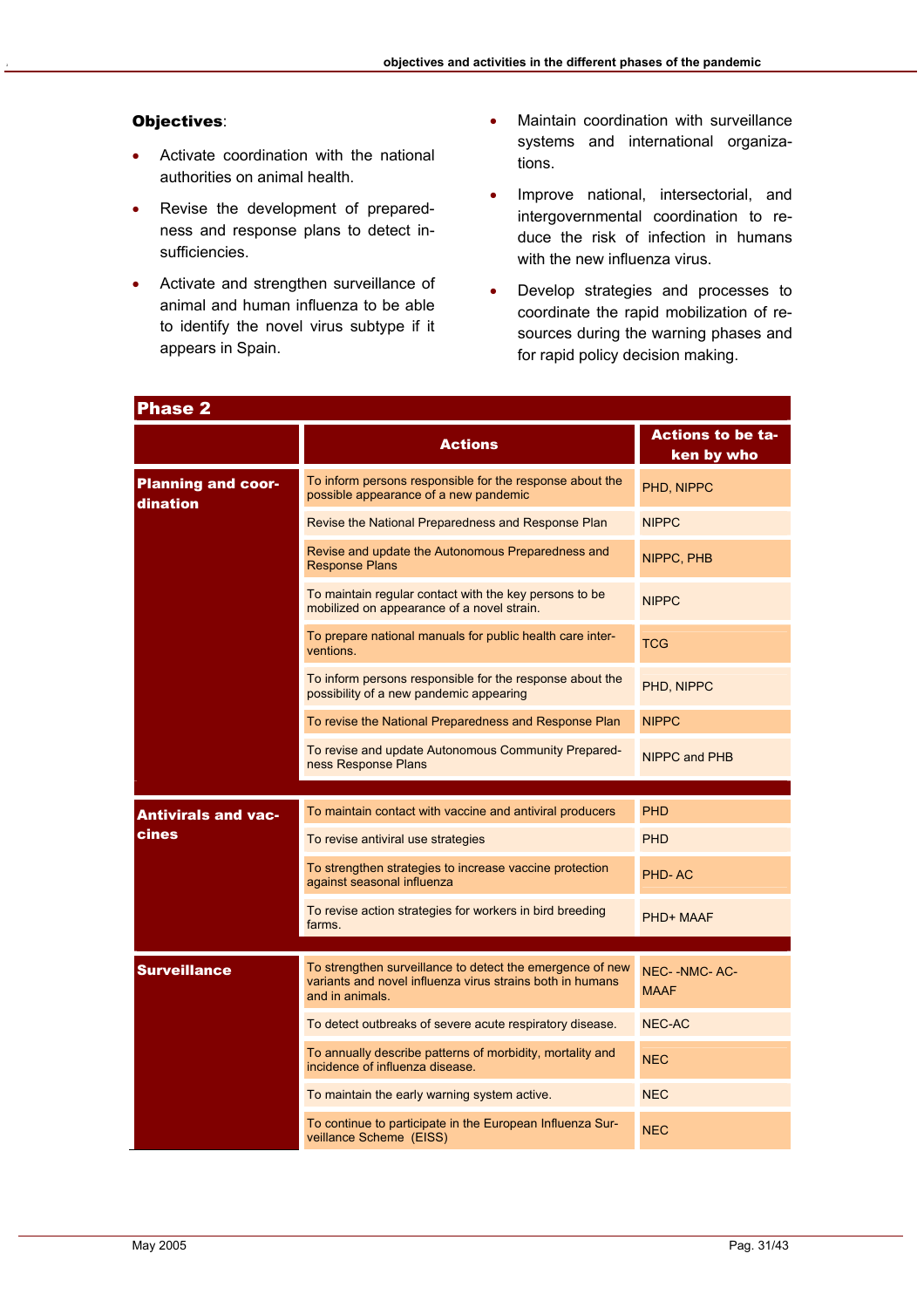| <b>Phase 2</b>                     |                                                                                                                                                                                                         |                                        |  |  |
|------------------------------------|---------------------------------------------------------------------------------------------------------------------------------------------------------------------------------------------------------|----------------------------------------|--|--|
|                                    | <b>Actions</b>                                                                                                                                                                                          | <b>Actions to be ta-</b><br>ken by who |  |  |
|                                    | To strengthen virological surveillance in each Autonomous<br>Community so that each one has at least one laboratory<br>than can isolate the influenza virus, identifying type and H1<br>and H3 subtype. | <b>AC</b>                              |  |  |
|                                    | Urgently inform the WHO and the IEO of any suspicious<br>isolation of infection in animals.                                                                                                             | NM <sub>C</sub>                        |  |  |
|                                    | To increase surveillance in workers exposed to possible<br>high risk situations.                                                                                                                        | <b>MAAF</b>                            |  |  |
|                                    | To perform serological studies in workers of bird breeding<br>farms affected by animal influenza outbreaks.                                                                                             | <b>MAAF and PHD</b>                    |  |  |
|                                    | To develop a protocol for action in cases of suspected<br>infection by a new influenza virus.                                                                                                           |                                        |  |  |
|                                    |                                                                                                                                                                                                         |                                        |  |  |
| <b>Response to Appea-</b><br>rance | To assess the capacity of health and emergency pro- ERS<br>grammes to detect and control outbreaks of the disease in<br>hospitals.                                                                      |                                        |  |  |
|                                    | To warn health care professionals so that in the case of ERS<br>severe respiratory infection they can implement the action<br>protocol for suspected influenza by a novel virus.                        |                                        |  |  |
|                                    | To update and test the protocols, mathematical models ERS<br>and manuals for the management of cases and infection<br>control.                                                                          |                                        |  |  |
|                                    |                                                                                                                                                                                                         |                                        |  |  |
| <b>Communications</b>              | To regularly test the operation of the existing communica-<br>tion systems.                                                                                                                             | <b>VSC</b>                             |  |  |
|                                    | To maintain the web page on influenza updated.                                                                                                                                                          | PHD                                    |  |  |
|                                    | To keep the communication media informed of actions<br>taken associated with pandemic or seasonal influenza.                                                                                            | <b>VSC</b>                             |  |  |

#### 6.3. Pandemic alert period. Phase 3

In this phase, infection has been detected in humans with a novel influenza virus subtype, but without person-to-person transmission, or at the most rare cases of transmission to a close contact.

The actions are based on a rapid characterization of the novel virus subtype and early detection and notification of additional cases. Probably, the first cases occurred outside Spain and the presence of cases was low and mainly associated to persons who had travelled to affected areas.

Only one case in Spain required a complete investigation and the adoption of strict control measures for him and his contacts.

When detection of outbreaks increases outside Spain, the control measures must be tightened.

#### Objectives:

- To ensure the existence of mechanisms to recognise and control the risks of transmission to humans in our country.
- To coordinate the implementation of processes that contain or delay transmission of infection to the population from a small focus.
- To rapidly detect the first cases in Spain and to take measures to control and contain them.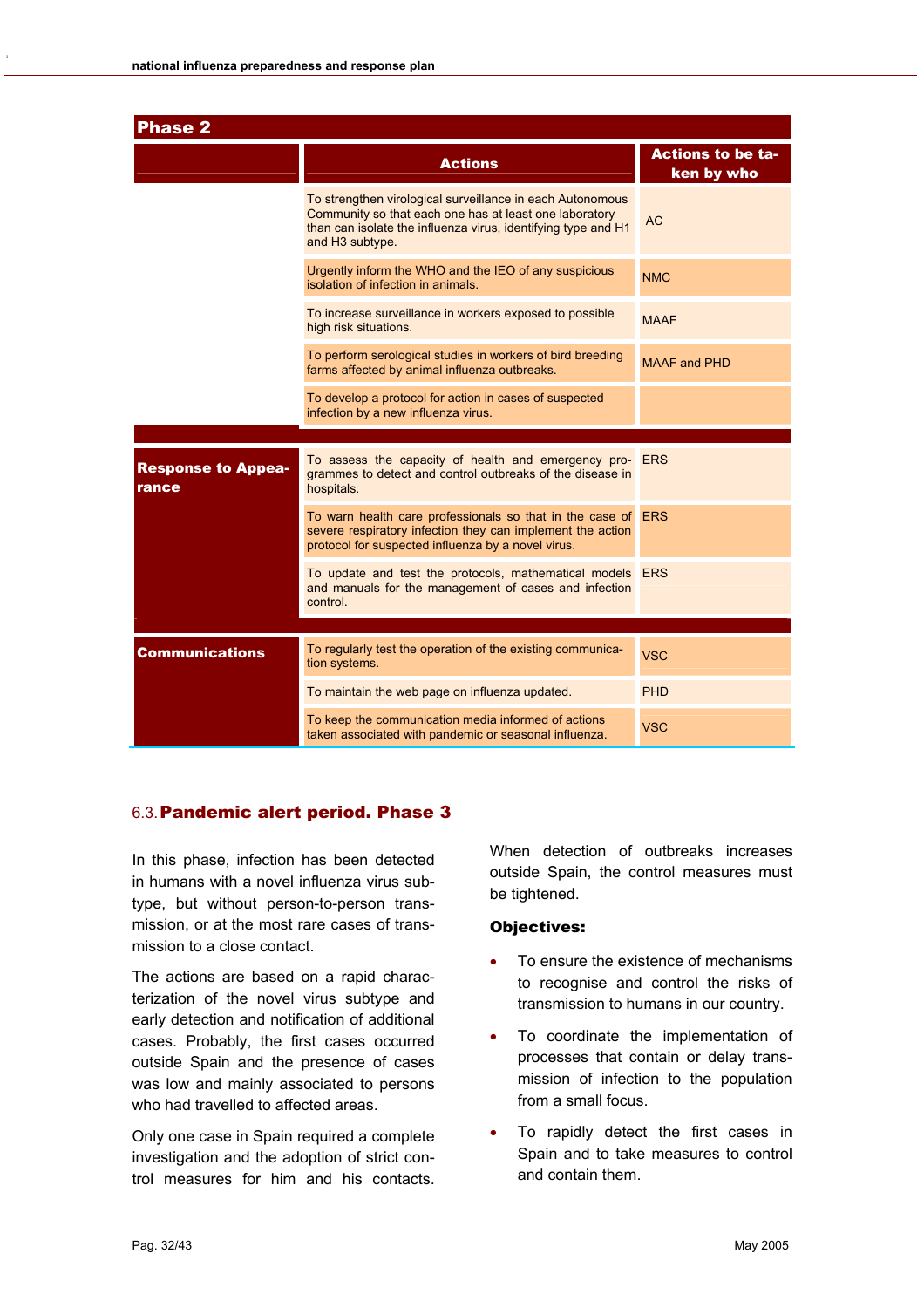- To guarantee that epidemiological surveillance can detect, study and adequately control the outbreaks and to study the risk of diffusion.
- To assess the use of antivirals in these and subsequent phases.
- To prevent nosocomial infection and infections in laboratories.
- To keep health care professionals adequately informed
- To maintain a close contact between persons responsible for Autonomous Community plans, and other sectors and government departments, as well as with international organizations such as the WHO and the EU.

| Phase 3                             |                                                                                                                                                                                                                 |                                    |  |
|-------------------------------------|-----------------------------------------------------------------------------------------------------------------------------------------------------------------------------------------------------------------|------------------------------------|--|
|                                     | <b>Actions</b>                                                                                                                                                                                                  | <b>Actions to be ta-</b><br>ken by |  |
| <b>Planning and coor-</b>           | To activate the National Preparedness and Response Plan                                                                                                                                                         | <b>NIPPC</b>                       |  |
| dination                            | To activate the National Planning Committee and all the<br>Groups that depend on it.                                                                                                                            | <b>NIPPC</b>                       |  |
|                                     | To increase coordination with autonomous leaders, the<br>WHO and the EU to standardize the measures to be taken<br>in a pandemic alert.                                                                         | PHD-PHB y TCG                      |  |
|                                     | To develop models and apply the results to improve pan-<br>demic plans.                                                                                                                                         | <b>PHD and TCG</b>                 |  |
|                                     | To study current legislation about applying public health<br>measures.                                                                                                                                          | MH- Legal Dept.                    |  |
|                                     |                                                                                                                                                                                                                 |                                    |  |
| <b>Antivirals and vac-</b><br>cines | To revise the use, supply and storage of antivirals for use<br>when required.                                                                                                                                   | PHD-SDA                            |  |
|                                     | To establish supply agreements with antiviral producing<br>laboratories                                                                                                                                         | PHD-PHB                            |  |
|                                     | To revise the definition of priority groups and administra-<br>tion strategies for antivirals and vaccines in the case of<br>limited supply. To assess the requirements for their ade-<br>quate administration. | VAS + TCG                          |  |
|                                     | To study ways to obtain and to store vaccines against new<br>strains available on the market.                                                                                                                   | PHD-SDA                            |  |
|                                     | To determine and study initiatives of the European Com-<br>mission to obtain pandemic vaccines and antivirals.                                                                                                  | PHD-SDA                            |  |
|                                     | To develop Manuals for Use of the Antivirals.                                                                                                                                                                   | <b>CGA</b>                         |  |
|                                     | To develop a programme to control and monitor adverse<br>effects of antivirals.                                                                                                                                 | <b>SDA</b>                         |  |
|                                     | To develop a programme to control and monitor vaccine<br>safety                                                                                                                                                 | <b>SDA</b>                         |  |
|                                     | Protocol for the local preparation of antivirals for their<br>immediate use                                                                                                                                     | <b>SDA</b>                         |  |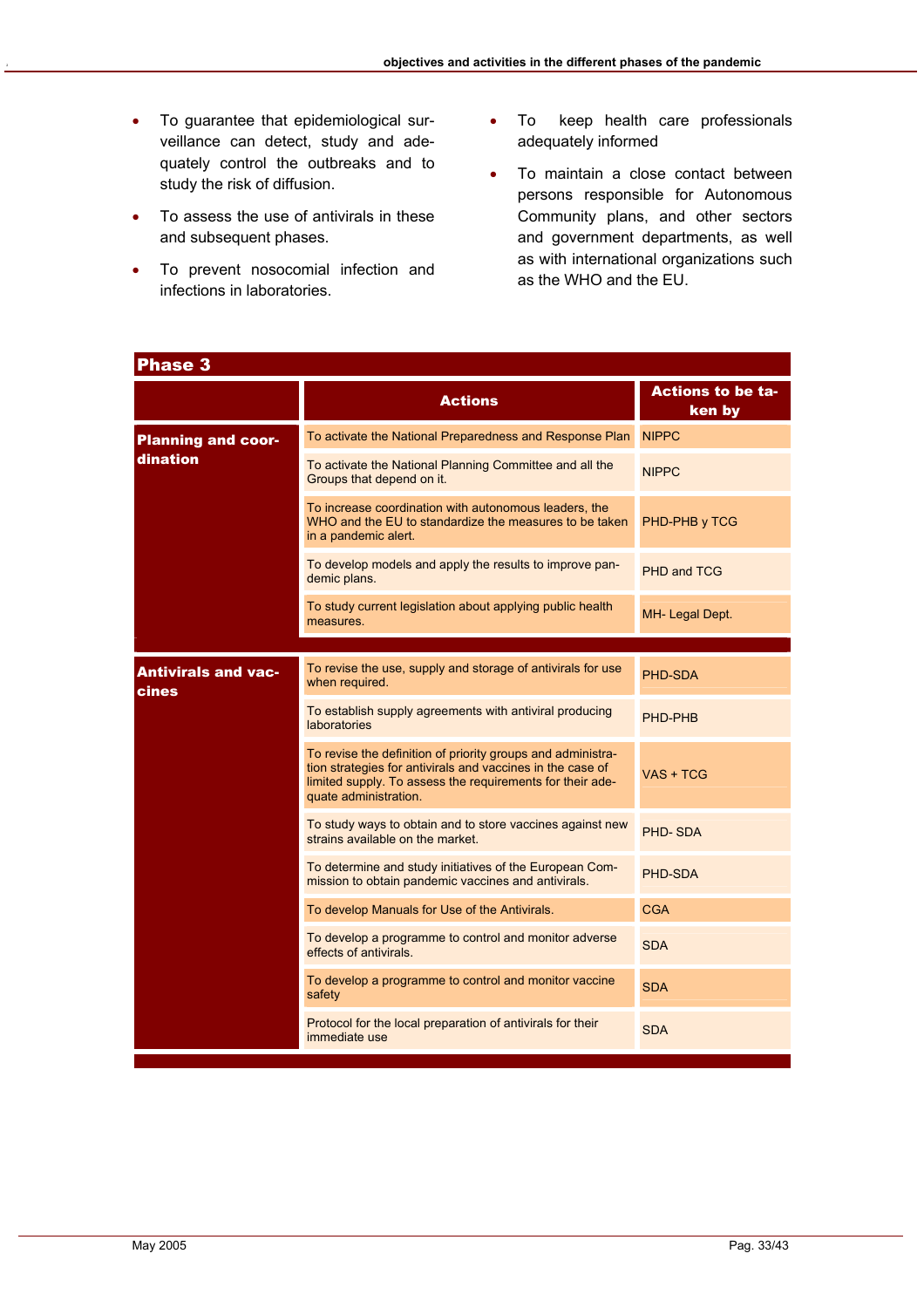| Phase 3                                        |                                                                                                                                                                                                                                            |                                    |  |
|------------------------------------------------|--------------------------------------------------------------------------------------------------------------------------------------------------------------------------------------------------------------------------------------------|------------------------------------|--|
|                                                | <b>Actions</b>                                                                                                                                                                                                                             | <b>Actions to be ta-</b><br>ken by |  |
| <b>Surveillance</b>                            | To ensure that surveillance activities can detect the first<br>imported cases of influenza by a novel virus subtype,<br>strengthening surveillance in persons coming from high<br>risk regions.                                            | AC-SC                              |  |
|                                                | To ensure that there is an action protocol at all levels with<br>case definition and manuals and mathematical models for<br>the management of samples and the notification circuit.                                                        | PHD-SC-                            |  |
|                                                | Study of contacts in the first imported cases.                                                                                                                                                                                             | <b>AC-TCG</b>                      |  |
|                                                | To ensure that notification channels with international<br>organisations are defined and coordinated.                                                                                                                                      | AC-NEC-TCG                         |  |
|                                                | To prepare a Protocol to study outbreaks of severe acute<br>respiratory disease in travellers                                                                                                                                              | <b>TCG-AC</b>                      |  |
|                                                | To develop surveillance programmes for antiviral resistant<br>strains                                                                                                                                                                      | <b>SC</b>                          |  |
|                                                | To strengthen the capacity for diagnosis and coordination<br>with WHO regional laboratories.                                                                                                                                               | <b>NMC-HICIII SC</b>               |  |
|                                                | To ensure that national influenza reference libraries have<br>the resources to diagnose a novel subtype of virus.                                                                                                                          | <b>AC-NMC</b>                      |  |
|                                                | To enhance the coordination of actions of human and<br>animal surveillance.                                                                                                                                                                | <b>NEC-MAPA</b>                    |  |
|                                                | To design a study to assess the efficacy of the vaccine<br>during the pandemic                                                                                                                                                             | <b>SC</b>                          |  |
| <b>Response to the</b><br>Emergency            | To activate the Autonomous Community Plans for Prepar-<br>edness and Response and reinforce coordination of emer-<br>gency services and representatives of public and private<br>institutions who play a role in implementing these plans. | AC; ERS                            |  |
|                                                | To verify that the mechanisms to amplify the current ca-<br>pacity for hospital beds and isolation rooms are prepared<br>in each area and region.                                                                                          | <b>AC ERS</b>                      |  |
|                                                | To ensure that all the health centres have suitable infec-<br>tion control protocols, individual protection measures and<br>adequate management of cases and controls.                                                                     | <b>AC ERS</b>                      |  |
|                                                | To maintain the health care professionals continually<br>informed about the situation and the activities in which<br>they are involved.                                                                                                    | AC-SC                              |  |
|                                                | To ensure that the protocols for antiviral use and provision<br>of materials are available at all levels.                                                                                                                                  | AC-ERS                             |  |
|                                                | To develop strategies for the urgent distribution and ad-<br>ministration of vaccines and antivirals.                                                                                                                                      | <b>AC ERS</b>                      |  |
|                                                | To ensure that the supply of sanitary materials and equip-<br>ment is available at all levels.                                                                                                                                             | <b>AC ERS</b>                      |  |
| <b>Response of Over-</b><br>seas Health System | Continuous information to International Vaccination Cen-<br>tres                                                                                                                                                                           | PHD(Overseas Health)               |  |
| to the Emergency                               | Action protocol in airports to control travellers coming from<br>high risk areas.                                                                                                                                                          | <b>PHD- Overseas Health</b>        |  |
|                                                | Information and recommendations to travellers in high risk<br>areas (individual cards, posters, health advice etc.)                                                                                                                        | <b>PHD- Overseas Health</b>        |  |
|                                                | Preparation of questionnaires to compile information from<br>people coming from high risk areas.                                                                                                                                           | <b>PHD- Overseas Health</b>        |  |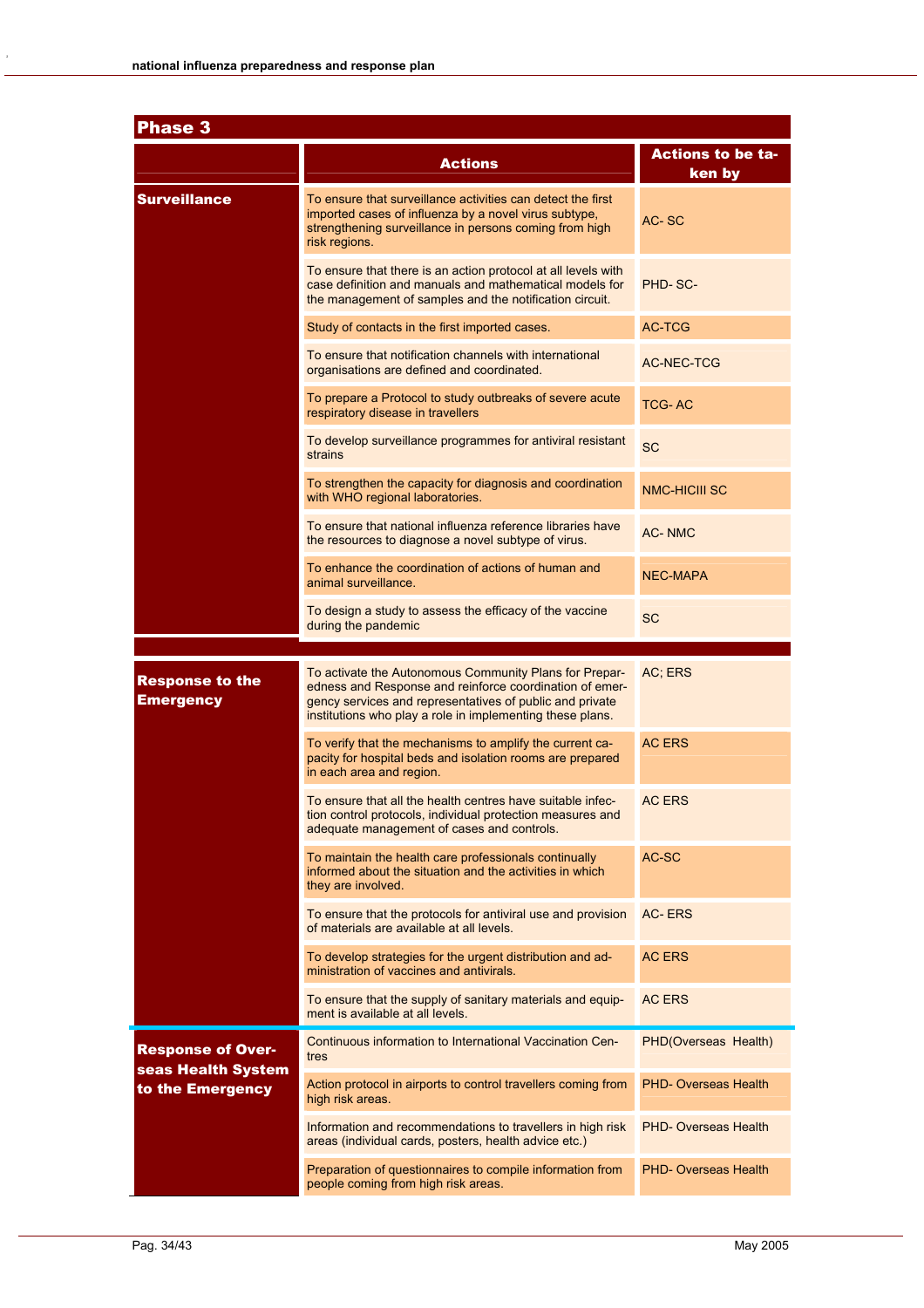| <b>Phase 3</b>        |                                                                                                                     |                                      |  |  |
|-----------------------|---------------------------------------------------------------------------------------------------------------------|--------------------------------------|--|--|
|                       | <b>Actions</b>                                                                                                      | <b>Actions to be ta-</b><br>ken by   |  |  |
|                       | Recommendations to manage possible international entry                                                              | <b>PHD-Overseas Health</b>           |  |  |
|                       | Guidelines to protect persons exposed in airports and<br>ports.                                                     | <b>PHD- Overseas Health</b>          |  |  |
|                       | Health recommendations for adoptions from international<br>high risk areas.                                         | <b>PHD-Overseas Health</b>           |  |  |
|                       | Recommendations for Spanish embassies and consulates<br>to send to Spanish citizens living in affected regions.     | <b>PHD- Overseas Health</b>          |  |  |
|                       | Prohibition of imports following the EU guidelines. Actions<br>in the $PIF$ .                                       | PHD- Overseas Health,<br><b>MAAF</b> |  |  |
|                       |                                                                                                                     |                                      |  |  |
| <b>Comunicaciones</b> | To revise and update the information sent to the media,<br>the general public, health care workers and politicians. | <b>SC</b>                            |  |  |
|                       | Constant revision and updating of the Web page.                                                                     |                                      |  |  |

#### 6.4. Pandemic alert period. Phase 4

In this phase small clusters of cases are identified with limited person-to-person transmission. Transmission is very localized suggesting that the virus is not well adapted to humans.

Actions are aimed at containing transmission of the new virus within localized foci or delaying its spread to gain time to apply the response measures.

ing outbreaks and to assess the risk of transmission,

- To coordinate the implementation of measures that delay spread of the infection in the population,
- To limit the morbimortality associated with cases in humans,
- To prevent nosocomial transmission, and
- To prepare the population for the possible arrival of a pandemic

#### Objectives:

• To ensure that the surveillance system is capable of detecting and characteriz-

| <b>Phase 4</b>             |                                                                                                                            |                                    |
|----------------------------|----------------------------------------------------------------------------------------------------------------------------|------------------------------------|
|                            | <b>Actions</b>                                                                                                             | <b>Actions to be ta-</b><br>ken by |
| <b>Planning and coor-</b>  | Activate the National Preparedness and Response Plan                                                                       | <b>NIPPC</b>                       |
| dination                   | Assess the current state of preparation and to take meas-<br>ures to amend the weaknesses detected.                        | NIPPC-PHB                          |
|                            | Strengthen coordination with the health authorities of<br>neighbouring countries to coordinate the emergency re-<br>sponse | PHD- and TCG                       |
|                            | Ensure that autonomous plans are coordinated and ready<br>for implementation                                               | <b>PHB</b>                         |
|                            |                                                                                                                            |                                    |
| <b>Antivirals and vac-</b> | Revise the use, provision and storage of antivirals for use<br>when required                                               | PHD-SD                             |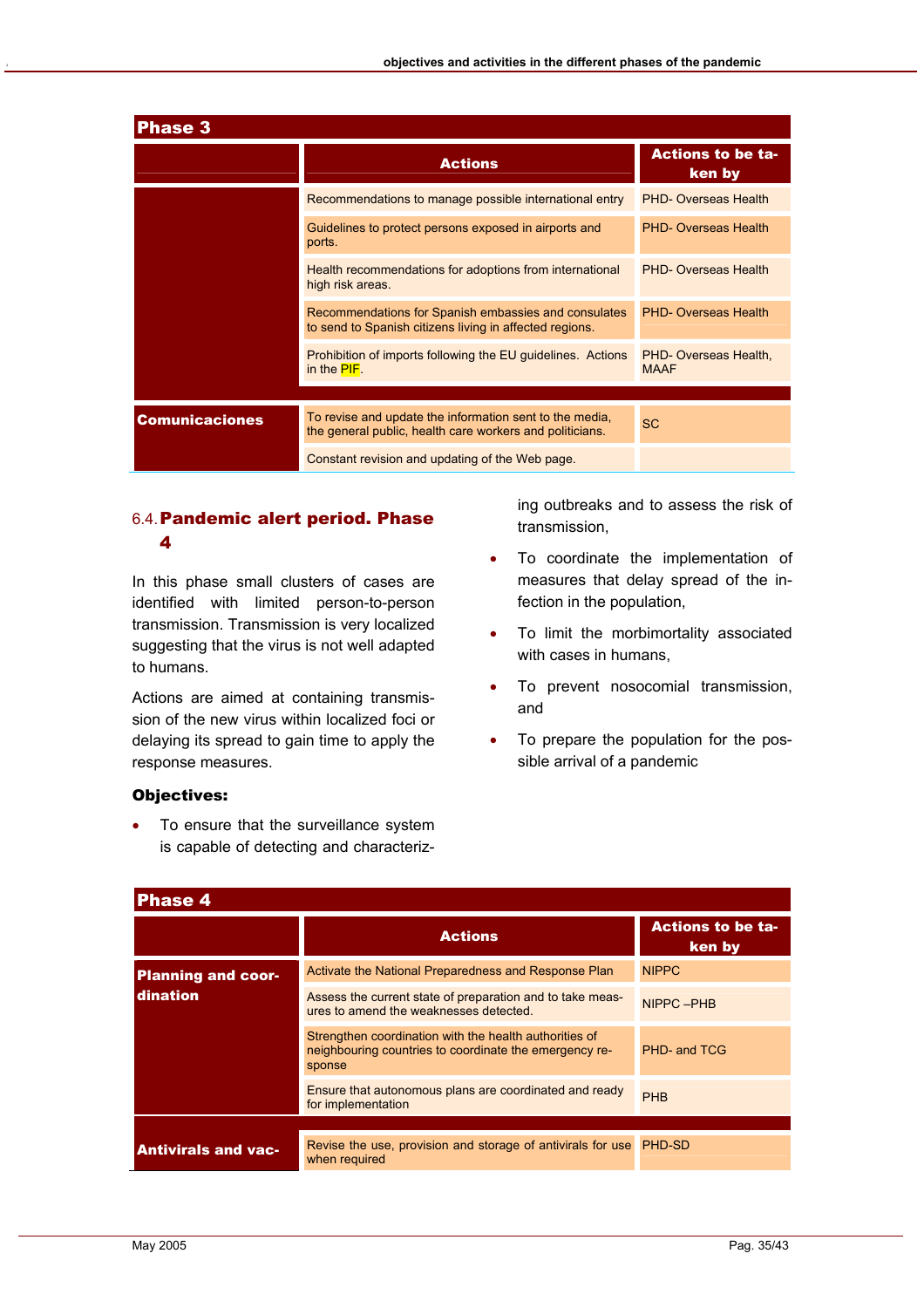| <b>Phase 4</b>                      |                                                                                                                                                                                                                                       |                                    |
|-------------------------------------|---------------------------------------------------------------------------------------------------------------------------------------------------------------------------------------------------------------------------------------|------------------------------------|
|                                     | <b>Actions</b>                                                                                                                                                                                                                        | <b>Actions to be ta-</b><br>ken by |
| cines                               | Assess the needs for antivirals for the following phases.                                                                                                                                                                             | CS and TCG                         |
|                                     | Participate in and study the initiatives of the European<br>Commission to acquire pandemic vaccines and antivirals.                                                                                                                   | <b>PHD-SDA</b>                     |
| <b>Surveillance</b>                 | Ensure that surveillance can enable all existing cases and<br>outbreaks to be identified.                                                                                                                                             | $AC - CS$                          |
|                                     | Ensure that an action protocol is available at all levels with<br>a case definition, manuals and mathematical models of<br>management of samples and the notification channels.                                                       | PHD-CS-                            |
|                                     | Identification and monitoring of the contacts of all cases.                                                                                                                                                                           | <b>AC-TCG</b>                      |
|                                     | To ensure that notification channels with international<br>organizations are defined and coordinated.                                                                                                                                 | AC-NEC-TCG                         |
|                                     | To revise and adjust the definition of cases and their man-<br>agement.                                                                                                                                                               | <b>TCG-CS and CGA</b>              |
|                                     | Assess the impact of measures to contain infection to<br>readjust the recommendations and share the results with<br>international organizations.                                                                                      | <b>TCG</b>                         |
|                                     | Reinforce the diagnostic capacity and coordination with<br>regional and WHO laboratories.                                                                                                                                             | <b>NMC-HICIII CS</b>               |
| <b>Response to the</b><br>emergency | Activate Autonomous Plans for Preparedness and Re-<br>sponse and strengthen coordination of emergency ser-<br>vices and representatives of public and private institutions<br>which play a role in the implementation of these plans. | <b>AC SER</b>                      |
|                                     | To maintain the health care professionals well informed<br>about the situation and activities in which they are involved                                                                                                              | <b>AC-VSC</b>                      |
|                                     | To verify that the supply of health materials and equipment<br>is available at all levels                                                                                                                                             | <b>AC SER</b>                      |
|                                     | To apply and revise action protocols developed by Over-<br>seas Health                                                                                                                                                                | PHD (Overseas)                     |
|                                     |                                                                                                                                                                                                                                       |                                    |
| Communications                      | To inform the authorities involved in the National Plan of<br>the new situation and future implications.                                                                                                                              | <b>VSC</b>                         |
|                                     | To update the information sent to the media, general<br>public, health care workers and politicians.                                                                                                                                  | <b>VSC</b>                         |
|                                     | To constantly revise and update the Web.                                                                                                                                                                                              | PHD                                |

#### 6.5. Pandemic alert period. Phase 5

More clusters of cases are detected in this phase, although person-to-person transmission is still localized, suggesting that the virus is becoming increasingly adapted to humans but has still not become completely transmissible (very high risk of pandemic).

Actions are aimed at maximising efforts to contain or delay the spread, to detain the pandemic and gain time to apply response measures in a pandemic alert. During this phase the risk of a pandemic is imminent owing to the existence of maintained person-to-person transmission in some parts of the world. There is a high risk of cases appearing in Spain.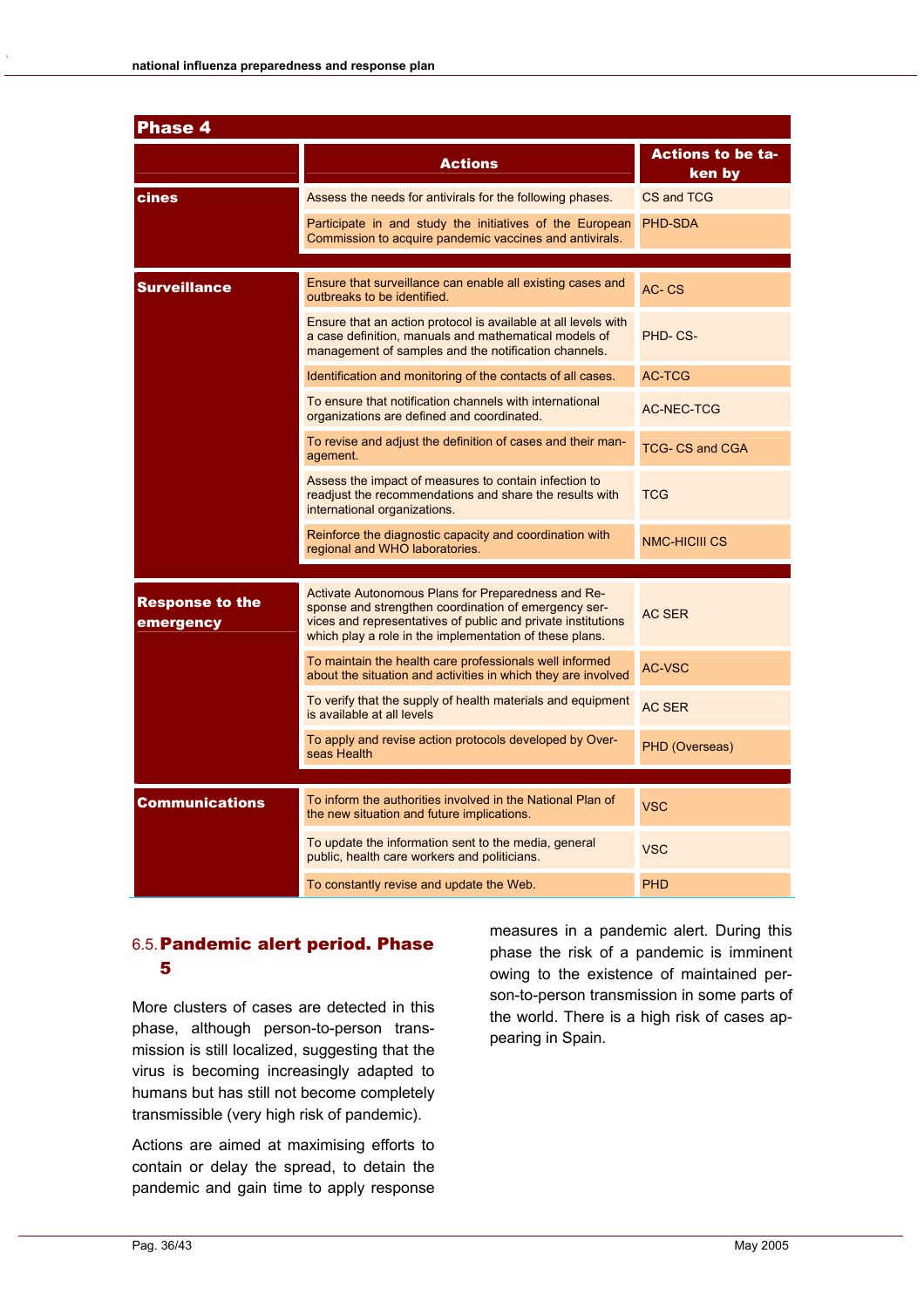#### Objectives:

- To coordinate the implementation of all measures to contain or delay spread of the pandemic on national territory.
- To verify that plans for response to a pandemic can satisfy the populations predicted demand for health care.
- To prevent nosocomial transmission and maintain biosafety.
- To check available reserves of antivirals.
- To revise Agreement to Acquire Antivirals.
- To intensify common international and national actions to be taken and to share the most relevant information with all the sectors involved in the response plans.

| <b>Phase 5</b>             |                                                                                                                                                                                                                   |                                  |
|----------------------------|-------------------------------------------------------------------------------------------------------------------------------------------------------------------------------------------------------------------|----------------------------------|
|                            | <b>Actions</b>                                                                                                                                                                                                    | <b>Actions to be</b><br>taken by |
| <b>Planning and coor-</b>  | Maintain active all groups dependent on the NIPPC                                                                                                                                                                 | <b>NIPPC</b>                     |
| dination                   | Announce the situation of an imminent pandemic                                                                                                                                                                    | <b>NIPPC</b>                     |
|                            | Inform persons responsible for the AC Plans and all or-<br>ganizations involved in the response of the imminent<br>pandemic.                                                                                      | <b>NIPPC/PHB</b>                 |
|                            | Revise and update the actions and operation of the pan-<br>demic plan                                                                                                                                             | <b>NIPPC</b>                     |
|                            | Heighten international and national coordination about the<br>actions to be taken                                                                                                                                 | <b>TCG</b>                       |
|                            | Negotiate with vaccine producers the supply agreements<br>already established                                                                                                                                     | <b>NIPPC</b>                     |
|                            | Revision and implementation of the legal mechanisms to<br>implement the control measures                                                                                                                          | <b>NIPPC</b>                     |
| <b>Antivirals and vac-</b> | Revise the use strategies for antivirals and vaccines                                                                                                                                                             | <b>VAS</b>                       |
| cines                      | Plan implementation of the programme to control and<br>monitor adverse effects of antivirals                                                                                                                      | VAS. SDA. AC                     |
|                            | Revise the Guidelines for use of antivirals                                                                                                                                                                       | <b>VAS</b>                       |
|                            | Plan the implementation of the programme to control and<br>monitor vaccine safety                                                                                                                                 | VAS, SDA, AC                     |
|                            | Revise antiviral requirements                                                                                                                                                                                     | <b>VAS. PHB</b>                  |
| <b>Surveillance</b>        | Strengthen the surveillance activities to detect imported<br>cases of influenza by the novel virus subtype, increasing<br>surveillance in persons coming from high risk areas and<br>ensuring follow up of cases. | AC-NEC-CS.                       |
|                            | Implementation of surveillance programmes for strains<br>resistant to antivirals.                                                                                                                                 | NMC-AC                           |
|                            | Heightening the diagnostic capacity and coordination<br>between regional and WHO laboratories.                                                                                                                    | <b>NEC-HICIII</b>                |
|                            | Revising and updating case definition.                                                                                                                                                                            | <b>CS</b>                        |
|                            | Revising and updating patient and contact management<br>programmes.                                                                                                                                               | <b>TCG and Clinical Group</b>    |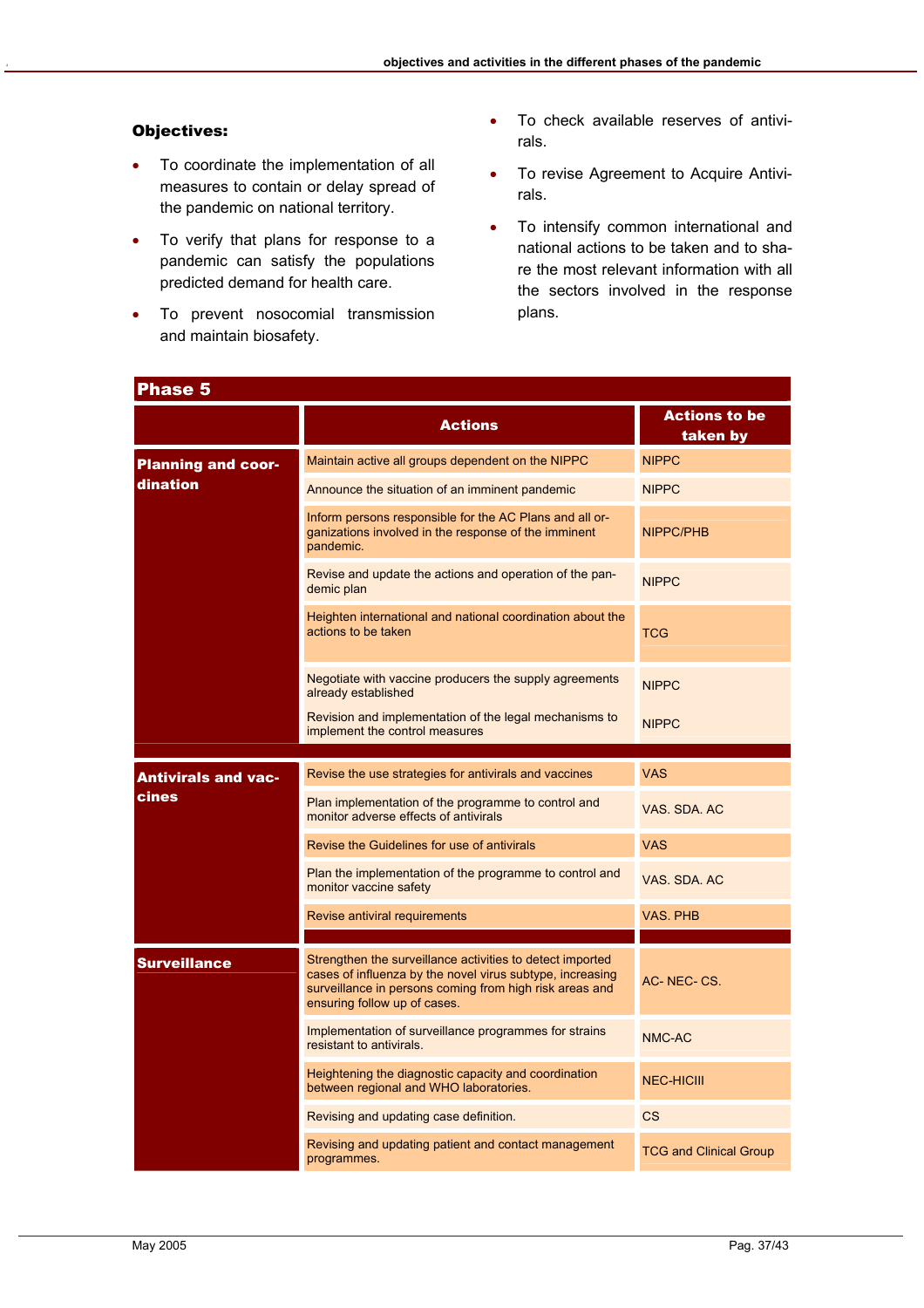| <b>Phase 5</b>         |                                                                                                                                                    |                                  |
|------------------------|----------------------------------------------------------------------------------------------------------------------------------------------------|----------------------------------|
|                        | <b>Actions</b>                                                                                                                                     | <b>Actions to be</b><br>taken by |
|                        | Ensure that the laboratories have sufficient resources to<br>detect and identify the new virus strain.                                             | NMC-AC                           |
| <b>Response to the</b> | Complete activation of autonomous response plans                                                                                                   | <b>SER PHB</b>                   |
| emergency              | Ensure that all those involved in implementing the Plan<br>know its contents and the situation of imminent pandemic.                               | <b>AC-VSC</b>                    |
|                        | Implement the response Plan in all health care centres.                                                                                            | <b>AC</b>                        |
|                        | Ensure that the distribution chain for antivirals and vac-<br>cines is prepared at all points.                                                     | AC. NIPPC.                       |
|                        | Implement procedures used to manage corpses.                                                                                                       | <b>AC</b>                        |
|                        | Assess the impact of measures to contain the infection to<br>adjust the recommendations and share the results with<br>international organizations. | <b>TCG</b>                       |
|                        | Activate and revise all protocols related with merchandise<br>and travellers coming from affected countries.                                       | PHD (Overseas Health)            |
|                        | Revise the recommendations for Spanish embassies and<br>consulates aimed at Spanish citizens who live in affected<br>areas.                        | PHD (Overseas Health)            |
|                        |                                                                                                                                                    |                                  |
| <b>Communications</b>  | Increase access to updated information via the Ministry's<br>Web page and other communication channels.                                            | <b>VSC</b>                       |
|                        | To have regular meetings with the communication media<br>to disseminate up-to-date information.                                                    | <b>VSC</b>                       |
|                        | Ensure adequate communication of information to health<br>care professionals and other workers involved.                                           | <b>VSC</b>                       |

#### 6.6. Pandemic period. Phase 6

This phase is characterized by the existence of a high and sustained transmission in the general population.

This phase is divided into:

- **Phase 6.1:** Pandemic period announced by the WHO, although Spain is not yet affected.
- **Phase 6.2:** Announcement of the pandemic in Spain
- **Phase 6.3:.** End of the first wave in Spain and preparation for the second and subsequent waves **.**
- **Phase 6.4:** Announcement of the end of the pandemic, the start of the postpandemic period

Each subphase is characterized by:

- **Phase 6.1:** Although Spain is not affected the arrival of the pandemic over the next few weeks is imminent.
- **Phase 6.2:** The virus is circulating in Spain and will reach its maximum peak of activity in a few weeks.

 The country must cope with the increased pressure on the health care and other services.

- **Phase 6.3:** The number of cases and the demand for health care will diminish but the system must be prepared for the arrival of a new wave of a similar or greater magnitude than the previous one.
- **Phase 6.4:** Return to the seasonal cycle is started with the new circulating virus.

#### Objectives: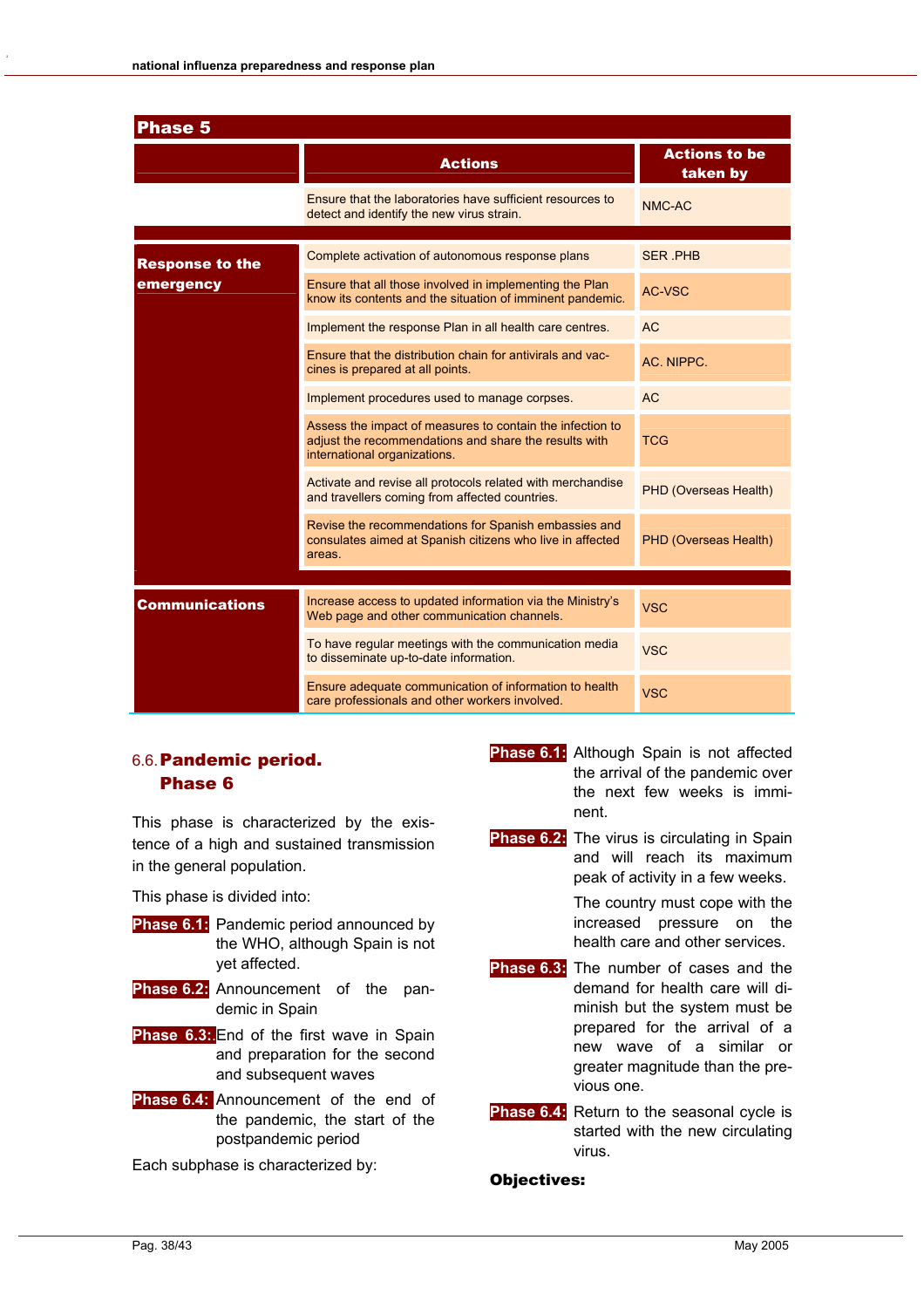**Phase 6.1:** The diagnostic capacity and surveillance are enhanced to detect cases in Spain.

Vaccine Supply Agreements are revised with the companies involved.

Antiviral reserves are replenished.

Communication strategies are reinforced.

**Phase 6.2:** The function of the health care services and other essential services is maintained.

> To revise, with updated information, vaccination strategies and plans for vaccine and antiviral distribution and administration.

> To adapt the surveillance system to provide useful data to assess the measures implemented.

 Surveillance and control of cases.

 To give adequate and timely information to all levels.

**Phase 6.3:** To revise all aspects of the response based on the experience from the first wave.

To continue with surveillance and preparation for the next wave.

Early detection of arrival of the second wave.

**Phase 6.4:** Analysis and evaluation of the measures taken and revision of the plans.

| Phase 6.1      |                                            |
|----------------|--------------------------------------------|
| <b>Actions</b> | Intensify the actions proposed in phase 5. |

| <b>Phase 6.2</b>                         |                                                                                                                                                                                              |                                    |
|------------------------------------------|----------------------------------------------------------------------------------------------------------------------------------------------------------------------------------------------|------------------------------------|
|                                          | <b>Actions</b>                                                                                                                                                                               | <b>Actions to be ta-</b><br>ken by |
| <b>Planning and coor-</b>                | Announce the situation of a pandemic in Spain                                                                                                                                                | <b>NIPPC</b>                       |
| dination                                 | Activation of all groups dependent on the NIPPC                                                                                                                                              | <b>NIPPC</b>                       |
|                                          | Inform persons responsible for the AC Plans of the pan-<br>demic situation in Spain and all the organizations involved<br>in the response. To implement the Autonomous Commu-<br>nity Plans. | NIPPC/PHB                          |
|                                          | Increase international and national coordination about<br>actions to be taken                                                                                                                | <b>TCG</b>                         |
|                                          | Negotiate with vaccine producers vaccine supply agree-<br>ments                                                                                                                              | NIPPC-PHD                          |
|                                          |                                                                                                                                                                                              |                                    |
| <b>Antivirals and</b><br><b>Vaccines</b> | Define and distribute on all levels the vaccination strate-<br>gies and priority groups.                                                                                                     | VAS. SER                           |
|                                          | Monitor the adverse effects of antivirals and resistance to<br>them.                                                                                                                         | VAS SDA AC                         |
|                                          | Continually update use indications for antivirals and man-<br>agement of cases.                                                                                                              | <b>CGA</b>                         |
|                                          | Evaluate vaccine protection and monitor vaccine safety                                                                                                                                       | VAS, SDA, AC                       |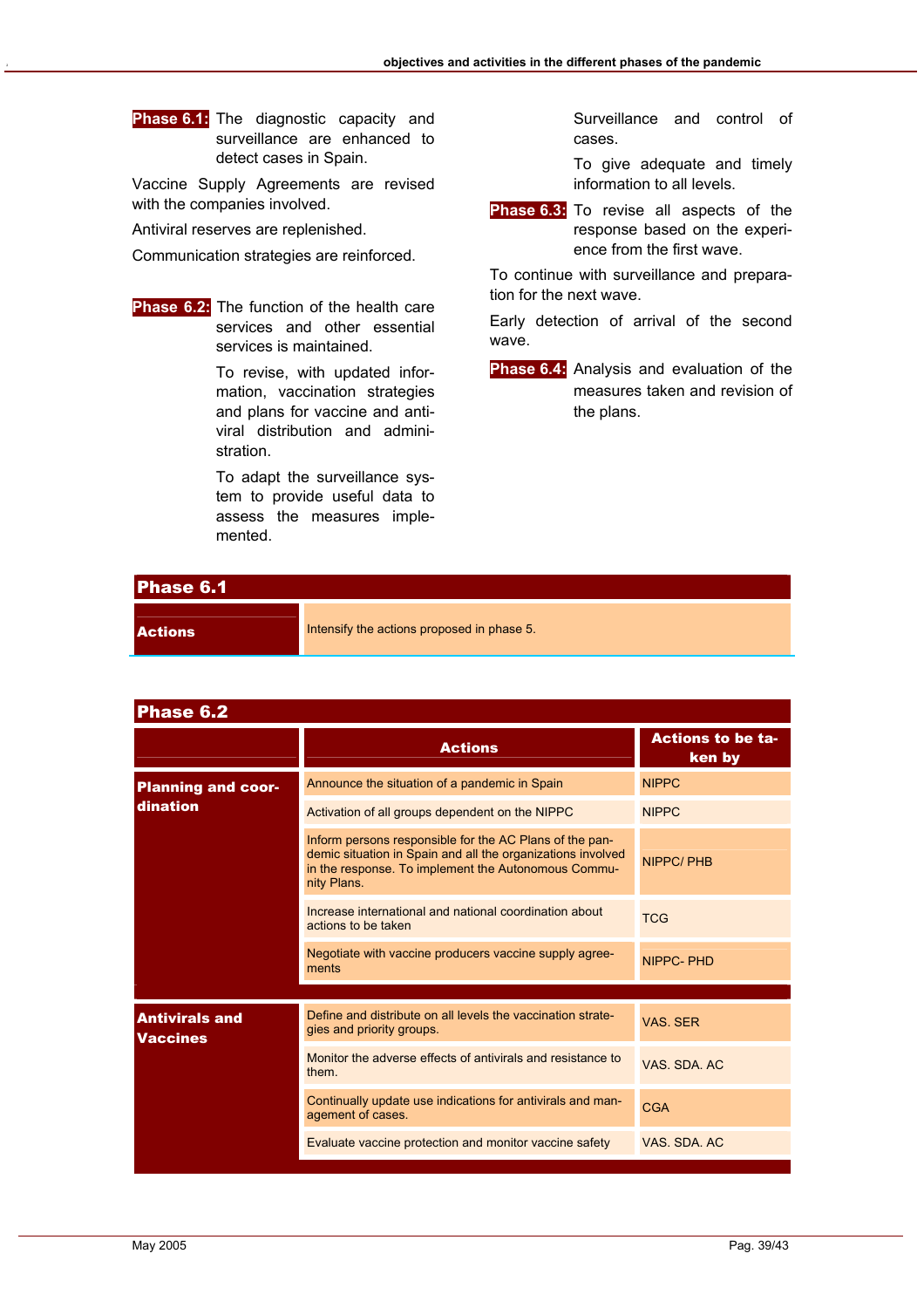| Phase 6.2                           |                                                                                                                                                  |                                    |
|-------------------------------------|--------------------------------------------------------------------------------------------------------------------------------------------------|------------------------------------|
|                                     | <b>Actions</b>                                                                                                                                   | <b>Actions to be ta-</b><br>ken by |
| <b>Surveillance</b>                 | Adapt the surveillance system to provide useful information<br>to help evaluate the measures implemented and the evolu-<br>tion of the pandemic. | AC. NEC. CS.                       |
|                                     | Maintain the surveillance programme for strains resistant<br>to antivirals                                                                       | NMC-AC                             |
|                                     | Ensure the laboratories have sufficient resources to detect<br>and identify the pandemic strain.                                                 | NMC-AC                             |
|                                     | Coordinate with the European surveillance scheme.                                                                                                | <b>CS-NEC-NMC</b>                  |
| <b>Response to the</b><br>emergency | Maintain in operation the health services and other essen-<br>tial services.                                                                     | NIPPC AC                           |
|                                     | Implement plans for distribution and storage of antiviral<br>medications.                                                                        | <b>AC</b>                          |
|                                     | Ensure that all the persons involved in implementing the<br>Plan know the pandemic evolution                                                     | AC-VSC                             |
|                                     | Implement the plan for the urgent administration of a vac-<br>cine when this is available.                                                       | <b>AC</b>                          |
|                                     | Ensure that all the material required for the pandemic<br>response will be available and distributed during the pan-<br>demic.                   | <b>AC</b>                          |
| <b>Communications</b>               | Strengthen updated information on the Ministry's Web<br>page and other communication channels.                                                   | <b>VSC</b>                         |
|                                     | Regular meetings with the media and the general public to<br>update information.                                                                 | <b>VSC</b>                         |

| Phase 6.3                                  |                                                                                                                                        |                                    |
|--------------------------------------------|----------------------------------------------------------------------------------------------------------------------------------------|------------------------------------|
|                                            | <b>Actions</b>                                                                                                                         | <b>Actions to be ta-</b><br>ken by |
| <b>Planning and Coor-</b><br>dination      | Monitor the implementation of the National Plan for pre-<br>paredness and Response for all dependent groups of the<br><b>NIPPC</b>     | <b>NIPPC</b>                       |
|                                            | Inform those responsible for the AC Plans about the pan-<br>demic evolution in Spain and all institutions involved in the<br>response. | NIPPC; PHB                         |
|                                            | Permanent coordination and follow up of international and<br>autonomous community evolution about common actions<br>to take.           | <b>TCG</b>                         |
|                                            | Negotiate with vaccine producers about vaccine delivery                                                                                | NIPPC-PHD                          |
| <b>Antivirals and vac-</b><br><b>cines</b> | To ensure and assess follow up of vaccination and revi-<br>sion strategies of priority groups.                                         | VAS FRS                            |
|                                            | Continuous updating of indications for use of antivirals and<br>case management                                                        | <b>CGA</b>                         |
|                                            | Assessment and follow up of vaccine safety                                                                                             | SDA, AC-TCG                        |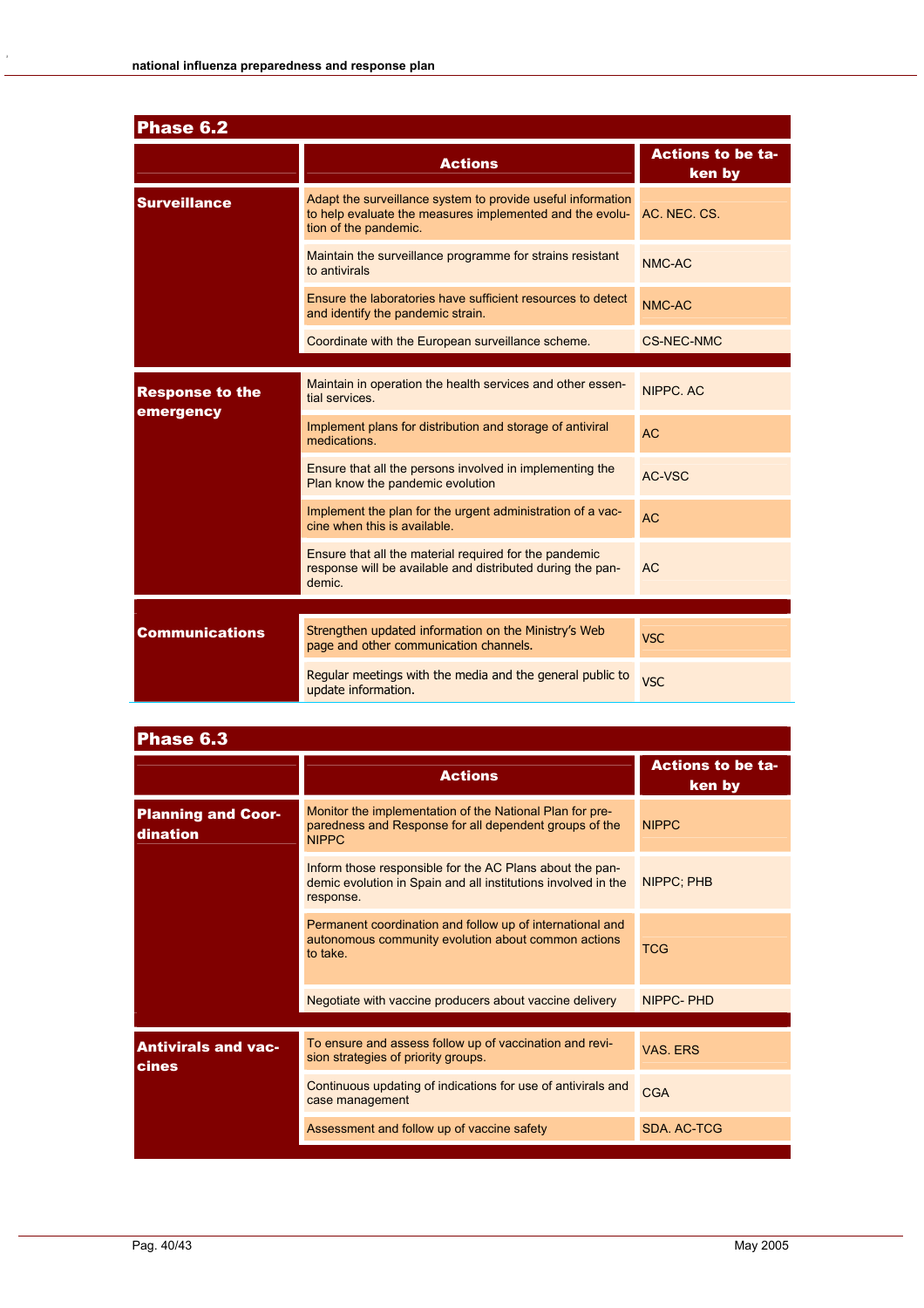| Phase 6.3                         |                                                                                                                           |                                    |
|-----------------------------------|---------------------------------------------------------------------------------------------------------------------------|------------------------------------|
|                                   | <b>Actions</b>                                                                                                            | <b>Actions to be ta-</b><br>ken by |
| <b>Surveillance</b>               | Assess and reorganize the surveillance system and the<br>network of laboratories based on experience acquired             | AC. CS.                            |
|                                   | Maintain surveillance programmes for strains resistant to<br>antivirals                                                   | NMC-CS                             |
|                                   | Coordination with the European surveillance scheme                                                                        | <b>CS-NEC-NMC</b>                  |
| <b>Response to Emer-</b><br>gency | Maintain in operation the health services and other essen-<br>tial services                                               | NIPPC, AC                          |
|                                   | Maintain the plans for distribution and administration of<br>antivirals                                                   | <b>AC</b>                          |
|                                   | Ensure that all those involved in implementation of the<br>Plan know the evolution of the pandemic.                       | AC-VSC                             |
|                                   | Implement the plan for urgent administration of the vaccine<br>when this is available.                                    | <b>AC</b>                          |
|                                   | Assess the need for additional resources and to ensure<br>their distribution at all levels.                               | <b>AC</b>                          |
|                                   | Identify the most effective control and surveillance meas-<br>ures to apply in the different waves.                       | NIPPC-TCG                          |
|                                   | Update manuals, protocols and mathematical models.                                                                        | CS: TCG: CGA                       |
| Communications                    | Assess the response to communication in previous<br>phases and to reorganize this on the basis of experience<br>acquired. | <b>VSC</b>                         |
|                                   | Presentation of the impact of the measures adopted to the<br>media and inform about possible new pandemic waves.          | <b>VSC</b>                         |

| Phase 6.4      |                                                                                                                                                                                                                                                                                                                                        |
|----------------|----------------------------------------------------------------------------------------------------------------------------------------------------------------------------------------------------------------------------------------------------------------------------------------------------------------------------------------|
| <b>Actions</b> | The NIPPC announces the end of the pandemic<br>During this phase the global impact of the pandemic will be assessed and the actions<br>taken will be evaluated. Reports will be prepared and conclusions will be drawn that will<br>be used to revise the actions to be taken to prepare for subsequent influenza pandemic<br>threats. |